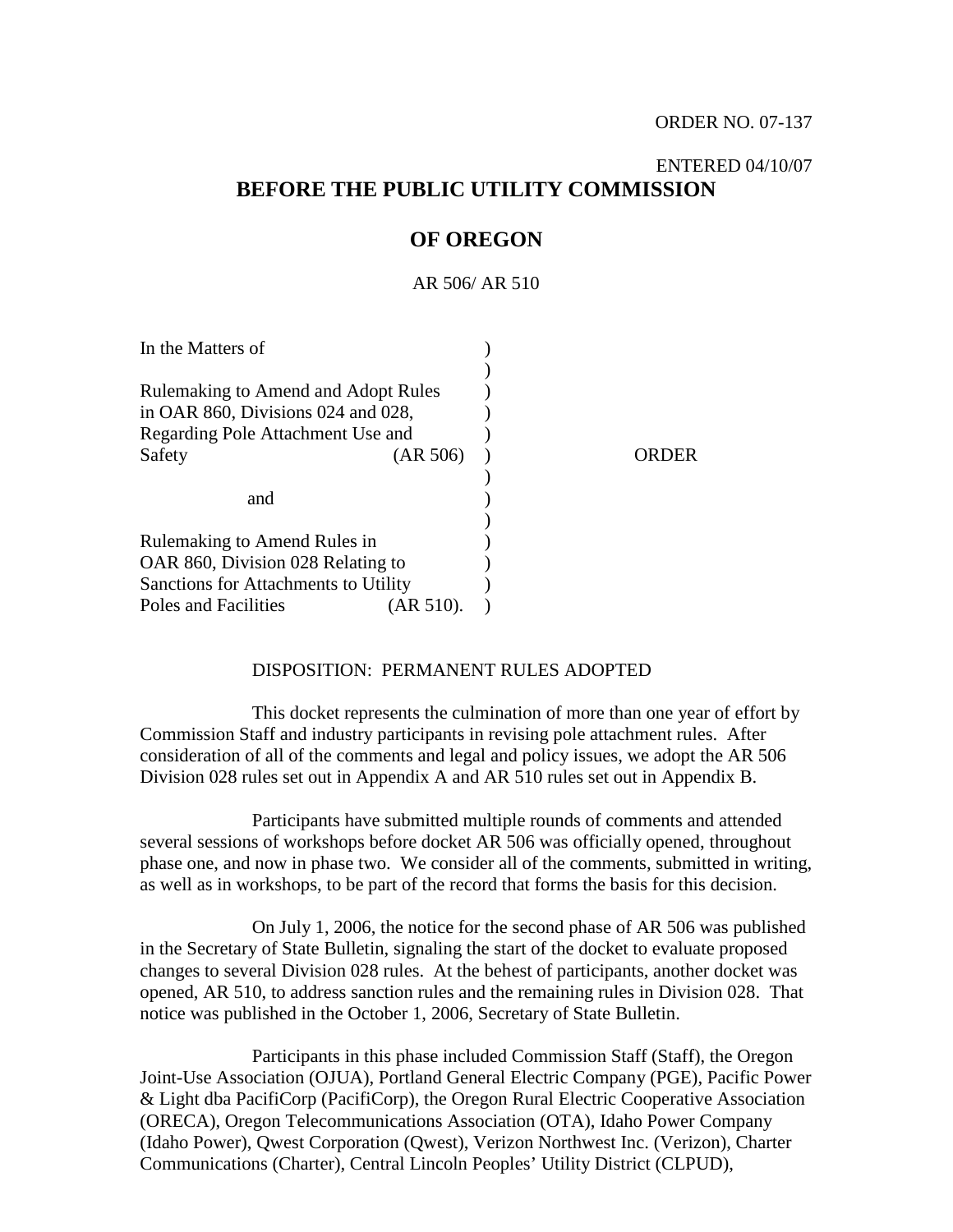Northern Wasco County Peoples' Utility District (NWCPUD), Oregon Cable Telecommunications Association (OCTA), and United Telephone Company of the Northwest, dba Embarq (Embarq). In addition, T-Mobile West Corporation, dba T-Mobile (T-Mobile), New Cingular Wireless PCS, LLC (Cingular), Sprint Spectrum L.P. (Sprint), and Nextel West Corp. (Nextel) participated in this docket (collectively "the wireless carriers").

The docket schedules proceeded in tandem, with several rounds of comments and workshops, including a workshop with Commissioners on October 12, 2006. The public comment period closed in both dockets on November 17, 2006. This order adopts permanent rules in both dockets.

In this order, we first examine applicability of the rules to wireless providers, and then access to transmission facilities. Next, we analyze rental rate formula issues for pole attachments. Then, we evaluate other issues raised in docket AR 506. Finally, we discuss sanctions rules as addressed in docket AR 510.

#### **WIRELESS PROVIDERS**

In submitting issues lists, the wireless carriers filed recommended issues that fell within the scope of this proceeding. No participant objects to the issues themselves, but several participants, including Staff and OJUA, argue that the rules in Division 028 adopted here should not apply to wireless carriers.

Staff argues that the wireless industry is an emerging industry with new challenges that should be thoroughly considered in another docket before applying the rules considered here. Staff asserts that this rulemaking has been split into two phases, at the suggestion of the OJUA, to first resolve safety issues before approaching contract issues; safety issues related to wireless attachments should also be vetted first, so that the participants can apply lessons learned from that process before analyzing contract issues. According to Staff, this rulemaking is based on the assumption that all communications attachments will be in the communications space on a pole, and not located in or above the electric supply space, as wireless attachments sometimes are. Staff points to the California commission, which is undertaking separate dockets to analyze safety issues related to wireless antennae in communications space and on top of poles. Staff states that "[n]either the wireless industry nor wireline industries \* \* \* have submitted proposals to Staff on annual rental rates and charges that are appropriate for wireless attachments. The respective industries need to come forward with these proposals." AR 506 Staff comments, 2 (Nov 8, 2006).

The OJUA also recommends that a separate docket be opened to consider wireless issues. The OJUA expresses concern that the Commission will mandate access without full consideration of which wireless entities should be allowed to access poles, and that the Commission could mandate access to towers. The OJUA sets up its framework for consideration of the relevant issues: (1) whether the technology seeking inclusion within the rules is in need of protectionary regulation; (2) whether the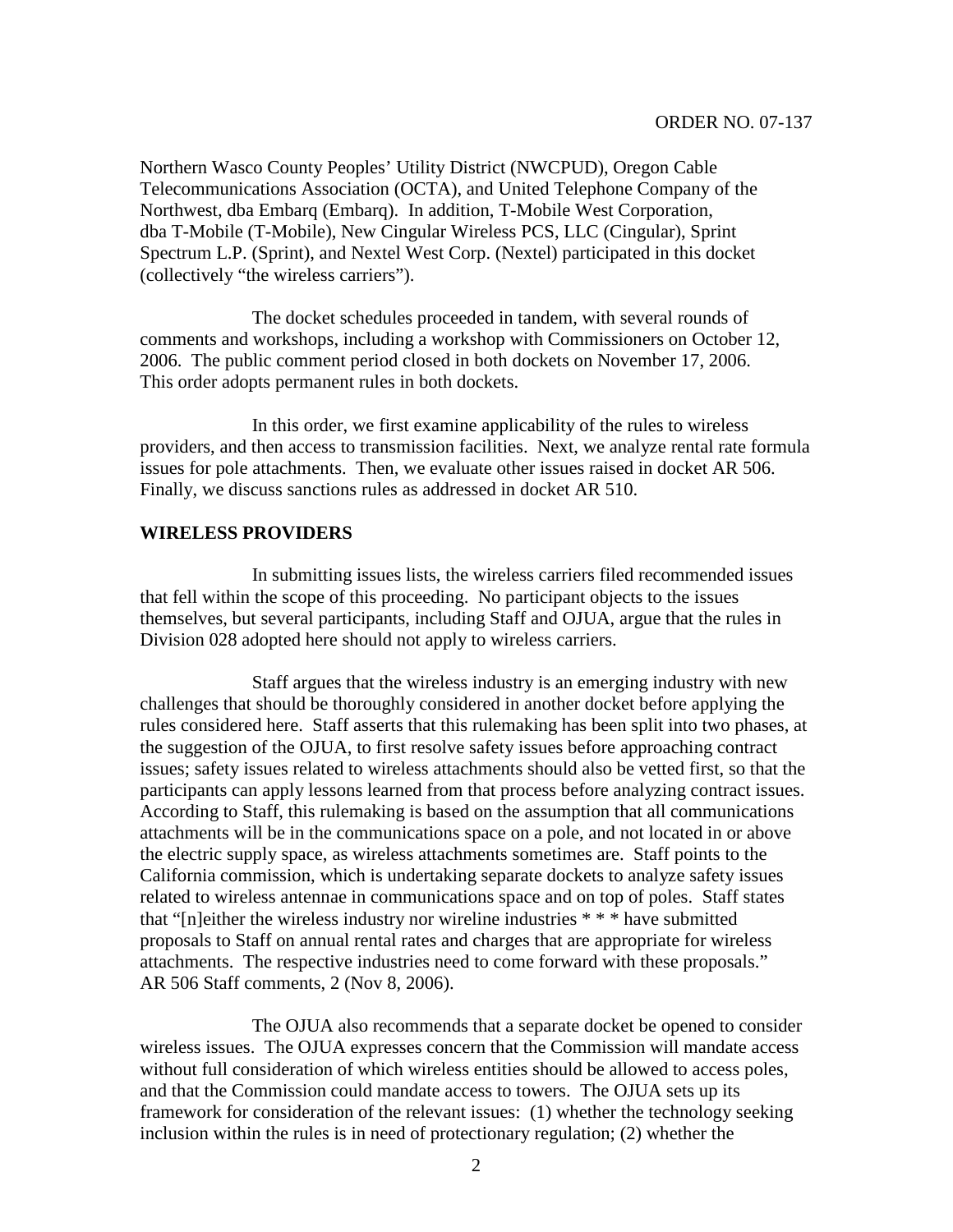technology serves the public; and (3) whether the technology needs access to poles or towers to serve the public. *See* OJUA comments, 2 (Oct 24, 2006). The OJUA also cautions that wireless issues may not be properly noticed in this rulemaking, and that the Commission should avoid rushing into any actions that may have unintended consequences. If the Commission does include wireless issues in this docket, the OJUA requests that the timelines be extended.

PGE, PacifiCorp, and Idaho Power filed joint comments emphasizing the importance of opening a new docket to review wireless issues. *See* Joint Comments of Portland General Electric, PacifiCorp, and Idaho Power Company (Nov 17, 2006). The joint utilities review the progress of wireless pole attachment dockets around the country, noting the complexity of the technical requirements of wireless attachments and the attendant rates issues. *See id.* CLPUD and NWCPUD also support a separate rulemaking to address wireless issues, arguing that they were raised late in this proceeding. *See* CLPUD and NWCPUD comments, 15 (Nov 17, 2006).

#### *Conclusion*

Attachments by wireless carriers are covered by the federal pole attachment statute. *See National Cable & Telecommunications Assn., Inc. v. Gulf Power Co.*, 534 US 327, 340 (2002). The Supreme Court addressed arguments that only wires and cables were governed by the statute, and not antennae. *See id*. The Court noted that the statutory language did "not purport to limit which pole attachments are covered," and that the broader term "associated equipment" allowed room for regulation of wireless attachments. *See id.* at 340-341. The Court also dismissed arguments that poles are essential facilities for wireline services, but not wireless services, deferring to the FCC's decision to not distinguish between providers of telecommunications services.

The Oregon laws governing pole attachments, though passed in 1979 before the Telecommunications Act of 1996 broadened the federal law, are broad in scope. For instance, an attachment means "any wire or cable for the transmission of intelligence," supported by "any related device, apparatus, or auxiliary equipment" installed on any pole "or other similar facility" that is owned by a utility. *See* ORS 757.270(1). Similarly broad is the definition of licensee: "any person, firm, corporation, partnership, company, association, joint stock association or cooperatively organized association that is authorized to construct attachments upon, along, under or across the public ways." ORS 757.270(3). Further, the Commission has the authority to regulate the "rates, terms and conditions for attachments by licensees to poles or other facilities" of utilities. *See* ORS 757.273.

This Commission has certified to the FCC that it will regulate pole attachment matters, which could be construed to encompass wireless attachments. While the Oregon commission is not required to follow federal statutes precisely, the Commission has found that federal law is instructive. *See* Order No. 05-981. In addition, the legislature provided the Commission broad authority to regulate attachments. For these, we conclude that the pole attachment statutes, ORS 757.270 through ORS 757.290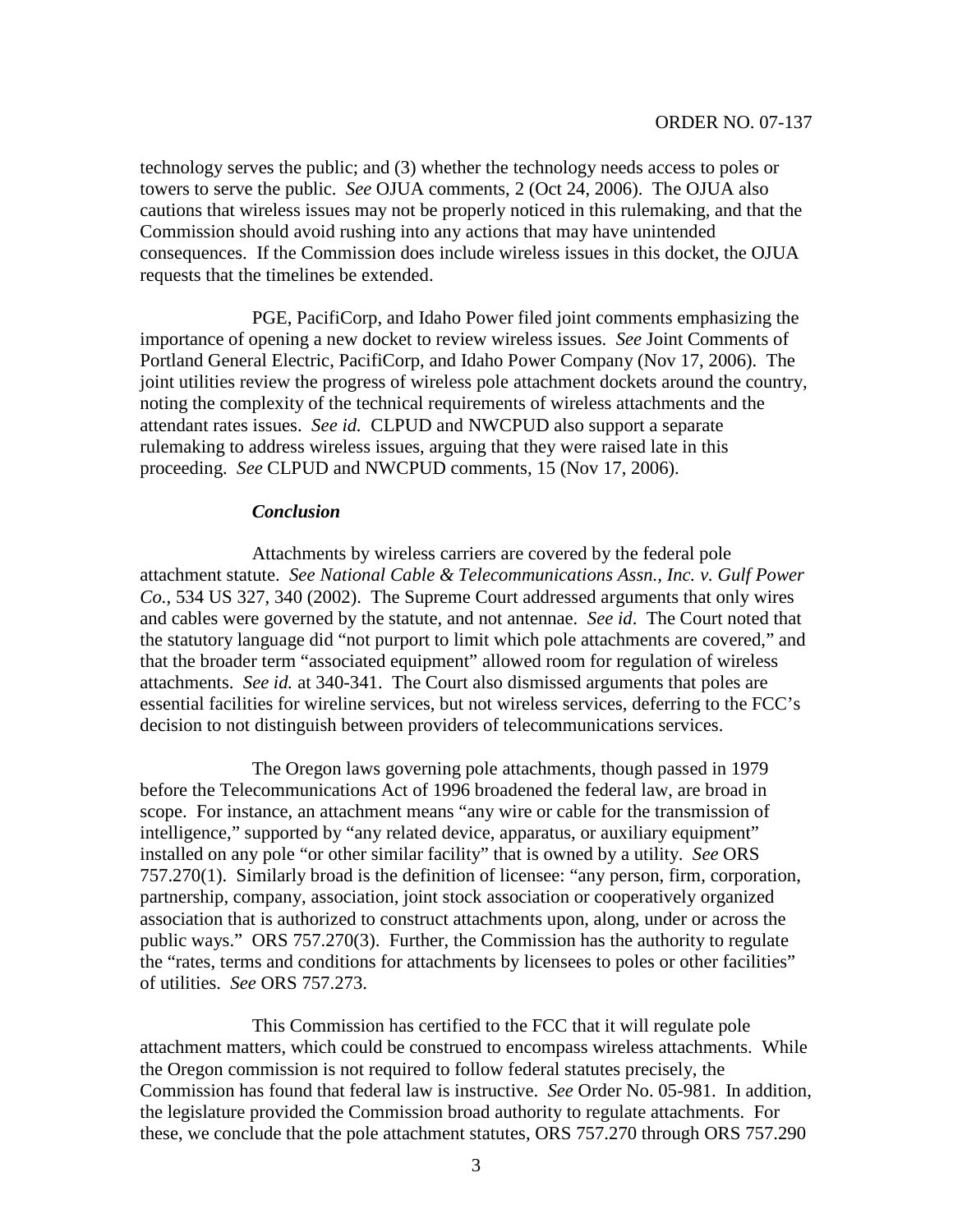and ORS 759.650 through ORS 759.675, give the Commission jurisdiction to regulate wireless attachments to poles, and the rules adopted here may also apply to wireless attachments that are also governed by the federal statutes. The OJUA argued that there is no clear definition of "wireless" to specify what kind of operators should have access to poles regulated by the Commission. *See* OJUA comments, 1 (Oct 24, 2006). We exercise our jurisdiction only to those wireless carriers who would be covered by federal law, to ensure that they fall within the scope of 47 USC 224, which this state has chosen to preempt. *See National Cable & Telecommunications Assn., Inc.*, 534 US at 342.

Pole owners and Staff have argued that the guidelines established here may not fit wireless carriers, and in a contested case, those arguments may effectively rebut the default provisions adopted here. The FCC acknowledged arguments that wireless attachments may use more space, fewer poles, and result in higher costs than traditional wireline attachments. However, the FCC also asserted, "If parties cannot modify or adjust the formula to deal with unique attachments, and the parties are unable to reach agreement through good faith negotiations, the Commission will examine the issues on a case-by-case basis." *In the Matter of Implementation of Section 703(e) of the Telecommunications Act of 1996; Amendment of the Commission's Rules and Policies Governing Pole Attachments*, 13 FCC Rcd 6777 ¶ 42 (rel Feb 6, 1998). This Commission adopts a similar approach in this order. Ideally, the principles set forth in these rules will establish the framework for participants to negotiate their own contracts.

We will not delay application of these rules until a docket specifically related to wireless carriers is completed. However, a docket regarding wireless carriers, including safety concerns, should be opened as soon as possible. Until that time, the Commission will resolve issues on a case-by-case basis, considering the contract parameters adopted in this order.

## **TRANSMISSION FACILITIES**

Arguments relating to transmission facilities fell into two categories: (1) should the Commission mandate access to transmission facilities? and (2) should rates for distribution poles and transmission poles be calculated separately or together? We answer each in turn.

#### **Access**

Some participants, in particular wireless carriers, recommend that the rental rate for attachments also apply to transmission towers ("towers"). These participants point to ORS 757.270(1), which applies to attachments installed upon any pole or in any telegraph, telephone, electrical, cable television or communications right of way, duct, conduit, manhole or handhole or other similar facility or facilities. *See* AR 506 Joint comments of T-Mobile, Cingular, and Sprint/Nextel ("Joint Wireless Comments"), 9 (Nov 17, 2006) (internal citations omitted). The wireless carriers acknowledge *Southern Company, et al v. FCC*, 293 F3d 1338 (11th Cir 2002), in which the court held that the federal Pole Attachment Act does not apply to transmission towers.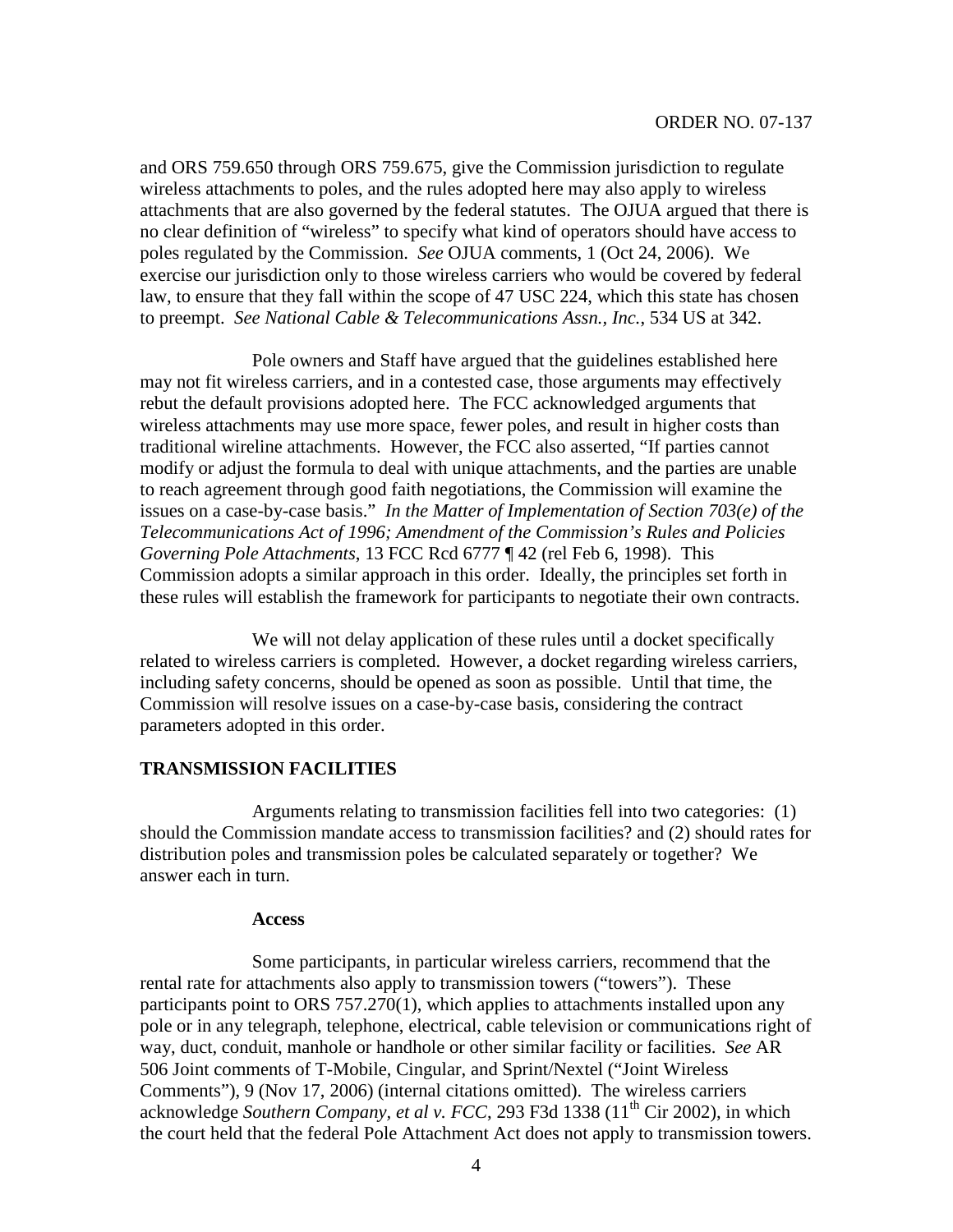These participants contrast the language of the federal law with the wording of the Oregon statute, which is more broadly stated. They also point to a decision in Massachusetts, in which that commission found that it had jurisdiction to require nondiscriminatory access to towers for wireless carriers under a state statute with wording similar to that in Oregon. *See In re Boston Edison Company*, 2001 Mass PUC LEXIS 69, at \*165 (Mass DTE Dec 28, 2001).

PacifiCorp asserts that Oregon law was intended to supplant federal law, but only to the extent that federal law asserted jurisdiction over distribution poles. *See* PacifiCorp comments, 8 (Nov 17, 2006). To apply Oregon law only to the extent of the federal law, PacifiCorp recommends that the Commission interpret the inexact term "poles" to refer only to distribution poles. *Id.* For these reasons, PacifiCorp seeks to exclude transmission poles and towers from Commission rules defining poles and pole costs. *See id.* at 9.

CLPUD and NWCPUD (PUDs) also argue that the Commission should not mandate access to transmission towers. *See* CLPUD and NWCPUD comments, 14 (Nov 17, 2006). The PUDs interpret ORS 757.270(1) to apply only to distribution facilities. *See id.* Further, they assert that transmission towers are "megastructures," carry a much greater load, and affect electric reliability across state lines. *See id.* For these reasons, the PUDs urge the Commission to find that the pole attachment statutes do not apply to transmission towers. *See id.* at 15. In addition, the PUDs note that new technology is resulting in transmission towers that resemble poles. *See id* 10. The PUDs express concern that these new "poles" are carrying "many hundreds of kV of power," and should have higher standards for access. *See id.* To this end, the PUDs propose a definition for transmission poles that includes transmission facilities carrying less than 230 kV, and defines transmission towers as those facilities carrying 230 kV or more. *See id.*

Idaho Power argues that the Commission should not mandate access to transmission poles, as well as transmission towers. *See* Idaho Power comments, 6-7 (Nov 17, 2006). The utility notes that more than half of its transmission poles and towers are located on private property, and that other attachers will not always have easements to access transmission facilities. *See id.* at 7. With these logistical difficulties, Idaho Power expresses concern about whether it could comply with a mandate for nondiscriminatory access to transmission poles. *See id.*

#### **Rates and Terms**

Verizon argues that pole rental rates should be calculated separately for transmission poles and distribution poles. Verizon notes that transmission poles are often much higher than distribution poles, and therefore the rent is much more for transmission poles. The company asserts that blending the two kinds of poles together would inappropriately raise pole rental costs, and so they should be kept separate. In fact, Verizon argues that there should be separate pole attachment contracts for transmission poles and distribution poles. *See* AR 506 Verizon comments, 5-7 (Nov 17, 2006). Along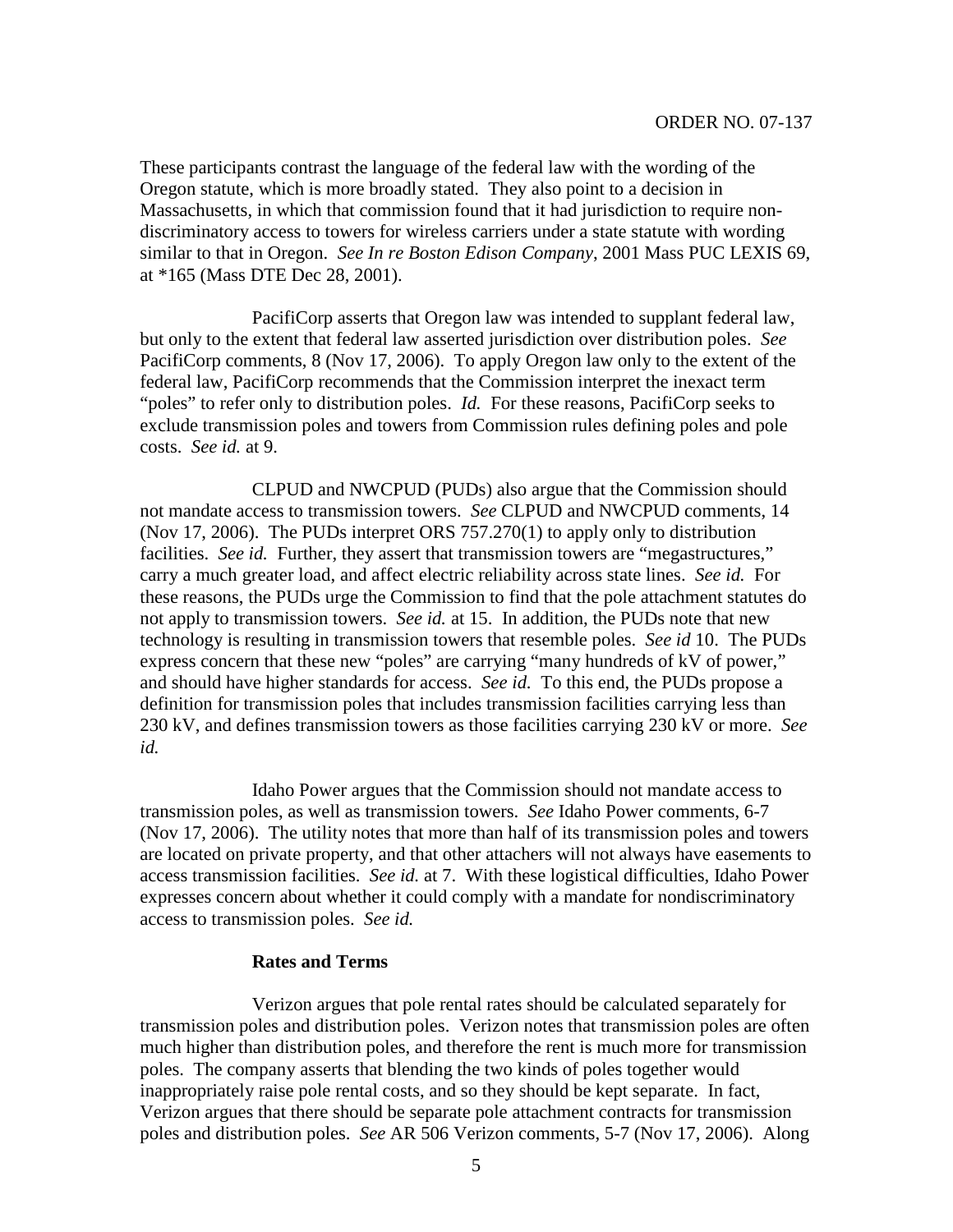these lines, Verizon also proposes language to make it clear that "pole cost" refers to distribution poles. *See id.* at 11.

Charter also recommends that separate formulas be used for distribution poles and transmission poles. The company asserts that combining the two categories results in unnecessarily high carrying charges for licensees who are attached to distribution poles but not transmission poles. *See* Charter comments, 10 (Nov 17, 2006).

CLPUD and NWCPUD support language permitting pole owners to calculate and separately state distribution pole rental rates and transmission pole rental rates, provided that the "carrying charge" calculations were based on separate accounting data. *See* CLPUD and NWCPUD comments, 3 (Nov 17, 2006). ORECA supports comments by the PUDs regarding transmission poles, and argues that utilities should be able to separately negotiate rates for transmission poles. *See* ORECA comments, 3 (Nov 17, 2006).

CLPUD and NWCPUD also recommend a bifurcated application process for transmission and distribution poles. *See* CLPUD and NWCPUD comments, 10-12 (Nov 17, 2006). The PUDs state that they install distribution poles in anticipation of pole attachment requests, and build extra capacity to provide space for other attachers. *See id.* at 10-11. On the other hand, they state that transmission poles are designed and installed specifically to carry only the loading planned by the electric utility, with no extra capacity for other attachers. *See id.* at 11. For these reasons, the PUDs propose an extended application processing time for attaching to transmission poles and to not permit an automatic right of attachment to transmission poles. *See id.* at 11-12.

#### *Conclusion*

Oregon law provides for access to "any pole or in any telegraph, telephone, electrical, cable television or communications right of way, duct, conduit, manhole or handhole or other similar facility." ORS 757.270(1). In determining whether a transmission tower is an "other similar facility," we look to the earlier items for comparison. *See State ex rel OHSU v. Haas*, 325 Or 492, 503 (1997). This matter has been considered on the federal level; the Eleventh Circuit Court of Appeals noted that "'[p]oles, ducts, and conduits' are regular components of local distribution systems and not interstate transmission systems." *Southern Company et al v. FCC*, 293 F3d 1338, 1344 ( $11<sup>th</sup>$  Cir 2002). Towers that serve only transmission lines were found to be outside the purview of the federal pole attachment statute, but "local distribution facilities, festooned as they may be with transmission wires," fell within the statute and subsequent regulations. *See id.* at 1345. We therefore conclude that "other similar facilities]" as that term is used in ORS 757.270(1) do not include towers that exclusively serve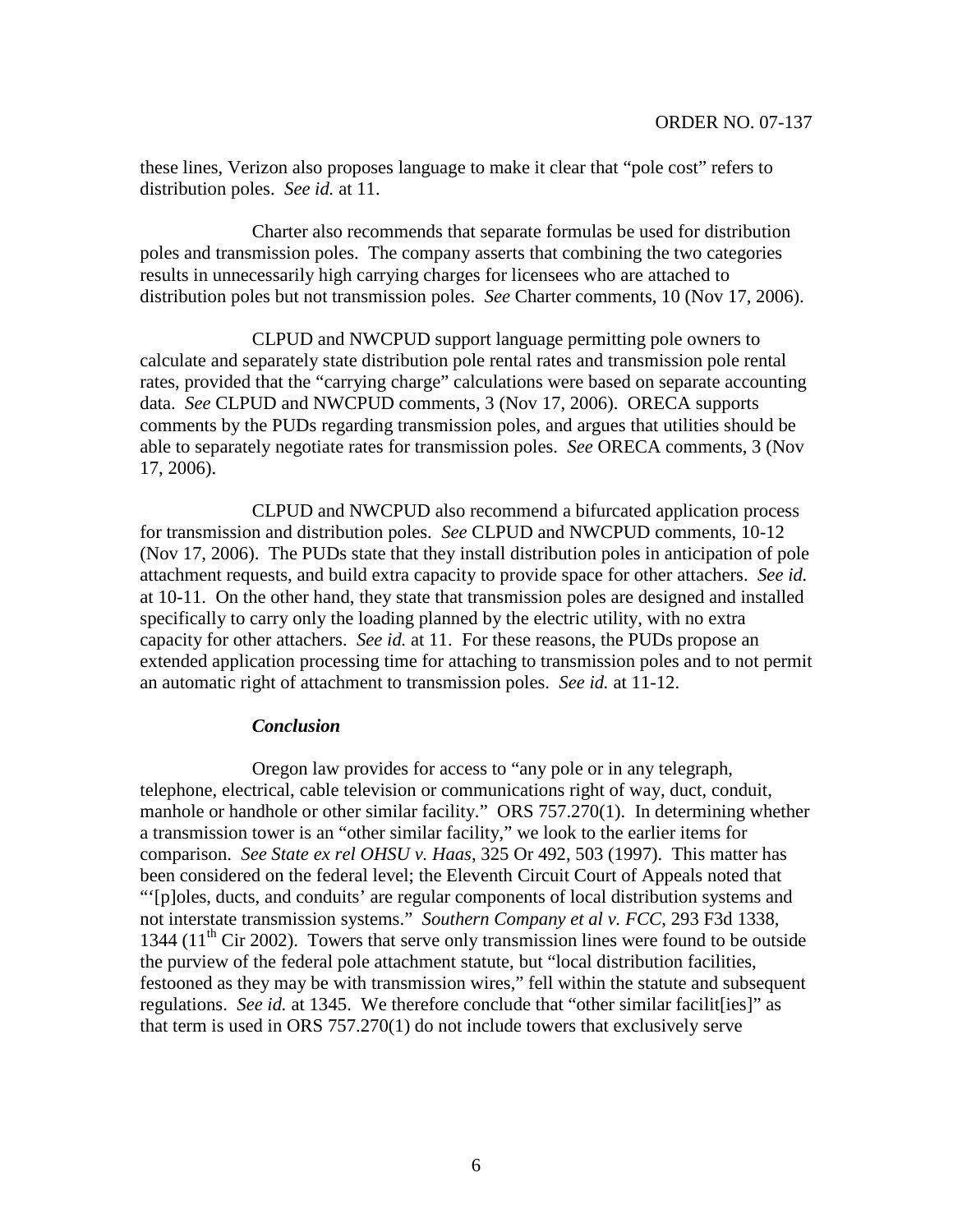electrical transmission lines, and so do not mandate that electric companies allow access to their transmission towers.<sup>1</sup>

This inquiry also helps define "poles" in ORS 757.270(1). We agree that the word "pole" is an inexact term, subject to various interpretations. *See Coast Security Mortgage Corp. v. Real Estate Agency*, 331 Or 348, 354 (2000). To determine the meaning, courts look to the intent of the legislature, using "indicators such as the context of the statutory term, legislative history, a cornucopia of rules of construction, and their own intuitive sense of the meaning which legislators probably intended to communicate by use of the particular word or phrase." *Springfield Education Assn. v. School Dist*., 290 Or 217, 224 (1980). The legislative history behind the pole attachments statutes, Oregon Laws 1979, chapter 356, indicates the legislature's intent to adopt federal law, with the exception that consumer-owned utilities would also be subject to the pole attachment statute. *See* Testimony, House Committee on State Government Operation, SB 560A, June 19, 1979, Ex A (statement of Ray Gribling, representing Pacific Northwest Bell, General Telephone, Oregon Independent Telephone Association, and privately owned electric utilities). Further, the Eleventh Circuit has interpreted the term "pole" in the federal statute to be limited to distribution facilities, including those that may also carry transmission lines. Therefore, we follow suit and limit mandated access to poles that carry distribution lines, which includes poles that carry both distribution and transmission lines.

In addition to this review of federal law, we are persuaded by arguments made by CLPUD and NWCPUD, Idaho Power, and others that transmission towers are taller than distribution poles, have higher levels of voltage, are custom built to accommodate transmission lines, and are generally more dangerous than distribution poles. Their arguments support the Commission's decision to not allow access to facilities used exclusively for transmission.

In light of the decision that transmission facilities do not fall under Oregon's pole attachment statute, and for reasons cited by Verizon, rental rates and application processes for distribution facilities should be conducted separately from those

<sup>&</sup>lt;sup>1</sup> The Joint Wireless Comments cite a Massachusetts commission decision in which the commission stated that, if cable companies were denied access to transmission towers, they could file a complaint with the commission pursuant to the pole attachment statue and regulations. *See* Joint Wireless Comments, 9-10 *(*citing *Investigation by the Department of Telecommunications and Energy, on its own motion, into Boston Edison Company's compliance with the Department's Order in DPU 93-97*, DPU/DTE 97-95, 2001 Mass PUC Lexis 69 (Mass DTE Dec 28, 2001)). In that case, a regulated energy utility had an affiliate in the cable and telecommunications industries. The Massachusetts commission considered whether the utility cross-subsidized the affiliated cable and communications company by giving them exclusive access to the utility's rights-of-way, in violation of state law requiring non-discriminatory access. *See id.* at \*145-\*182. The Massachusetts commission found that related contractual provisions were never enforced and were, in any event, "nugatory" because they were contrary to state law. *See id.* at \*153. If the utility granted discriminatory access to its affiliate, and denied access to a competitor communications or cable company, the Massachusetts commission stated that the aggrieved party could file a complaint seeking equal access. *See id.* at \*161. That decision does not persuade this Commission that, without the presence of that specific situation, we should require general access to transmission facilities for communications and cable companies.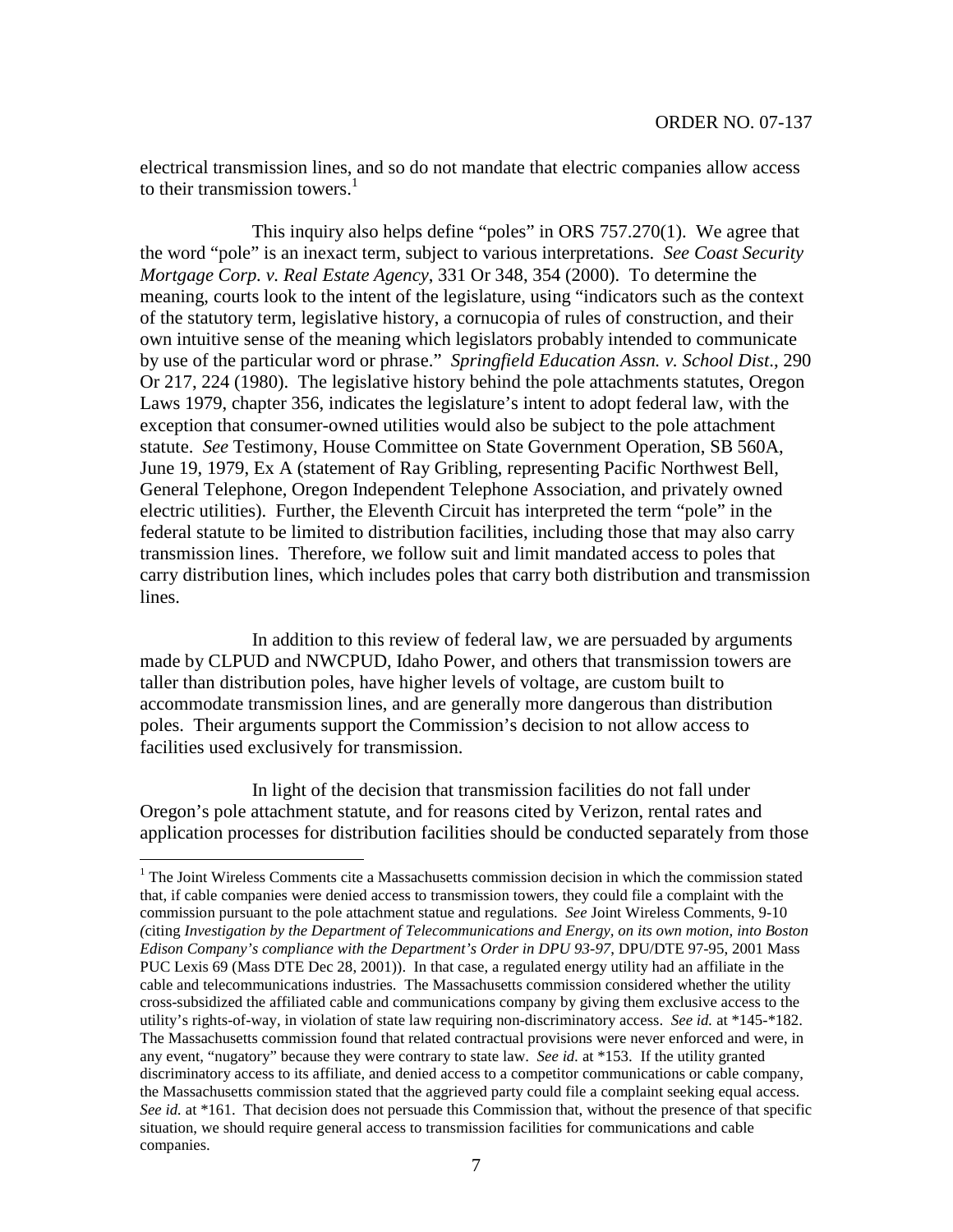related to transmission facilities. If there are poles that fall under the Oregon statute that also have distribution lines on them, but that are accounted for in the transmission accounts, then the transmission accounts should be used to calculate rental rates on those poles.

#### **RENTAL RATES**

The subject of rental rates has several elements. First, we resolve the participants' dispute as to whether to use the FCC's cable rate formula or telecommunications rate formula. As part of that dispute, participants argued as to how usable space should be measured; we address that issue separately. Next, we evaluate the components of the carrying charge, and the charges that should be broken out separately, as opposed to being rolled into the fully allocated cost. After these fundamental decisions, we consider whether inflation should be factored into rates and the cost of money for consumer-owned utilities.

#### **Rental Rate Formula**

Idaho Power argues that any rental calculation must take into consideration all of the space taken by a licensee's attachment, including the sag of the cables while maintaining minimum ground clearance in adjacent spans, clearance between multiple licensees' attachments, and safety clearance between the highest communication attachment and the lowest power attachment. *See* Idaho Power comments, 2 (Oct 25, 2006). If the licensee does not bear the full cost of the space related to its attachments, Idaho Power argues, then the pole owner is unfairly subsidizing the licensee. *See id.* Idaho Power calculates that, under the current formula, there must be at least nine licensees on a pole before the pole owner subsidy is eliminated. *See id.* at 6. To remedy this, Idaho Power proposes language for "usable space," as well as a new definition for "space used." Idaho Power asserts that its proposal closely resembles the FCC's telecommunications formula. *See* Idaho Power comments, 7-8 (Nov 17, 2006).

CLPUD and NWCPUD also support Commission adoption of the telecommunications rate formula to prevent subsidization of attachers by pole owners. *See* CLPUD and NWCPUD comments, 12-13 (Nov 17, 2006). The PUDs cite Idaho Power's comments in support of its proposition that Oregon law does not compel adoption of only the cable rate formula. *See id.* at 13.

After analyzing Oregon's rental rate statute, ORS 757.282, PacifiCorp argues that the Legislative Assembly gave the Commission broad authority to adopt a rental rate formula. *See* PacifiCorp comments, 13-16 (Nov 17, 2006). The utility asserts that this broad authority allows the Commission to adopt a rental rate formula that more closely resembles the telecommunications rate formula. *See id.*

On the other hand, OCTA argues that Oregon law precludes the Commission from adopting Idaho Power's proposed language. *See* OCTA comments,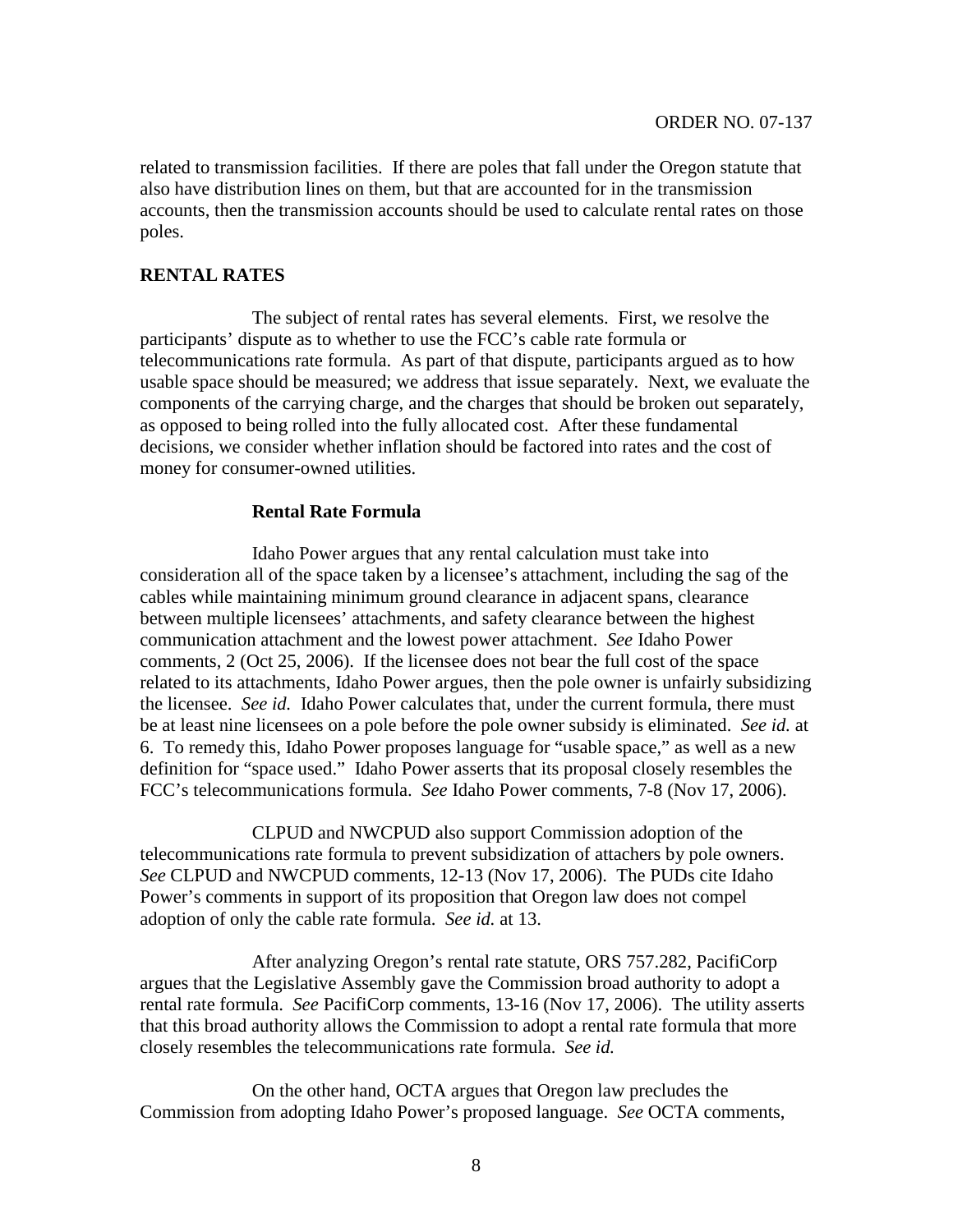6-7 (Nov 17, 2006). OCTA supports the FCC cable formula because it is consistent with Oregon law, and also because there has been substantial litigation, so there are many decisions to draw on as precedent; there would be greater transparency because most information is publicly available; and no additional accounting would be required because the formula would use existing accounts. OCTA expresses the concern that other proposals would be more complicated and could result in "something like rate cases." OCTA comments, 3 (Nov 17, 2006).

Charter also supports a carrying charge calculated in the same way as the FCC cable formula, because it relies on publicly available information. The company insists that any formula rely on publicly available data to verify whether rates are just and reasonable, without a full rate case. *See* Charter comments, 9 (Nov 17, 2006).

The OJUA was unable to reach any consensus on rates, but encourages the Commission to consider its three principles as applied to rates: rates should be transparent, no party should subsidize another party, and the Commission should adopt uniform methodologies in the calculation of charges. *See* AR 506 OJUA comments, 1-2 (Nov 16, 2006).

Staff notes that the FCC has two formulas for pole-attachment rental rates, one for cable operators, implemented in 1978, and another for telecommunications providers, adopted after the Telecommunications Act of 1996. *See* Staff comments, 7 (Nov 17, 2006). The telecommunications formula uses a different methodology for determining the proportion of pole space that is attributable to the attachment and allocates the cost of the "unusable" portion of the pole based on the total number of pole occupants rather than the portion of space occupied by the attachment, according to Staff. *See id.* Staff concedes that Oregon's formula is similar to the cable formula, but recommends that the Commission review the attachment rate principles that led to the telecommunications formula. Staff asserts that those principles may be more equitable in today's market, particularly as applied to wireless providers. *See id.* Staff recommends that a new docket consider the applicability of the telecommunications formula, but that for this docket, a modified cable formula should be adopted.

#### *Conclusion*

We conclude that a modified cable rate formula is the most appropriate for calculating pole rental rates under ORS 757.282. In so doing, we note the progression of legislative history behind the pole attachment statutes in Oregon. First, in 1978, Congress passed legislation governing pole attachments and establishing the range of rates that pole owners could charge for rent: "a rate is just and reasonable if it assures a utility the recovery of not less than the additional costs of providing pole attachments, nor more than an amount determined by multiplying the percentage of the total usable space, or the percentage of the total duct or conduit capacity, which is occupied by the pole attachment by the sum of the operating expenses and actual capital costs of the utility attributable to the entire pole, duct, conduit, or right-of-way." Pub L No 95-234, § 6(d). Next, in 1979, the Oregon legislature passed its own pole attachment law, which mirrored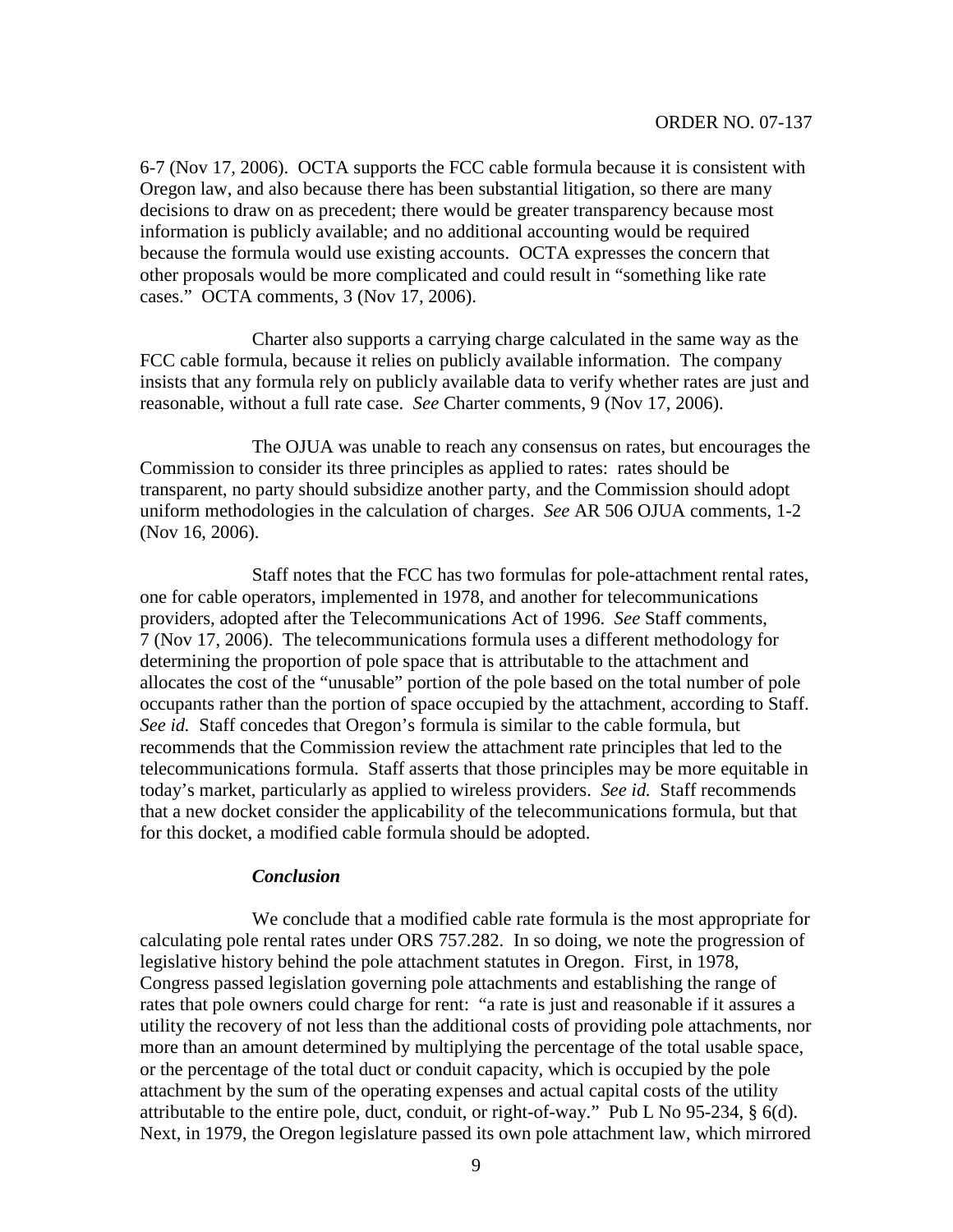the federal law in most respects, including the rate rental formula, but differed in that the state law applied to poles owned by publicly owned utilities, and the federal law exempted publicly owned utilities. *See* Or Laws 1979, ch 356; *see also* Testimony, Senate Committee on Environment and Energy, SB 560, Ex D (April 5, 1979) (statement of Ray Gribling). In the Telecommunications Act of 1996, Congress created a new rental rate formula which allocates the unusable space, and which has become known as the telecommunications rate formula. *See* PL 104-104, § 703(e). The FCC adopted rules implementing this formula in 1998. *See In the Matter of Implementation of Section 703(e) of the Telecommunications Act of 1996; Amendment of the Commission's Rules and Policies Governing Pole Attachments*, 13 FCC Rcd 6777 ¶¶ 43-79 (rel Feb 6, 1998). In 1999, the Oregon legislature revisited the pole attachment statutes, and in fact changed the usable space calculation to add 20 inches for compliant attachers. *See* Or Laws 1999, ch 832, § 7. However, the 1999 Oregon legislature did not adopt, nor did any party argue for, the telecommunications rate, even though it was established at the federal level.

Idaho Power and others supporting its proposal, as well as Staff, urge the Commission to consider the telecommunications formula. These participants argue that the telecommunications rate formula better considers the impact of several occupants on a pole. However, the cable formula has been found to fairly compensate pole owners for use of space on the pole. *See Alabama Power Company v. FCC*, 311 F3d 1357, 1370-71  $(11<sup>th</sup> Cir 2002)$ . In addition, use of the cable rate will allow parties to rely on the case law interpreting that rate, providing guidance in forming their contracts. Based on the legislative history, as well as consideration of the many arguments made by the participants, we conclude that we will follow the cable rate formula and the subsequent FCC and court decisions interpreting it.

#### **Usable Space**

Verizon raises the argument that pole owners should only be able to charge occupants for attachments in the usable space on a pole. If attachments in unusable space are added to the numerator, but "usable space" is still the denominator, Verizon asserts that the pole rental rate will be unduly elevated. *See* AR 506 Verizon comments, 3-4 (Nov 17, 2006). The company states that it has historically been allowed to install certain equipment, such as splice boxes and risers, in the space below the communications space at no charge and with no permit. Because the equipment supports existing attachments for which the occupant already pays rent, Verizon argues that it should not have to pay rent for the additional equipment. *See id.* at 13-14. If there is a charge for these attachments, Verizon requests that the space occupied by the attachments should be included as usable space for purposes of calculating the pole rental rate formula. *See id.* at 14.

OCTA expresses concern that some pole owners charge per attachment, and not per foot of space used by occupants, in contravention of the FCC formula and this Commission's decision in UM 1087. *See* OCTA Comments, 7 (Nov 17, 2006).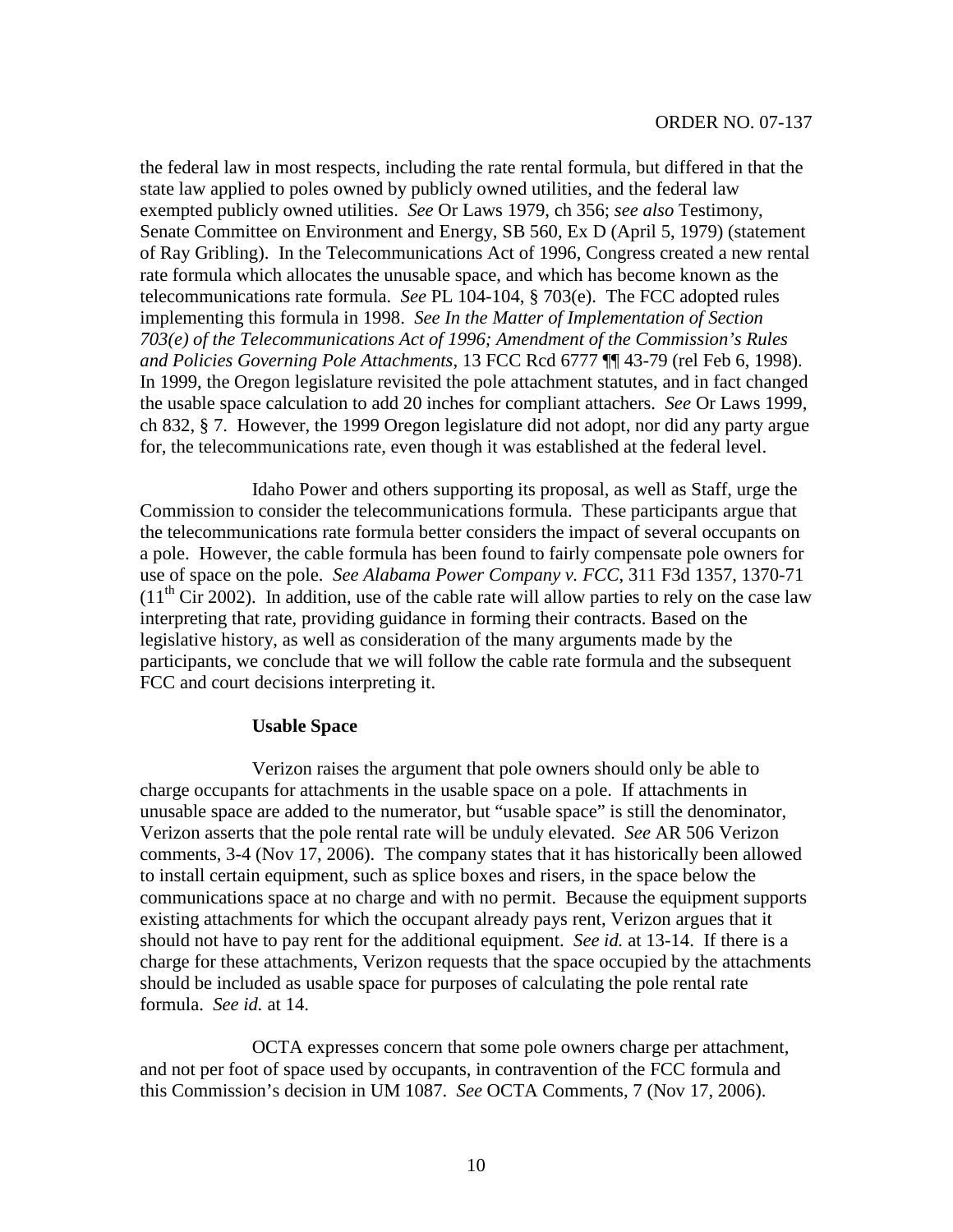ORECA argues that any attachments made outside the usable space should be made through separate negotiations by the parties to a contract. *See* ORECA comments, 4 (Nov 16, 2006).

Staff argues that pole owners should be permitted to charge for attachments in the unusable space on a pole. Staff reasons that "[a]ttachments such as cable television power supplies, telephone terminal boxes, and other equipment located in the support space on poles result in increased burdens and costs to pole owners and occupants," especially when poles have to be replaced or relocated. *See* Staff comments, 4 (Nov 17, 2006). Staff agrees that, with owner authorization, an occupant may put equipment in the support space on a pole, but Staff asserts that the occupant should pay appropriate rent for such attachments in proportion to the vertical space used on the pole. This is in agreement with the 1984 rulemaking on this subject, set out in Order No. 84-278, which required a licensee's attachment rate to be determined by the "total vertical space" occupied by the attachment on the pole, not by the "total vertical usable space" used. While the "unusable space" may be used for certain attachments, such as antennae, terminal boxes, power supply enclosures and the sort, Staff argues that there should be a charge for such attaching that equipment.

## *Conclusion*

Usable space should be calculated as that which does not include the space below the minimum clearance and also excludes the 40 inches of safety clearance between communications lines and electric lines, except as provided by statute.<sup>2</sup> We further conclude that the rental rate formula should apply only to the wire or cable attachment in the usable space. Other standard attachments that are in the unusable space are usually small, do not interrupt the climbing space, and do not create extra load; for those attachments, there should be no extra charge. However, we also note Staff's argument that some items attached in the unusable space have become large and unwieldy, resulting in excessive pole maintenance costs. Participants may raise this matter again in a new docket to consider issues related to wireless attachments on poles. Because the Commission is reserving judgment on this issue, no provision will be adopted at this time.

# **Carrying Charge Components and Separate Charges**

Verizon proposes that the carrying charge be based on FCC ARMIS accounts or FERC Form 1 accounts, because information regarding those accounts is also publicly available. *See* AR 506 Verizon Comment, 5, 8 (Nov 17, 2006). Verizon also argues that administrative charges related to operation and maintenance of poles should

 $^{2}$  In 1999, the legislative assembly revisited the issue of whether the 40 inches of clearance between the communications lines and the electric lines should be included in usable space. As part of a larger package, including creation of the OJUA and development of a sanctions framework, the legislature decided that 20 inches would only be includable in the rental rate formula if the attacher complied with all applicable rules and contractual provisions. *See* Minutes, House Commerce Committee, HB 2271, Minutes, p 4, Tape 41A (April 23, 1999) (statement of Michael Dewey).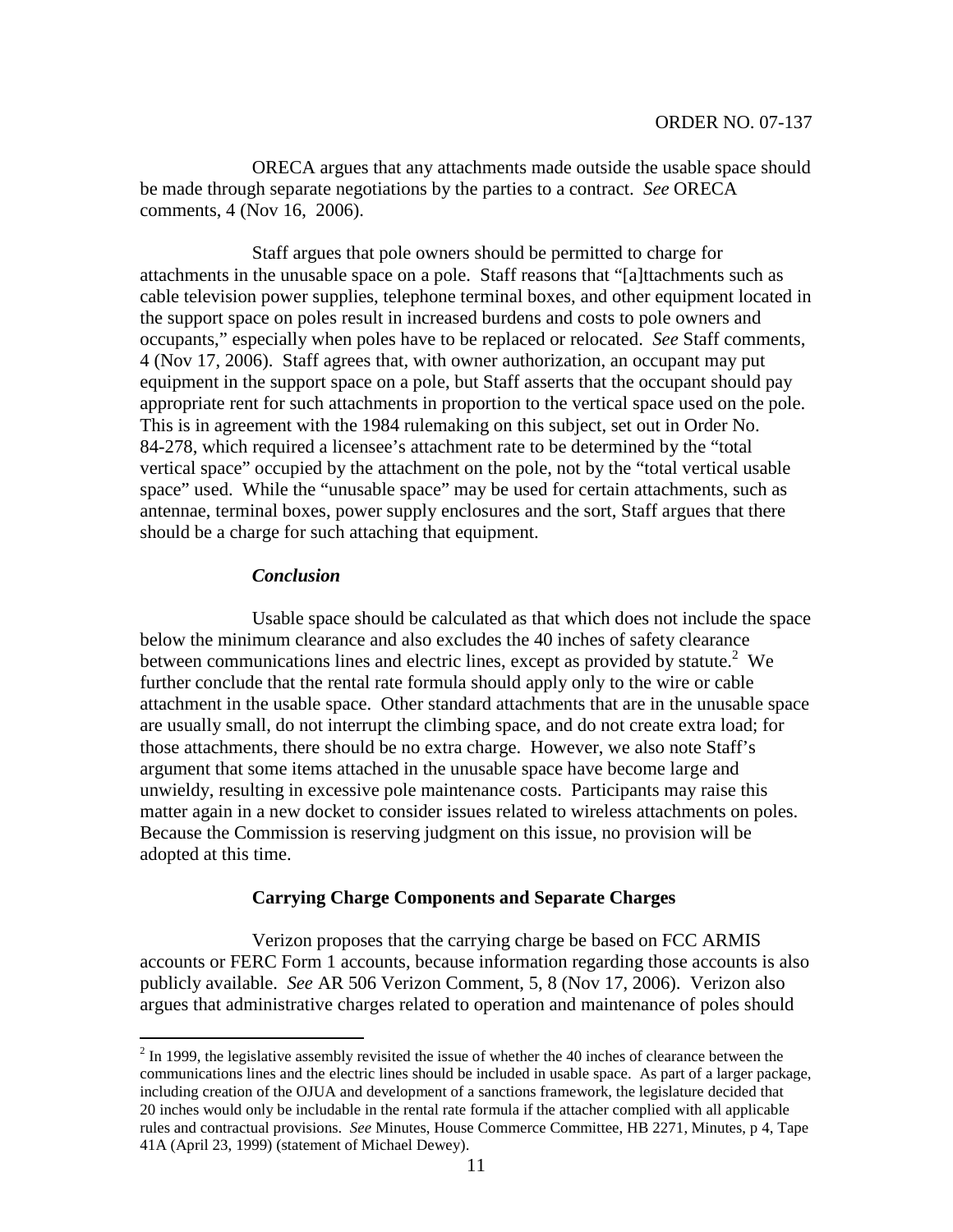be folded in with the carrying charge, and not allocated separately to licensees. *See id* at 7-8 (Nov 17, 2006). Verizon also seeks to exclude separate routine inspection charges and argues that those should be calculated in the pole rental rate formula. *See id* at 10. To do so, Verizon proposes a definition for the term "routine inspection," so that when a pole owner inspects its own facilities, it also examines the occupants' attachments and folds the cost of the entire routine inspection in the carrying charge. *See id.* at 14-17. Verizon also proposes a definition of post-construction inspection that will only apply to new attachments. *See id.* at 12. The company also supports Charter's proposal that the occupant be advised of post-construction inspections so the occupant can choose to participate, such inspections must be held within 30 days of the completion of construction, the occupant must be provided with the results in writing, and the pole owner can recover all costs associated with these inspections. *See id.*

Charter expresses concern about Staff's proposed definition of "Special inspection," for which a separate charge would be allowed. *See* Charter comments, 9 (Nov 17, 2006). Charter argues that special inspections should be defined as field visits made at the request of the licensee, and not any field visit for a non-periodic inspection. *See id.* Charter asserts that Staff's definition would permit "the kind of costly, erroneous, repetitive and unnecessary inspections that attachers have complained about throughout this process." *Id.* at 9-10. Charter proposes a definition of "Periodic Inspection" that mirrors Verizon's "Routine Inspection" proposal.

CLPUD and NWCPUD argue that the rate formula should not result in cross-subsidies, even among joint users. *See* CLPUD and NWCPUD comments, 13 (Nov 17, 2006). The PUDs argue that some attachers are more "prolific" than others, resulting in many additional costs that should not be shared among all attachers. *See id.* The PUDs prefer to charge permit fees and actual costs on a separate basis, and pledge to keep clear records to show that the costs are not recovered twice in this process. *See id.* at 13-14.

PacifiCorp also expresses concern that pole owners should be permitted to charge separate costs and to not roll all costs into the fully allocated carrying charge. *See* PacifiCorp comments, 17-18 (Nov 17, 2006). The utility argues that without being able to charge separately for these costs, it will not be able to recover its costs of pole management, and some pole occupants would unwittingly subsidize others. *See id.*

PGE argues that it is able to deduct certain charges from its FERC accounts and can calculate them separately. *See* PGE comments, 7-8 (Nov 17, 2006). PGE proposes that separate, incremental costs be recorded in separate accounts and audited by independent auditors and Commission staff. *See id.*

ORECA supports Staff's recommendation that rental rates not include attachment of support equipment and permit application processes. *See* ORECA comments, 3 (Nov 17, 2006). ORECA asserts that utilities should be able to bill those costs directly to the cost-causer, and should not be rolled into the rental rate formula because pole owners would not be made whole for the costs incurred. *See id.* at 3-4.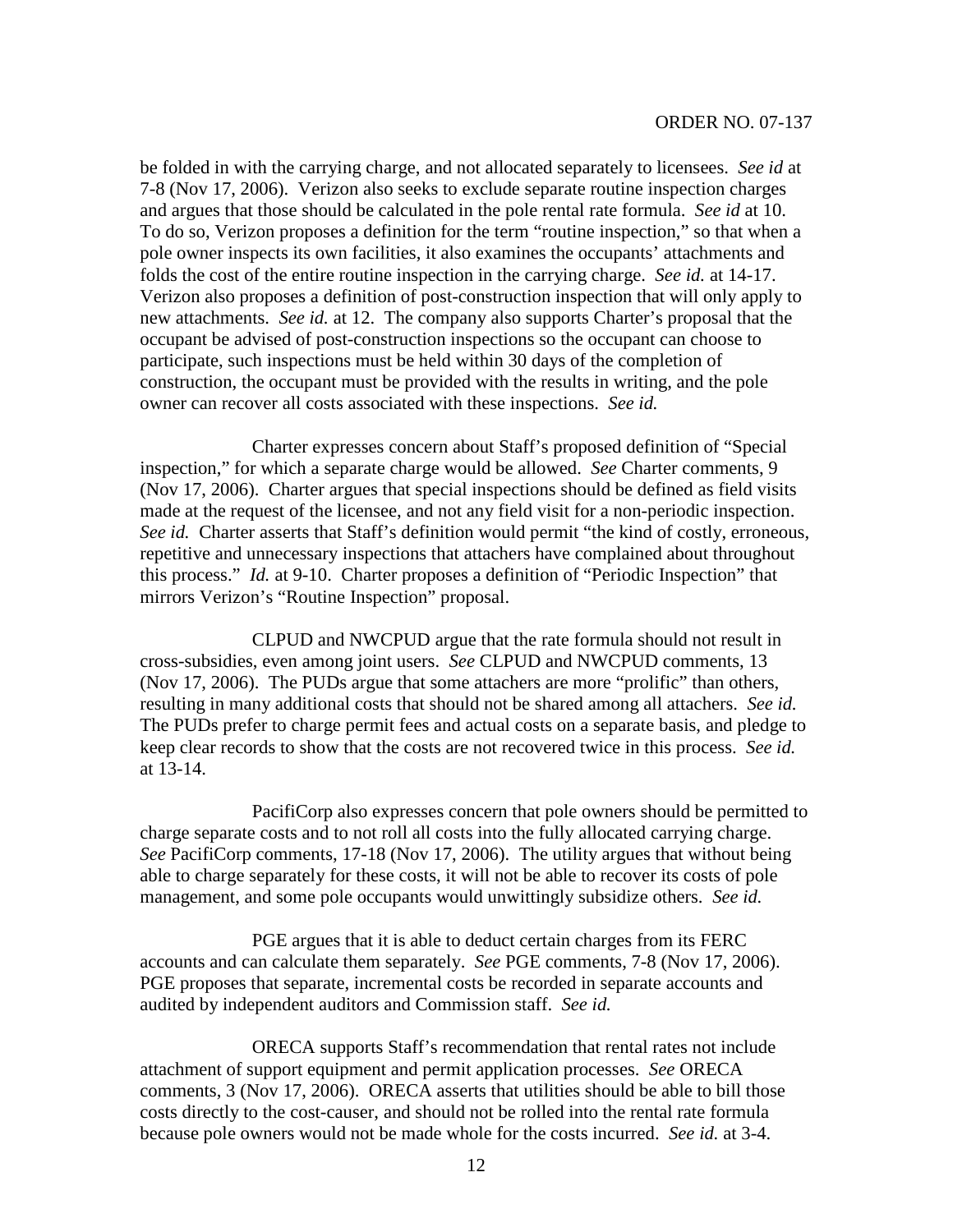Staff argues that a pole owner should be allowed to recover out-of-pocket costs and require reasonable advance payments from an applicant for each new attachment on a pole-by-pole basis, including all costs for administration, engineering, inspection, and construction necessary for the new attachment. *See* Staff comments, 6 (Nov 17, 2006). Application processing, preconstruction activity, make ready, and postconstruction inspection for a new attachment are all considered by Staff to be one-time activities that are non-recurring. Staff supports an owner's option to recover all costs for non-recurring activities until the new attachment installation is placed in service in compliance with NESC rule  $214(A)(1)$  and the owner accepts the attachments. Because new attachment up-front costs can vary widely depending on the quality of the installation and the specific the facilities involved, Staff argues that a licensee should have to pay for the unique costs caused by the new attachment. Further, Staff asserts that a licensee should have to pay reasonable fees with its application, to compensate the pole owner for administrative costs that may be incurred, even if an attachment is never made. *See id.* at 7.

#### *Conclusion*

In adopting the federal cable rate formula, we look to decisions interpreting that formula as guidance in deciding which costs should be factored into the carrying charge and which should be charged separately. The cable rate has been described as a range between the incremental cost of the additional attachment and the fully allocated cost. *See* Testimony, House Committee on State Government Operation, SB 560A, June 19, 1979, Ex A (statement of Ray Gribling, representing Pacific Northwest Bell, General Telephone, Oregon Independent Telephone Association, and privately owned electric utilities).

The FCC has struck down attempts to have the best of both worlds, that is, a nearly fully allocated rate and additional recurring costs added to that rate. *See In the Matter of Texas Cable & Telecommunications Association, et al v. Entergy Services, Inc.*, 14 FCC Rcd 9138, \*9139 (rel June 9, 1999) ("Texas Cable"). The FCC concluded that a "rate based upon fully allocated costs \* \* \* by definition encompasses all pole related costs and additional charges are not appropriate," in rejecting flat fees for preconstruction surveys or application processing. *Id.* at \*9141. However, fees to reimburse for actual engineering costs to prepare for attachment are appropriate. *Id.* at \*9144. For instance, the FCC rejected one utility's attempt to break out administrative costs separately from the fully allocated rate, stating, "A utility would doubly recover if it were allowed to receive a proportionate share of these expenses based on the fully-allocated costs formula and additional amounts for administrative expenses." *See In the Matter of the Cable Television Association of Georgia v. Georgia Power Company*, 18 FCC Rcd 16333, \*16342 (rel Aug 7, 2003).

Following these decisions, we decline to adopt the recommendations that administrative costs for pole maintenance and operation be broken out separately. Separate charges may be made for new attachment activity costs, including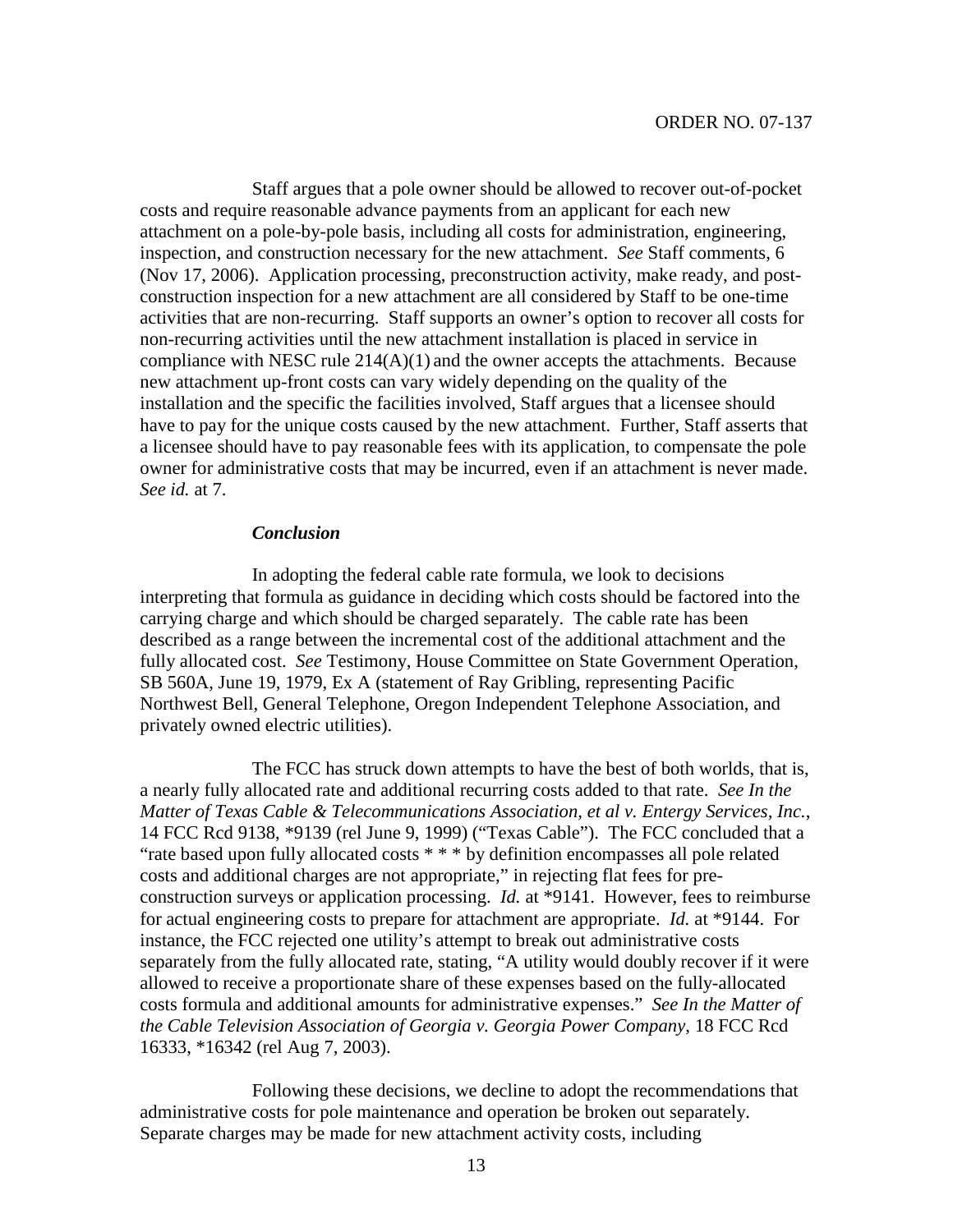preconstruction activity, post-construction inspection, make ready costs, and related administrative charges, to accommodate specific changes for pole occupants. Further, only post-construction inspections and special inspections requested by pole occupants may be charged separately; all other inspection charges, including safety inspections made under Division 024 rules, should be calculated in the rental rate. *See In the Matter of the Cable Television Association of Georgia*, 18 FCC Rcd at \*16341-42. For this reason, we also adopt a definition of "Periodic Inspection" to accommodate safety and other inspections. Finally, pole owners may require prepayment of costs for make ready, but the costs should be equal to a reasonable estimate of make ready costs, and any overcharge should be promptly refunded by the pole owner, or the outstanding balance should be promptly paid by the occupant.

### **Inflation**

Verizon argues that pole owners should not be able to automatically increase pole rental rates for inflation. Instead, rental rates should be based on actual costs. *See* AR 506 Verizon comments, 8 (Nov 17, 2006). Verizon asserts that owners are more than compensated for inflation because they do not pro-rate the rent, even if the attachment is present for less than the full year. *See id.*

PGE counters that there is a lag between a rental year and the determination of actual costs. *See* PGE comments, 9-10 (Nov 17, 2006). In order to recover its "actual costs," PGE argues that it should be able to apply an inflation factor to reflect the cost of providing pole space to occupants during the relevant period.

Staff also opposes an adjustment for inflation. *See* Staff comments, 6 (Nov 8, 2006). Staff argues that a rental rate will not necessarily increase every year, and that a utility's investment in its pole plant also does not necessarily increase every year. *See id.* In addition, the depreciation rate for poles may decrease, as the Commission recently authorized for PGE. *See* Order No 06-581, Appendix A, 13. Finally, Staff argues that setting a rate based on estimated increases in costs or plant investment would not comply with the statutory rate ceiling of "not more than the actual capital and operating expenses" of the pole owner. *See* Staff comments, 6 (Nov 8, 2006) (quoting ORS 757.282.

#### *Conclusion*

We decline to adopt an inflation rate for the pole rental rate formula. Costs will not necessarily rise each year, and even if they did, they will not always rise at the same rate. We do not believe that a lag adjustment is necessary.

## **Cost of Money for Consumer-Owned Utilities**

Consumer-owned utilities assert that, in calculating pole rental rates, they should be able to include a cost of money component that resembles the cost of equity for investor-owned utilities. These utilities argue that all equity has a cost, which "is a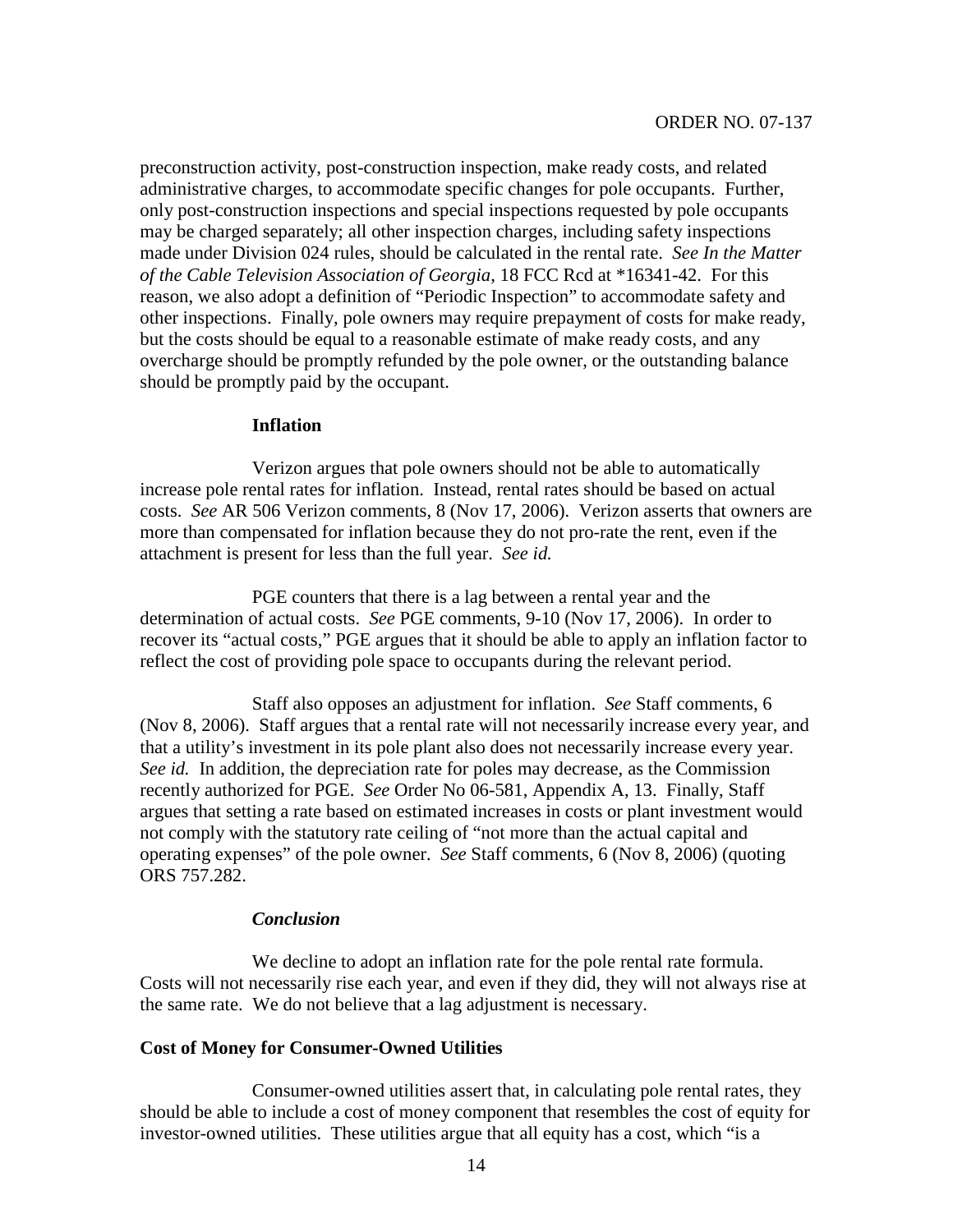function of the risk to which the equity capital is exposed and the returns available from other investment alternatives." OTEC/1, Edwards/4. OTEC characterize pole rentals to non-members as "opportunity sales, which are made at the benefit of the equity owners." *id.* (emphasis in original). To come up with an appropriate return on equity, OTEC ran a discounted cash flow model, averaged it with the result of a capital asset pricing model run; OTEC then factored it in to produce a rate of return estimate of 8.27 percent for that utility.

OCTA argues that utilities are not allowed to recover more than their actual costs under ORS 757.282(1). While OCTA does not object to consumer-owned utilities recovering their actual cost of debt, it does challenge recovery of any purported cost of equity. OCTA asserts that consumer-owned utilities lack any actual "equity" capital costs, and therefore are not entitled to recover a hypothetical cost. *See* OCTA comments, 14 (Nov 17, 2006).

On the other hand, CLPUD and NWCPUD seek a calculation for just compensation for consumer-owned utilities. *See* CLPUD and NWCPUD comments, 5 (Nov 17, 2006). The PUDs acknowledge that they do not have "equity" costs in the same way the investor-owned utilities do, but raise the issue of opportunity costs that customers invest in utility plant and request that the Commission allow compensation for those costs. *See id.* at 7. To account for those costs, the PUDs support the two proposals made by Staff, as discussed below. *See id.* at 8-9. OJUA states that it was unable to reach consensus on whether consumer-owned utilities can recover their cost of money. *See* AR 506 OJUA comments, 1 (Nov 16, 2006).

Staff recognizes a cost of money for consumer-owned utilities, but takes a different approach than OTEC. Instead, Staff uses the most recent Commission general rate order decision adopting a rate of return, then adjusts it based on several factors. *See* Staff comments, 1-3 (Nov 17, 2006). The first option proposed by Staff would use the most recent cost of equity approved by the Commission in a general rate case, then deduct 4 basis points for every 1 percent of equity that the utility has in its capital structure. For instance, if the Commission approved a 10 percent cost of equity, a consumer-owned utility with 90 percent equity would have a 6.4 percent cost of equity (ten percent cost of equity reduced by four basis points for every one percent of equity in the capital structure is expressed as  $(10 - (90\% \text{ x } 4))$ , and results 6.4 percent cost of equity for that hypothetical consumer-owned utility); when factored in with its cost of debt, the resulting equation, which resembles that for the overall rate of return, would produce the cost of money. *See id.* at 2. Staff's second option uses the utility's embedded cost of long-term debt plus 100 basis points as a proxy for the utility's cost of money. If the utility does not have long-term debt, Staff recommends that the rate be set at the 10-year treasury rate as of the last traded day for the relevant calendar year, plus 200 basis points. Staff asserts that this would be a simple solution and easy to apply. *See id.* at 3. ORECA supports Staff's first proposal, which values equity at close to market cost. *See* ORECA comments, 2 (Nov 17, 2006).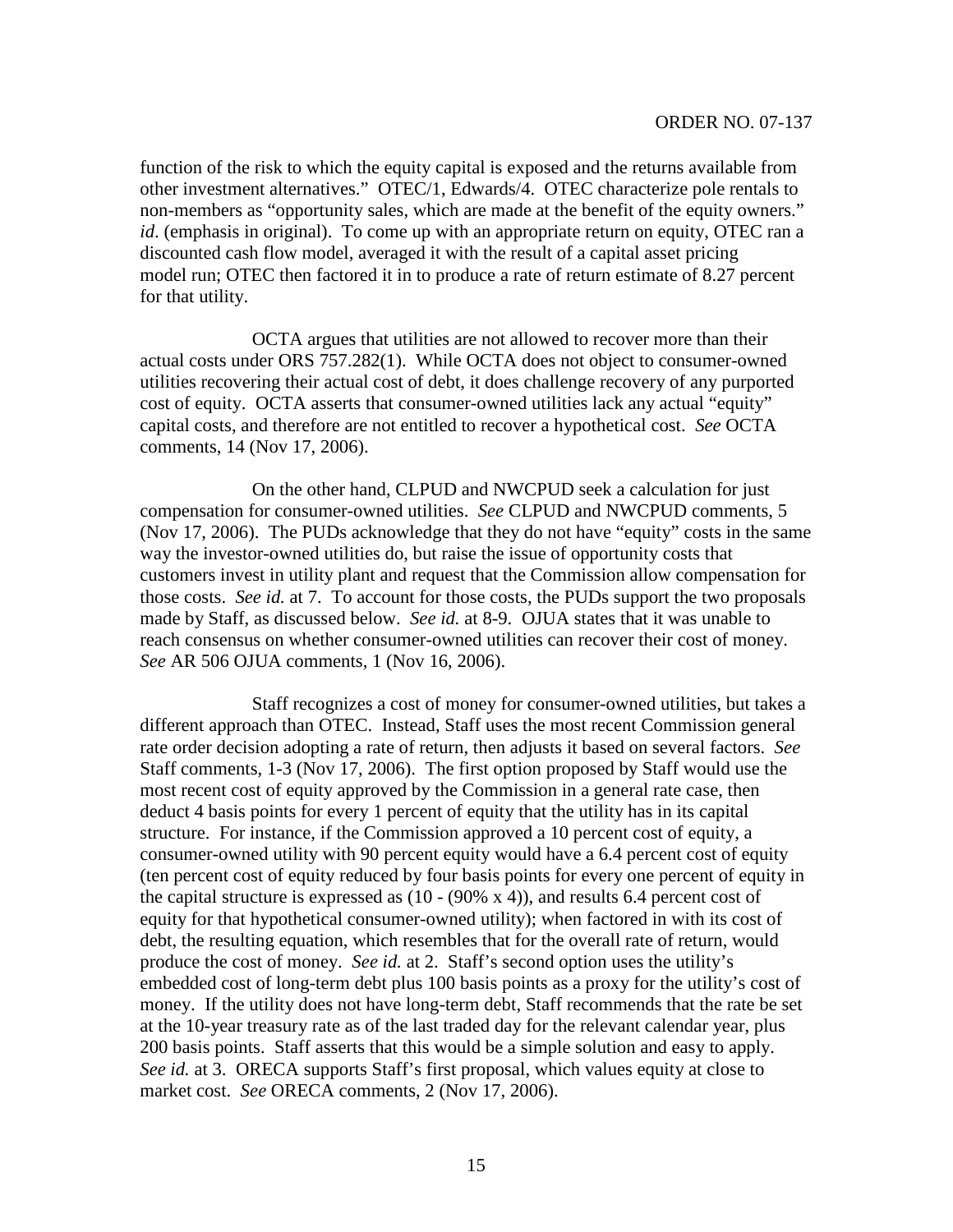#### *Conclusion*

No party disagrees that a consumer-owned utility should be able to include its cost of debt in pole rental rates. The issue here is whether the utility's cost of money should include an equity component, and, if so, at what interest rate. We believe that capital contributed by customers through rates should be treated like equity. OTEC argues that one factor to be considered in determining the cost of equity for a consumer-owned utility is the return available from other investment alternatives. We disagree, because the utility's customers are required to contribute this equity through rates and have no ability to invest it elsewhere. We focus instead on the other factor identified by OTEC: the risk to which the equity capital is exposed. We consider that risk to be lower for consumer-owned utilities in Oregon than for investor-owned utilities, mainly because as preference customers of the Bonneville Power Administration, the publics do not face as much volatility in power costs as PGE, PacifiCorp, and Idaho Power.

Both options proposed by Staff recognize this lower risk. The first option sets the cost of equity for consumer-owned utilities 200 basis points lower than the return on equity most recently adopted by the Commission for an investor-owned utility, before any adjustment for differences in capital structure. The second option assumes a smaller difference between the cost of equity and the cost of debt for consumer-owned utilities (200 basis points at a 50-50 capital structure) than the Commission recently authorized for PGE (362 basis points with a 50-50 capital structure). *See* Order No. 07-015, 48*.* We adopt Staff's second option. The calculation is straightforward and does not require the consumer-owned utilities to track the Commission's cost of equity and capital structure decisions.

## **ADDITIONAL ISSUES IN DOCKET AR 506**

## **Costs of Hearing**

ORS 759.660(2) provides, "When the order [related to the rates, terms and conditions of a pole attachment agreement] applies to a people's utility district, the order also shall provide for payment by the parties of the cost of the hearing. The payment shall be made in a manner which the commission considers equitable." A similar provision in ORS 757.279(2) applies to consumer-owned utilities, a category which includes people's utility districts. *See* ORS 757.270(2). "The cost of the hearing" refers to the Commission's costs in processing the complaint, holding the hearing, and preparing the order. The cost provision in ORS 757.279(2) was first enacted in 1983 to compensate the Department of Commerce for hearing pole attachment complaints over consumer-owned utilities; this Commission heard complaints regarding investor-owned utilities which fund the Commission through annual fees. When the Department of Commerce was abolished by the legislature in 1987, the cost provision was amended to allow the Commission to recover costs from utilities from which the Department of Commerce would have been entitled to recover. *See generally* Order No. 05-042, 17-19.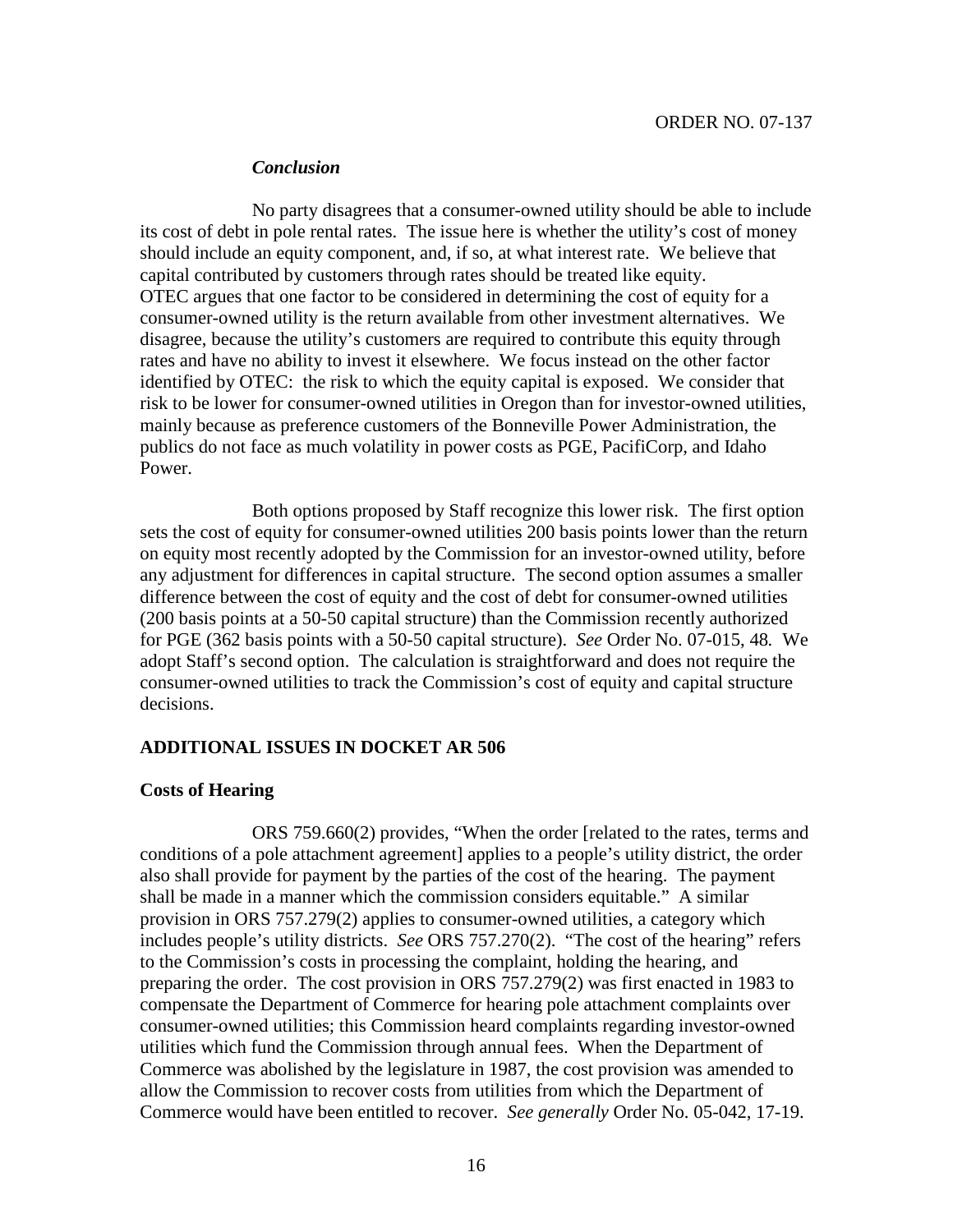The OJUA requests that it be permitted to act as an advisor to the Commission in any cases between a pole owner and a pole occupant without being subject to hearing costs. *See* AR 506 OJUA comments, 9 (Nov 16, 2006). The OJUA seeks to strike any limiting language, arguing that it "adds significant value to attachment contract disputes and should not be charged the costs of hearing regarding these disputes." *Id.*

ORECA refers to the statutory language "the order shall also provide for payment *by the parties* of the cost of the hearing" and argues that all parties should be liable for costs of a hearing when a consumer-owned utility is involved. *See* AR 506 ORECA comments, 3 (Nov 16, 2006) (quoting ORS 757.279(2)). ORECA expresses concern that any other interpretation would lead to the Commission billing all costs of a hearing to a consumer-owned utility, when some costs are also attributable to other parties. *See id.* Further, any other interpretation would lead to the consumer-owned utility subsidizing other carriers and their customers. *See id.* To prevent this, ORECA favors the conclusion reached in *CLPUD v. Verizon*, UM 1087, Order No. 05-042, 17-19. *See id.*

### *Conclusion*

The Commission chose not to charge the parties for the costs of hearing in *CLPUD v. Verizon* because that case was the "first of its kind, and the cost [of hearing] provision had never been invoked," and to give a bill to the parties at the end of the case would have been an unfair "surprise." *See* Order No. 05-042, 19. In that order, the Commission did signal to parties that they may be responsible for costs in the future. *See id.* In adopting this rule, we attempt to give some guidance as to the costs that will be assessed.

We understand the statute to read that the cost of hearing should be divided among the parties in the case. The cost of hearing should be apportioned among parties according to factors such as whether a party unreasonably delayed the proceeding or burdened the record. What is less clear from the statute and its history is whether utilities that already pay fees to the Commission should be *charged* their portion of the costs of hearing because their fees already go to the Commission's budget for hearing costs. That issue should be briefed in a future proceeding.

Finally, we clarify the provision referring to the OJUA, to state that the OJUA will not be charged costs when it is acting as an advisor to the Commission. That was the intent of the original provision, but we adopt OJUA's modification to eliminate any misunderstanding.

#### **Resolution of Disputes**

The OJUA recommends that the Commission only hear challenges to new or amended contractual provisions. *See* OJUA comments, 3 (Nov 16, 2006). The OJUA believes that existing rates, terms and conditions within a contract should not be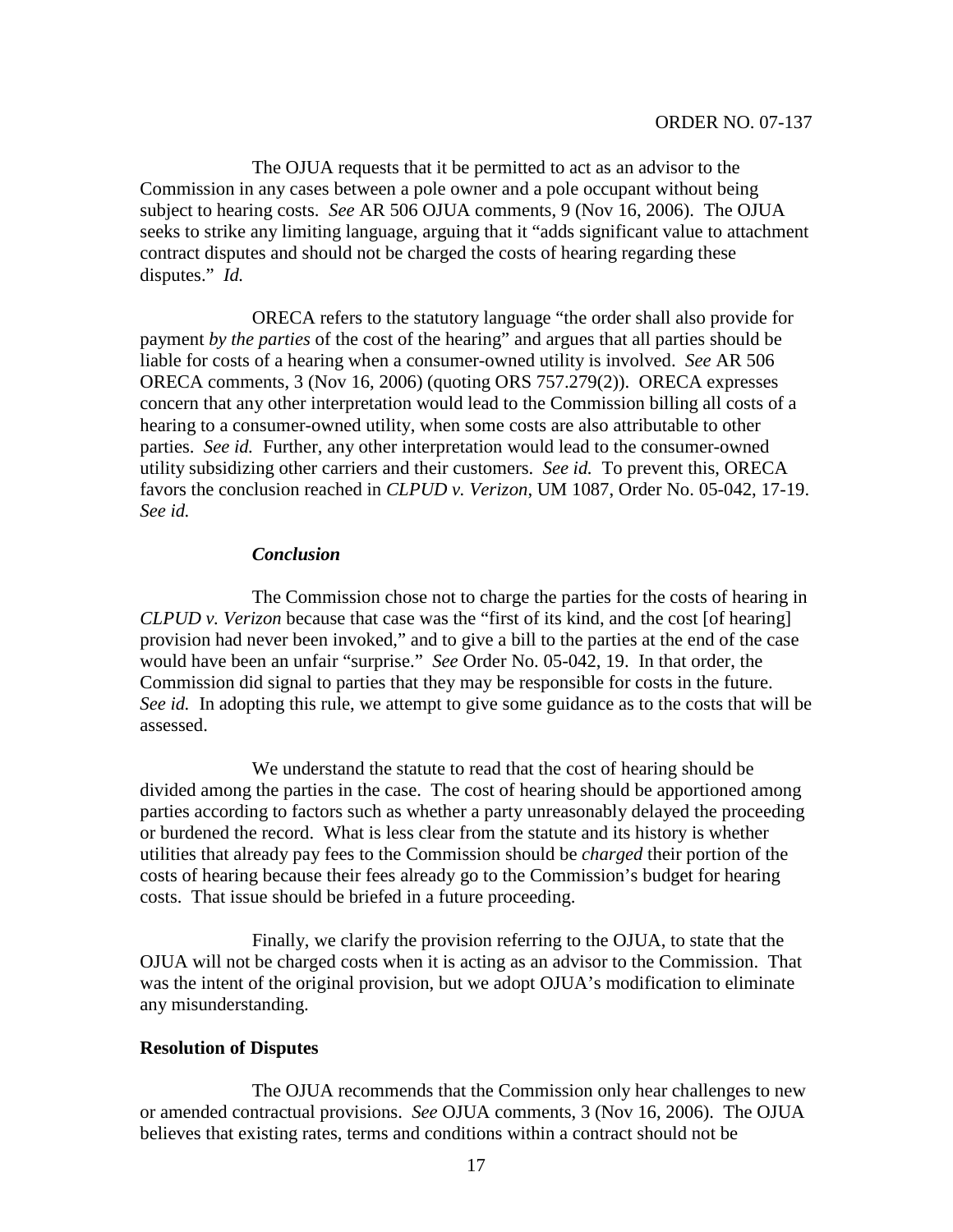challenged, and only new provisions may be brought to the Commission for resolution. *See id.* To bolster its argument, the OJUA points to ORS 757.285 which states that the rates, terms and conditions of pole attachment contracts are presumed reasonable unless a complaint is brought to the Commission. *See id.*

ORECA expresses a concern that the complaint process will be used to only raise one component of the contract, and not consider the contract as a whole. *See* ORECA comments, 3 (Nov 17, 2006). ORECA asserts that this "disregards the full contract negotiations," and does not consider the compromises made by both sides. *See id.*

### *Conclusion*

Under ORS 757.279(1), as well as Commission practice and procedure, we cannot refuse to hear a complaint on a contract that has provisions asserted to be unjust or unreasonable by a pole occupant or owner. Further, following the FCC's practice, we have jurisdiction not only over the contract, but over implementation as well. *See Mile Hi Cable Partners, L.P. v. Public Service Company of Colorado*, 133 FCC Rcd 13407, 13408-09 (rel July 14, 1998). If a complaint is made by one party to contest certain provisions, the other party may respond by raising other provisions that were intended as a compromise to the contested provisions. However, we will not limit the scope of a prospective complaint at this time.

## **Threshold Number of Poles**

CLPUD and NWCPUD recommend an extended period of time for utilities to process voluminous attachment requests. *See* CLPUD and NWCPUD comments, 3-5 (Nov 17, 2006). To allow for this extension, the "threshold number of poles" should be amended to "capture the concept that multiple applications for pole attachment can be submitted consecutively in a short period of time," and that "cumulatively the applications could request access in numbers that exceed the 'threshold.'" *See id.* at 4. To that end, the PUDs propose modifications to the definition of "threshold number of poles," in OAR 860-028-0020, as well as the treatment of the applications in OAR 860-028-0100(6). *See id.*

PacifiCorp supports Staff's modified definition of "threshold number of poles" that includes all applications submitted during any 30 day period. *See* PacifiCorp comments, 4 (Nov 17, 2006).

## *Conclusion*

We agree with the modified definition of "threshold number of poles" that accounts for the threshold number over multiple applications submitted over a 30 day period. Staff's modified definition is adopted.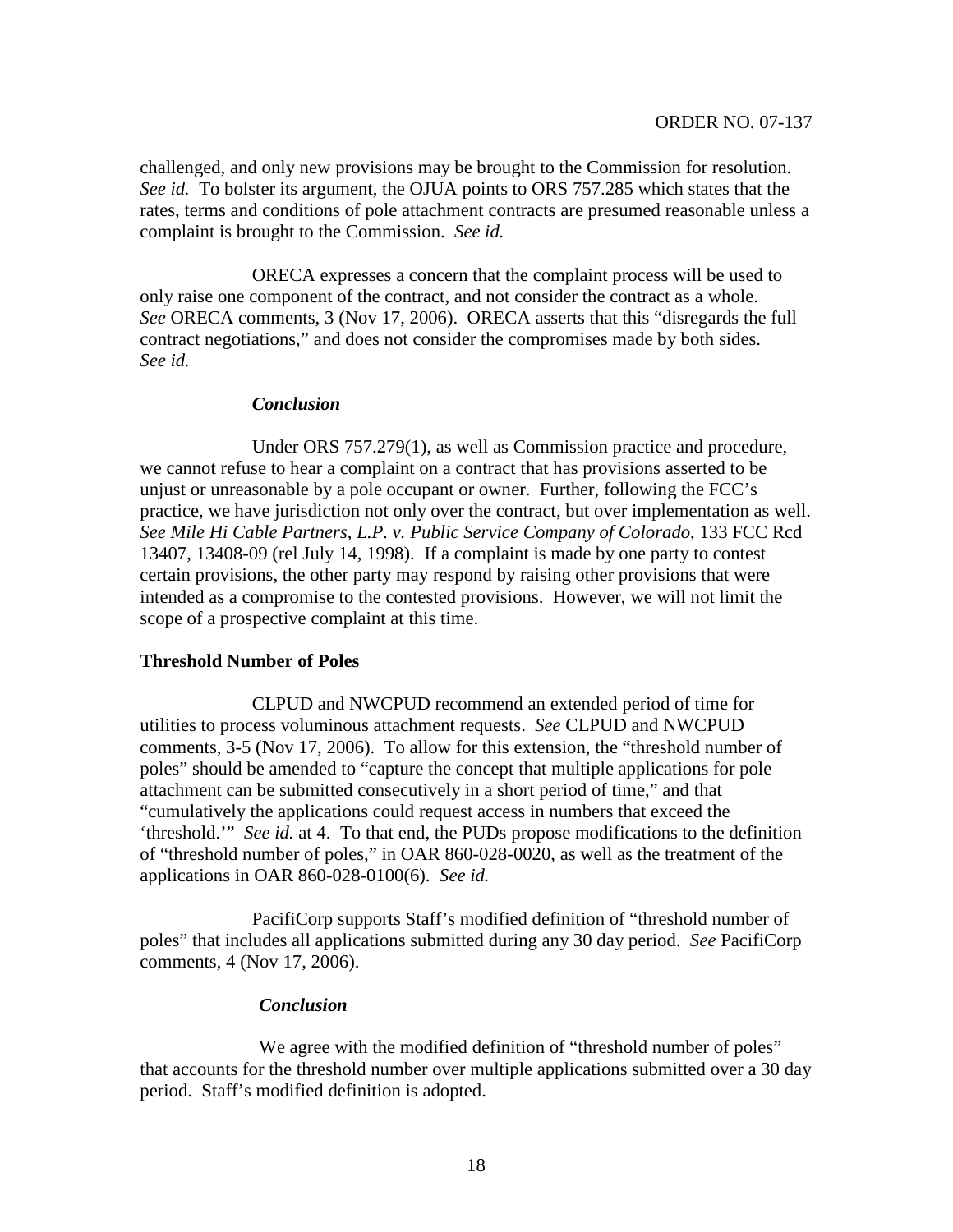### **Application Process**

The OJUA supports Staff's proposal, in which a pole owner may deny access for reasons of insufficient capacity, safety, reliability, and generally applicable engineering purposes, and the pole owner is required to state the reasons for denial. *See* OJUA comments, 4 (Nov 17, 2006).

PacifiCorp expresses concern that an application would be deemed approved if there is no response within 45 days, and asserts that it is contrary to ORS 757.271(1) which requires "authorization from the utility allowing the attachment." *See* PacifiCorp comments, 4 (Nov 17, 2006). The utility recommends a safety net, in which the occupant provides another notice to the pole owner and a 10-day window for response. *See id.*

#### *Conclusion*

The provision allowing a pole owner to reject an application for capacity and safety reasons conforms to federal law, and we adopt that provision. Further, in keeping with the safe harbor provisions discussed in the sanctions rules, we adopt PacifiCorp's suggestion.

#### **Duties of Pole Owners**

Charter proposes seven "essential" duties of structure owners, culled from other jurisdictions, including standard notice requirements, pole labeling, and detailed invoices. *See* Charter comments, 6-7 (Nov 17, 2006). Charter also advocates for some kind of "specific mechanism to ensure that pole owners acquire and submit accurate audit and inspection data" as well as coordinate joint use of poles. *See id.* at 7. Charter further expresses concern that pole owners pay costs related to their own service and engineering and safety requirements, particularly as pole owners begin to offer services that compete with other pole attachers. *See id.*

OJUA also recommends modification of Staff's proposed Duties of Pole Owners. *See* AR 506 OJUA comments, 4-5 (Nov 16, 2006). The modifications clarify the duties as proposed by Staff and add other duties. *See* OJUA redline draft rules, OAR 860-028-0115 (Nov 16, 2006). The additions include permission to charge an occupant for any costs incurred related to "noncompliant attachments," a requirement that inspection data be accurate before transmission to the pole occupant, and notification of what type of data will be collected during a periodic inspection if the pole owner intends to bill the occupant separately. *See id.*

#### *Conclusion*

We adopt most of the OJUA's modifications because they represent a compromise among a cross-section of industries involved in pole attachments. We decline to adopt the allowance costs incurred by a non-compliant attachment; a similar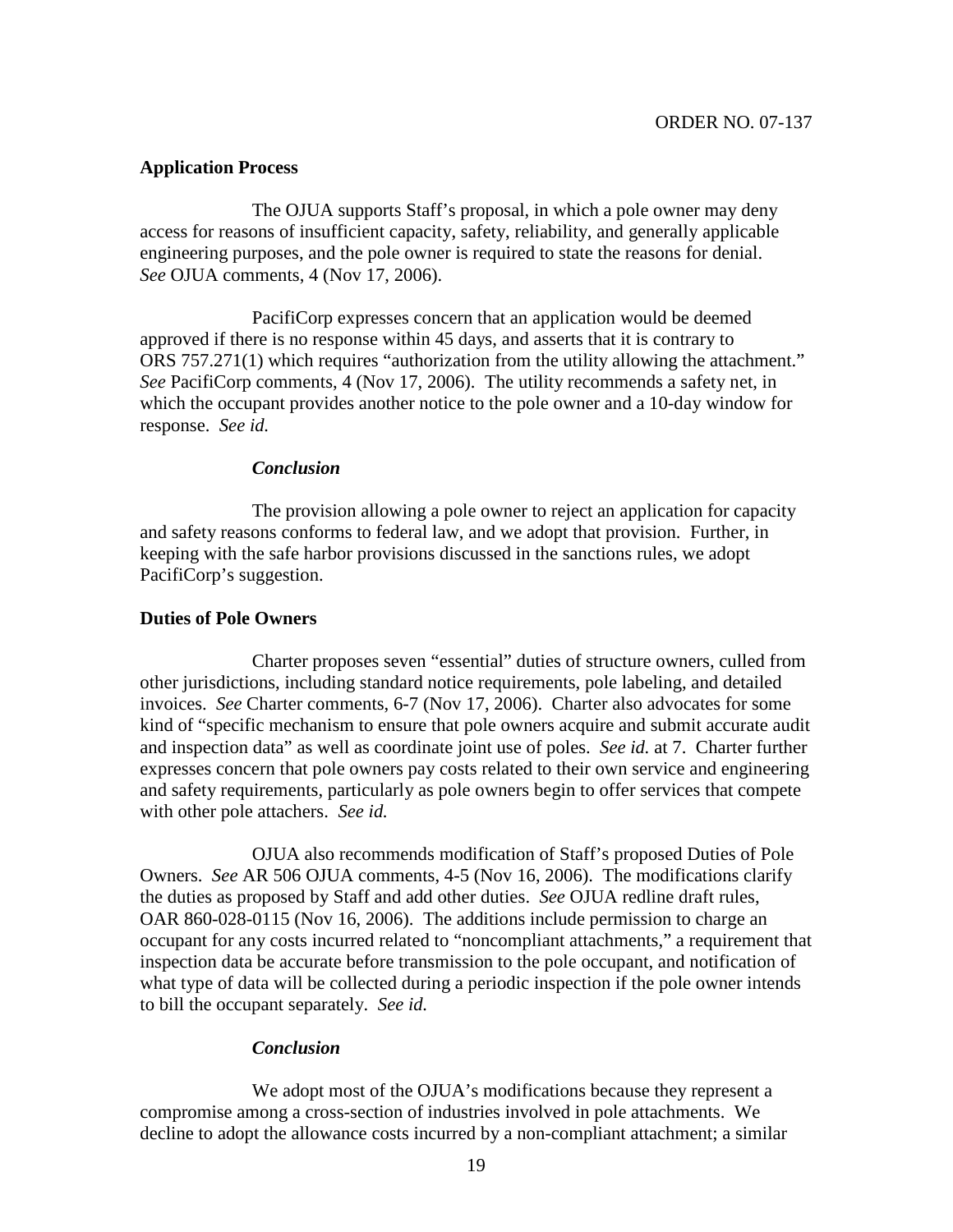provision is set forth under OAR 860-028-0110(3). Also, in light of our decisions regarding the rental rate formula provisions and our conclusion that periodic inspection costs of occupant's facilities should not be charged separately, we decline to adopt the OJUA's proposal regarding contact about the type of data to be collected. We do adopt the requirement that data be accurate, which mirrors Charter's suggestion. We decline to adopt the remainder of Charter's proposals because they will impose additional costs, without a full discussion of the benefits. We encourage the utilities to continue to work together on projects such as pole labeling and joint inspections to ensure greater accuracy in remedying safety violations.

### **Vegetation Management around Communications Lines**

The OJUA favors making the "Duties of Pole Occupants" and "Duties of Owners" mandatory, and incorporating vegetation management in these provisions. *See* AR 510 OJUA comments, 2 (Nov 16, 2006). The OJUA also proposes language requiring trimming of vegetation which poses an "imminent danger to life or property," and includes an occupant duty to respond to a notice of hazardous vegetation with either a trimming program or a notice of correction within 180 days. Parallel provisions are proposed for OAR 860-028-0115, which sets forth the Duties of Structure Owners. The OJUA notes that electric pole owners are already subject to stricter vegetation trimming requirements, so the new rule would only apply to communications pole owners. *See* AR 510 OJUA comments, 3 (Nov 17, 2006).

ORECA supports Staff's proposal making operators of communication facilities responsible for vegetation management around their lines. *See* ORECA comments, 3 (Nov 17, 2006). Specifically, ORECA endorses language that would require operators to trim or remove vegetation that poses either a significant risk to its facilities or, through contact with its facilities, poses a significant risk to a structure of an operator of a jointly used system. *See id.* Further, tree-trimming should be mandatory, not an optional duty. *See id.* at 4.

At the opposite pole, Verizon recommends there be no provision for communications operators trimming vegetation around their facilities. The company notes that electricity providers have statutory immunity for liability related to trimming vegetation, but communications operators do not. *See* AR 510 Verizon comments, 18 (Nov 17, 2006).

OCTA also argues against Staff's proposal for communications attachers having the same vegetation management obligations as electric utilities. *See* OCTA comments, 13 (Nov 17, 2006). OCTA argues that vegetation around communication lines poses a much lower threat than vegetation around power lines, because communication lines have little or no voltage and are insulated and sheathed, compared to high voltage bare energized power lines. *See id.* Finally, OCTA contends that requiring communications owners to trim around their lines would substantially benefit electric owners: because trees grow from the ground up and communication lines are lower on the pole, communications trimming would result in branches never posing a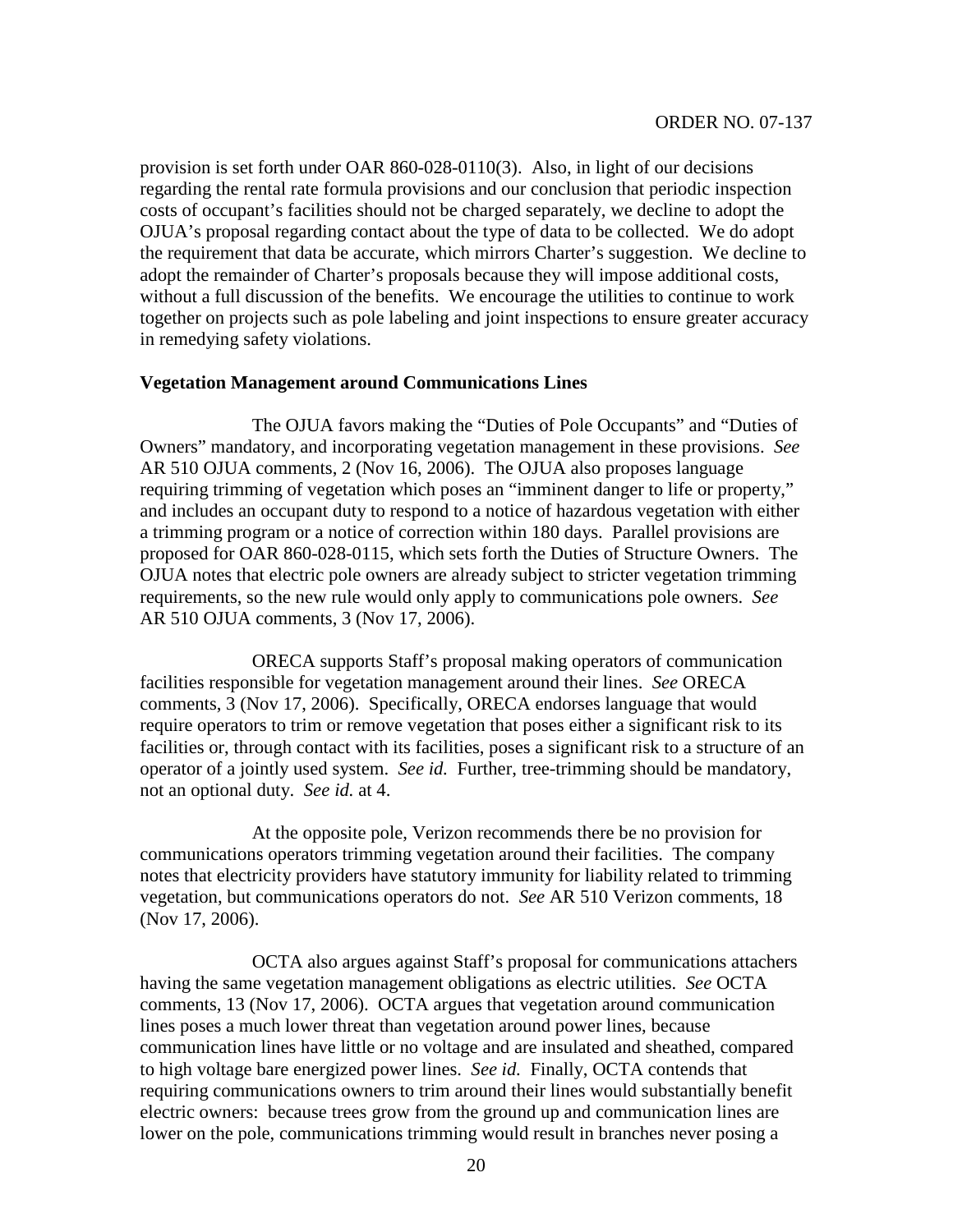threat to electric lines. *See id.* OCTA asserts that the solution is to require the electric owner to perform all trimming and allocate the cost equitably among all attachers on the pole through the carrying charge. *See id.*

#### *Conclusion*

In consideration of the comments we have received in the first phase of this proceeding, regarding the safety risk that could be posed by vegetation around communications lines in certain situations, we adopt a requirement that vegetation around communications lines poses no risk to the pole. Vegetation around communication lines poses no risk of burning, but in stormier environments could result in a strain that jeopardizes the pole and the electric lines. *See* AR 506 Coos-Curry Electric Cooperative, Inc., comments (May 2, 2006). Communication operators have the primary responsibility to ensure that vegetation around their lines do not threaten the poles or electric facilities. However, they may contract with electric supply operators to assume the responsibility for vegetation management. By allowing electric supply operators, who have immunity from liability under ORS 758.282 and ORS 758.284, to trim vegetation, the electric operators will be better able to gauge what poses a threat to their facilities, both the pole and their lines. The electric supply operator who trims vegetation on behalf of the communication operator may then bill the communication operator the actual cost of trimming around its lines.

## **Exemption for Idaho Power Company**

Idaho Power seeks exemption from the rules considered in this phase of the AR 506 rulemaking. It notes that only four percent of its customers reside in Oregon, and less than five percent of its revenues come from Oregon customers. It has a similar percentage of its pole attachments in Oregon, and two-thirds of those Oregon attachments are with a single cable operator. The company asserts that all of the licensees on its Oregon poles also have attachments on its Idaho poles, and the attachments in Idaho often substantially outweigh the number of Oregon attachments. For this reason, the company believes that it makes more sense to have just one set of requirements apply to its contracts with these licensees, and that the requirements should be of the jurisdiction with the most attachments, that is, Idaho. *See* Idaho Power comments, 2-3 (Sept 28, 2006). Idaho Power compares its proposed exemption to that provided in the net metering statute, ORS 757.300(9). The company suggests language which would exempt "an electric utility serving fewer than 25,000 customers in Oregon that has its headquarters located in another state" from OAR 860-028-0020 through 860-028-0310. *See* Idaho Power comments, 7 (Oct 25, 2006).

Staff does not agree with Idaho Power's request to be exempted from the Division 028 guidelines. *See* Staff comments, 3 (Nov 8, 2006). First, Staff does not believe that the Commission has the statutory authority to exempt Idaho Power from the rules. *See id.* Second, even if Idaho Power were exempt from the rules, the Commission would still have jurisdiction over any complaint brought under the rules. *See id.*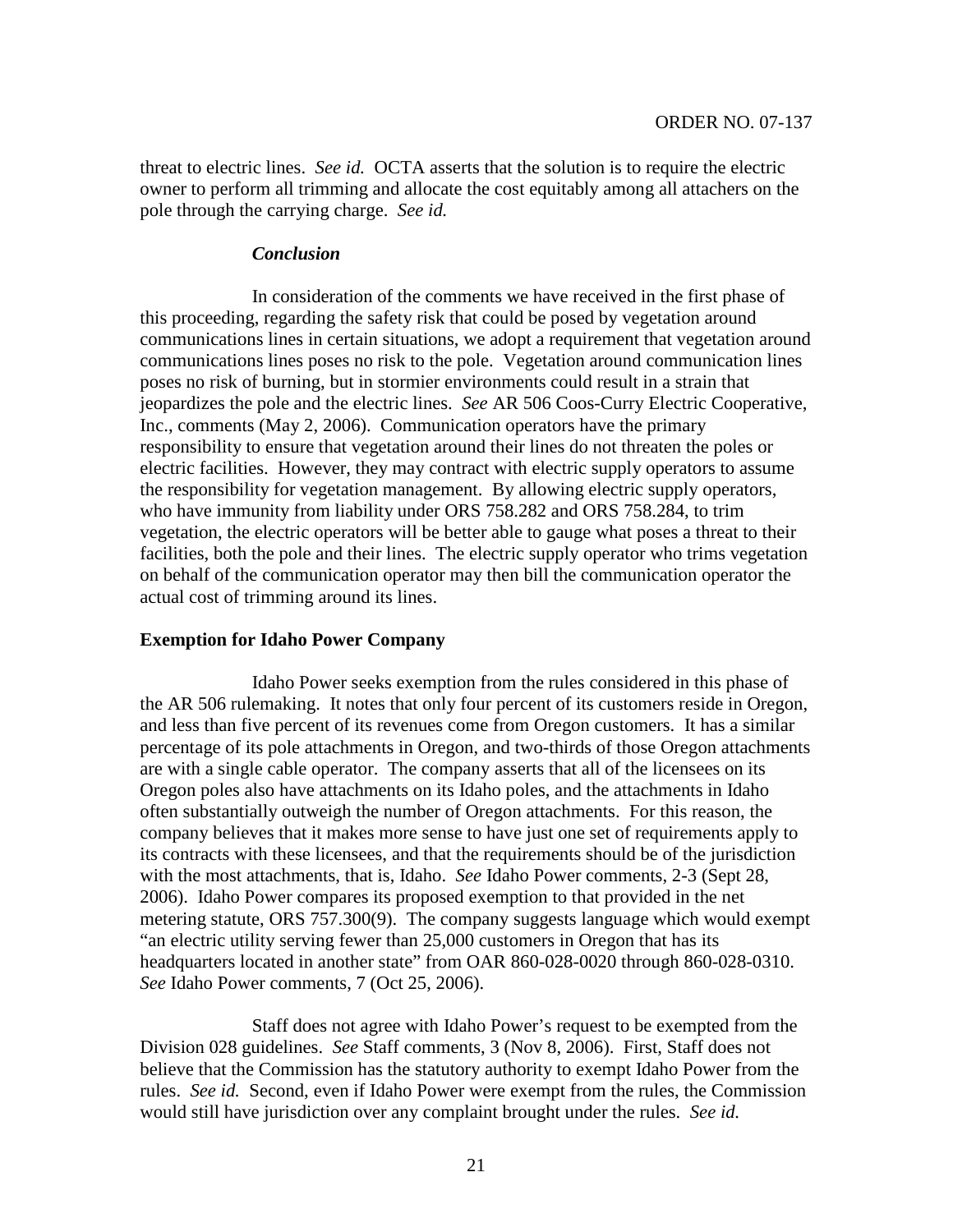### *Conclusion*

The pole attachment statutes do not give the Commission the authority to exempt Idaho Power from its requirements, as certain other statutes do. Utilities with fewer than 25,000 customers in this state are exempt from net metering requirements, under ORS 757.300(9), and from direct access requirements, under ORS 757.601(3). Based on those statutes, the Commission adopted OAR 860-038-0001, which also exempted utilities with fewer than 25,000 customers. In contrast, the pole attachment statutes have no such exemption, and the Commission is aware of no authority which would permit it to adopt such an exemption. However, any argument by Idaho Power as to why the presumptions adopted here should not apply to attachments on its poles will be considered if a complaint involving Idaho Power is filed. The exemption language proposed by Idaho Power is not adopted.

## **AR 510: SANCTIONS**

Docket AR 510 was opened at the request of participants in AR 506. AR 506 phase II did not include reference to sanctions, and the participants believed that sanctions were an integral part of the contractual provisions considered in AR 506. For that reason, the docket was opened and processed in tandem with AR 506. AR 510 included rules on the duties of occupants and sanctions. The topics are discussed below.

## **Duties of Occupants**

Verizon proposes indemnification clauses to protect occupants from any damages arising from a pole owner's correction of an occupant's safety violation. *See* AR 510 Verizon comments, 2-4 (Nov 17, 2006). In addition, Verizon proposes that in no instance should the time for correction be shortened to less than 60 days. *See id.*

The OJUA recommends adding three duties for occupants: requiring a pole occupant to immediately correct safety violations which cause imminent danger to life or property; requiring a pole occupant to correct certain violations which may pose a serious safety risk within 60 days, if requested by the pole owner; and requiring a pole occupant to respond to a pole owner's notification of a violation within 180 days. *See* OJUA comments, 2 (Oct 4, 2006). An occupant would have 60 days to submit a plan of correction, or 180 days to correct any violation. *See id.*

## *Conclusion*

The OJUA's recommendations are part of its comprehensive proposal regarding sanctions, discussed below, and have been developed through a cooperative effort by the pole owners and occupants. We adopt its proposal.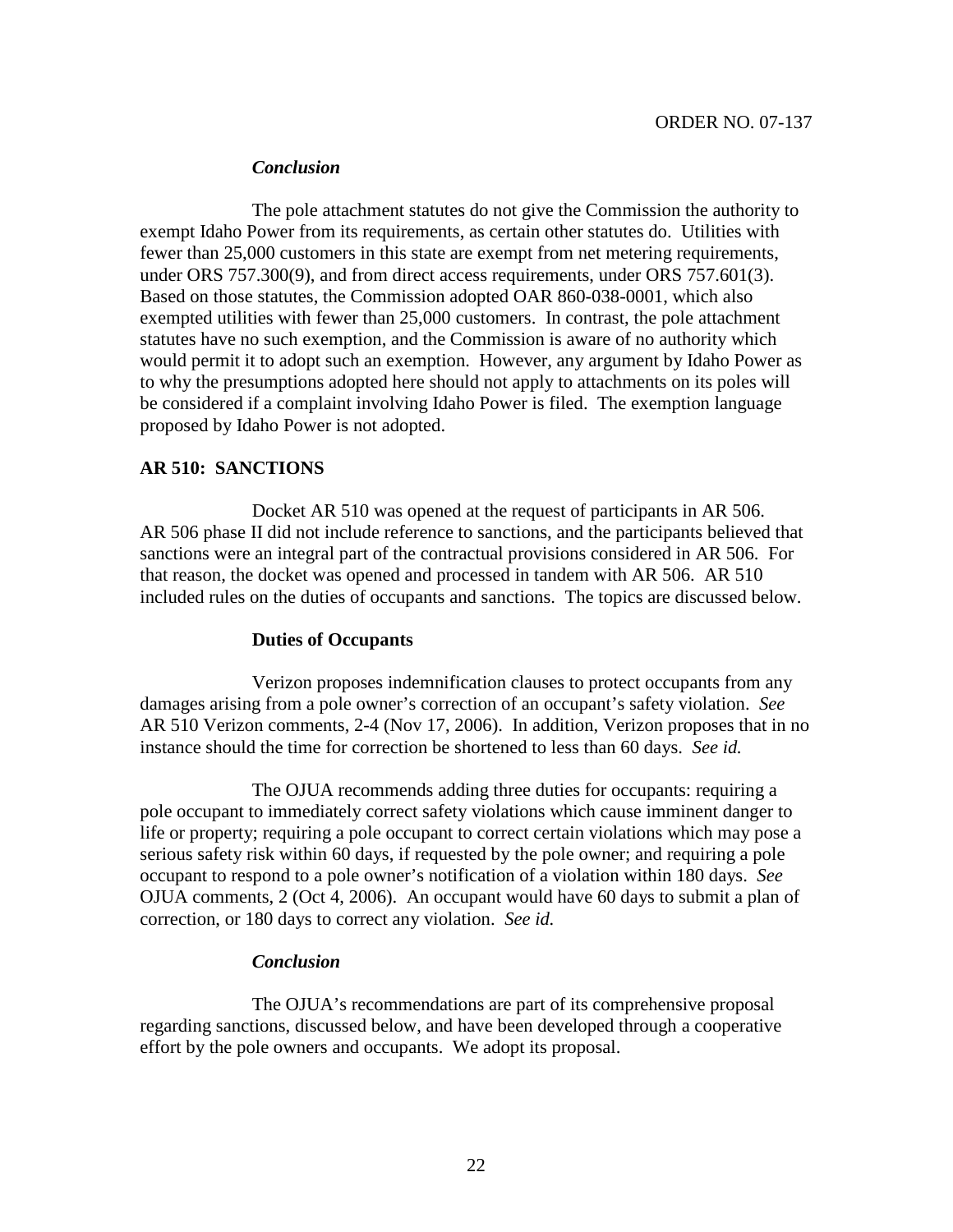#### **Sanctions**

OJUA took the lead in developing revisions to the sanction rules. In proposing revised rules, the OJUA sought to achieve four goals: (1) elimination of escalations and reductions to ensure predictability of sanction costs; (2) institution of a flat fee system, rather than a per-pole system of fees; (3) allowance of pole owners' cost recovery in circumstances where they are serving as the policing agent of the Commission; and (4) allowance of a percentage-based punitive sanction where it serves the public interest. *See* AR 510 OJUA comments, 1 (Oct 4, 2006).

With an eye towards these goals, the OJUA proposed the following modification to rules:

- OAR 860-028-0120: Sanction rules should require a pole occupant to immediately correct violations that pose an imminent danger to life or property, and allow a pole occupant 60 days to correct violations that pose a serious safety risk if requested by the pole owner. Further, an occupant would have 60 days to propose a plan of correction or 180 days to correct other violations.
- OAR 860-028-0130: The OJUA proposed a flat sanction of \$500 per pole for licensees without a contract, with an exception for participants with a recently expired contract that are participating in good faith efforts to negotiate a new contract.
- OAR 860-028-0140: Where a licensee does not have a permit, the OJUA recommends a sanction of five times the current annual rental fee if the violation is self-reported or found through a joint inspection process. An additional sanction of \$100 per pole will be levied if the violation is found by the pole owner.
- OAR 860-028-0150: For violation of duties regarding the installation and maintenance of attachments, OJUA recommends a flat sanction of \$200 per pole and allowing a pole owner to recover the actual costs of correcting a violation that could cause imminent danger to life or property or pose a safety risk to employees or the general public. OJUA also seeks to allow recovery of the cost of repair plus 15 percent if the licensee does not repair the violation within a particular period of time; that sanction would not apply if the licensee provided a plan of correction within 60 days or actually corrects the violation within 180 days. Finally, the proposed rule would allow the pole owner to immediately sanction a licensee for newly-constructed and newly-permitted attachments; this would be an exception to the 60-180 day "safe harbor" discussed above.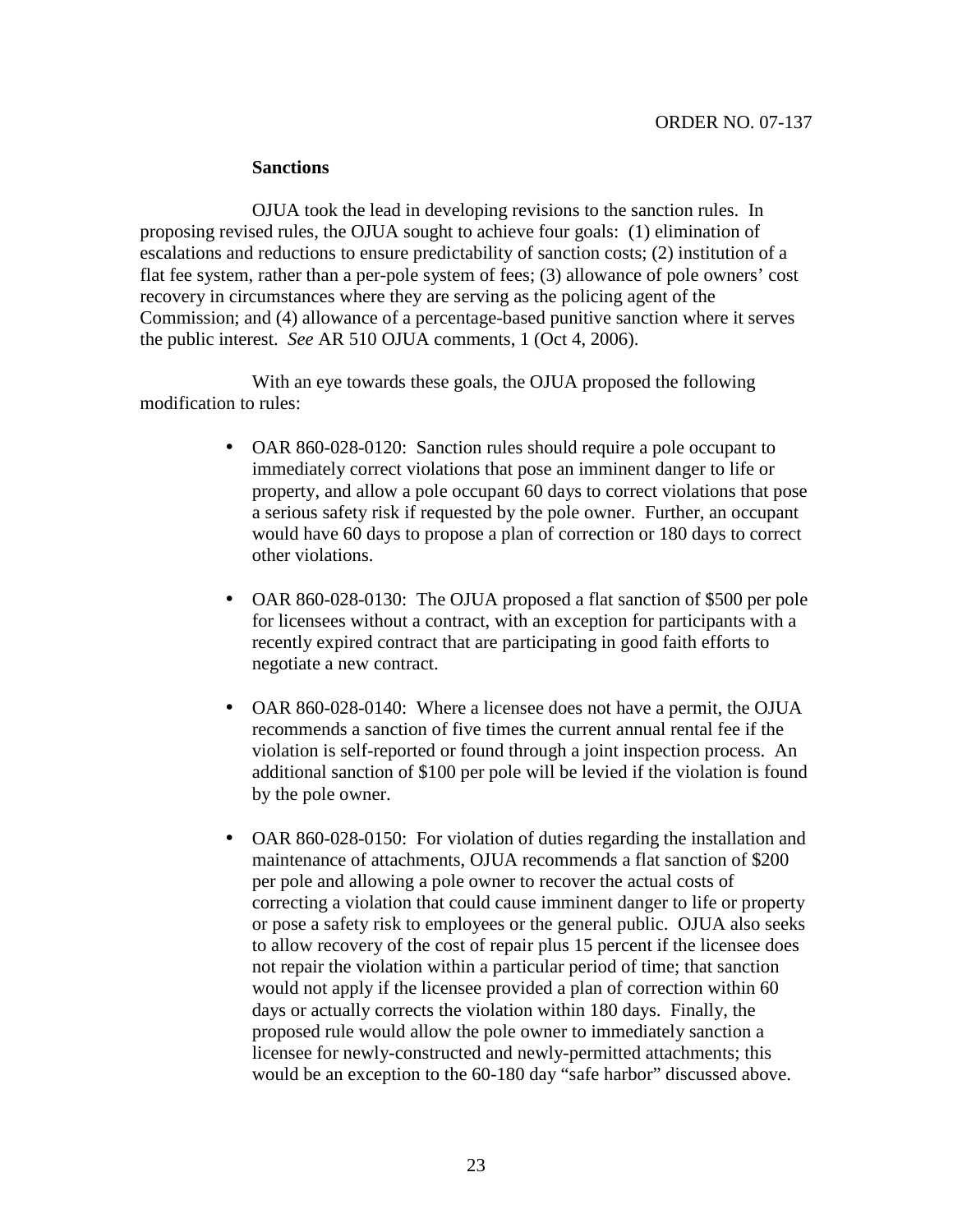- OAR 860-028-0170: The OJUA recommended changes in the plans of correction: there should be 180 days for compliance after the receipt of a notice of violation; pole owners must consent to any plan amendments; and the occupant must report to the owner when it has finished corrections.
- OAR 860-028-0180: The OJUA recommends eliminating the reductions and escalations of sanctions, in support of the simplified proposal set forth above.
- OAR 860-028-0190: Pole owners should provide the pole number and the description of the pole's location in a notice of violation.
- OAR 860-028-0230: A rental reduction should not be permitted if the occupant has a pattern of delaying payment of sanctions more than 45 days after the billing date.

PacifiCorp urges the Commission to, for the most part, retain the sanction rules as they currently stand. The utility encourages simplification of the rules, and suggests "establishing a single, but stiff, flat rate penalty, in lieu of the progressive increases." PacifiCorp comments, 3 (Oct 4, 2006). The company does not support reduced penalties for self-reporting of violations or allowing an invoice to serve as a permit. *See* PacifiCorp comments, 10 (Nov 17, 2006). PacifiCorp also emphasizes that legacy violations should be treated differently from violations created by new construction; legacy violations may have been created by changes in the NESC, while new construction violations were created by faulty attachment. *See id.* at 11. When coupled with the new prioritization of repairs rule, OAR 860-024-0012, PacifiCorp argues that lenient treatment of new construction will force repairs to be delayed for years. *See id.* at 12. The utility states that management of a violations and sanctions process is an "administrative headache," and that it would prefer to not have to bill for sanctions. *See id.* at 13.

ORECA also does not wish to water down sanction rules that it asserts has reduced violations and brought its pole attachment program into improved compliance. *See* ORECA comments, 4 (Nov 17, 2006). Without significant financial incentives, ORECA is concerned that licensees will simply budget for sanctions rather than repair safety violations. *See id.* The statute requiring rental reductions for compliant licensees will stay in place, so ORECA recommends that sanctions not be diminished. *See id.*

Qwest continues to assert that the sanction rules, in which private parties impose and collect penalties on other private parties and have a strong self-interest to do so, are unlawful. *See* Qwest comments, 1 (Nov 17, 2006). Qwest contends that any penalties must be recovered in court, in the name of the state of Oregon, and for compensation of breaches in contract, not pre-set penalties that are unrelated to the harm actually caused by the violations. *See id.* at 2. Qwest also supports comments by Charter, which contends that sanctions violate state and federal policies in favor of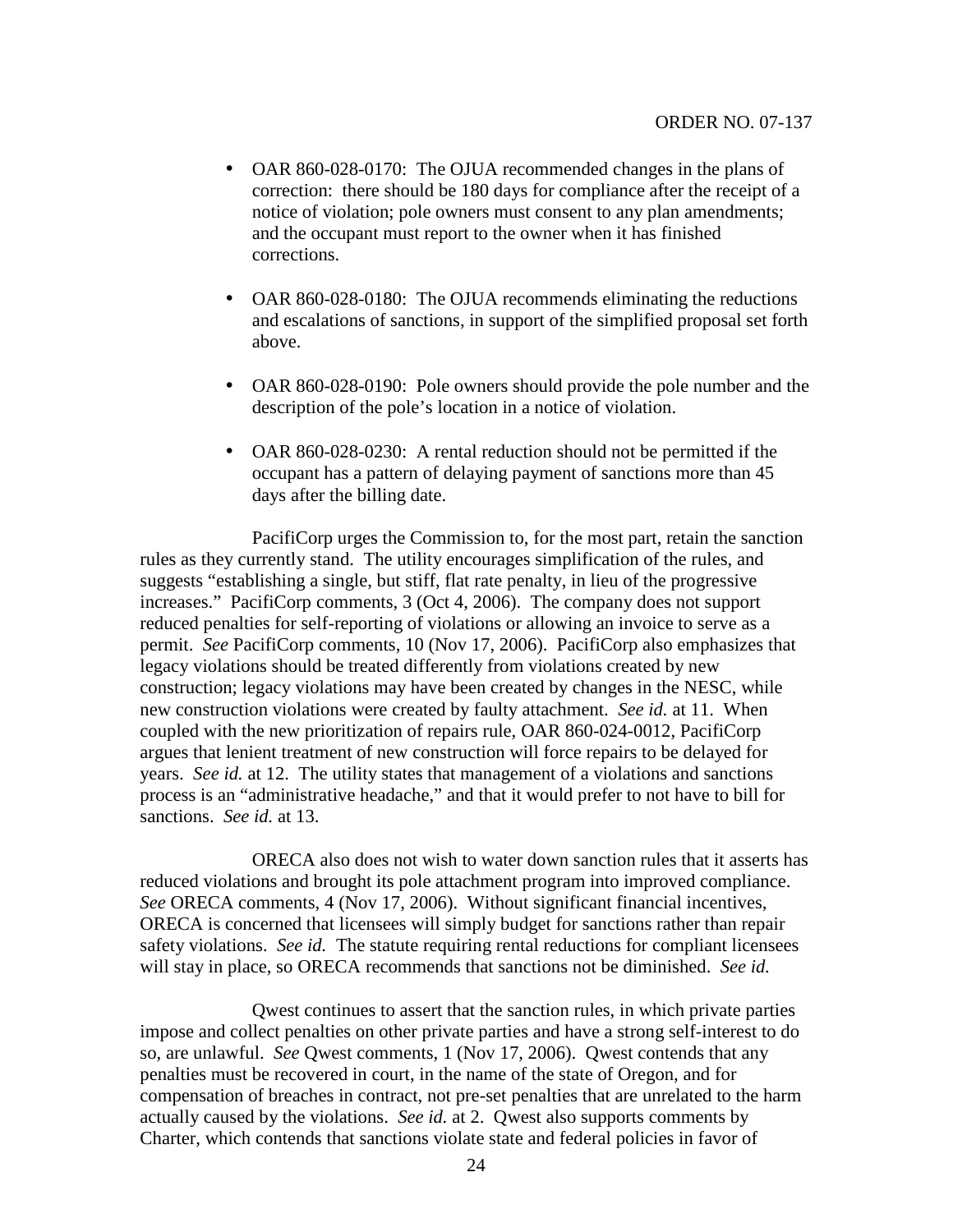deployment of telecommunications technologies, and the comments by Embarq, which denounces sanctions as creating perverse incentives for pole management and producing an inappropriate revenue stream on which some pole owners rely. *See id.* at 2-3.

Embarq supports reform of the sanction rules and suggests additional modifications. *See* Embarq comments (Nov 3, 2006). Referring to duties of occupants, Embarq recommends that "emergency" situations be clarified, and that only "actual direct costs" be recoverable. The company recommends that certain sanctions be eliminated, such as failure to have a contract and failure to comply with other duties, arguing that there are already sanctions for unauthorized contacts, and that the Commission should narrowly delegate owners' ability to sanction, within the authority given by the legislature. *See id*. Embarq further recommends that punitive sanctions not be permitted; instead, Embarq relies on an FCC decision which allowed up to five years of back rent, plus interest, for attachments without permits, but no additional punitive sanctions*. See id*. at 2.

OTA supports OJUA's proposals for modifying the sanctions rules. *See* AR 510 OTA comments (Sept 28, 2006). However, OTA proposes that punitive sanctions should go to educational efforts and not the pole owner. *See id.* at 2. OTA also questions how sanctions are levied against pole owners, and where those funds are directed. *See id.* The association also prefers that all occupants and owners have an equal ability to sanction and be sanctioned. *See id.*

OCTA supports the OJUA's efforts to reform the sanction rules. The initial sanction rules were intended to be used to reign in "rogue" attachers, not a source of profit-making for pole owners. *See* OCTA comments, 8 (Nov 17, 2006). To this end, OCTA supports OJUA's September 11 draft, and expresses the concern that later efforts represent "backsliding" toward the flaws in the sanction rules currently in effect. *See id.* at 9-10. In particular, OCTA objects to the OJUA's proposal for immediate sanctions on new construction. *See id.* The group also objects to sanctions that could result in pole owners recovering more than the allowable pole rental rate. *See id.* at 11.

Staff did not comment directly on proposed changes to the sanction rules, but "supports those changes to the Sanction rules that are clear and simple [and] that will improve the cooperation and coordination between owners and occupants and that will promote 'safe and efficient poles, installation practices and rights of way.'" Staff comments, 1 (Nov 17, 2006).

#### *Conclusion*

We note Qwest's arguments were considered and rejected by the Oregon Court of Appeals, *Qwest Corp. v. Public Utility Commission*, 205 Or App 370, *rev den*, 342 Or 46 (2006). The court held that the Commission acted within the scope of its delegated authority. *See id.* at 379. Further, the court held that private parties were permitted to levy the sanctions, within the parameters set forth by the Commission. *See id.* at 384-85. In its comments, Qwest continued to make similar arguments; the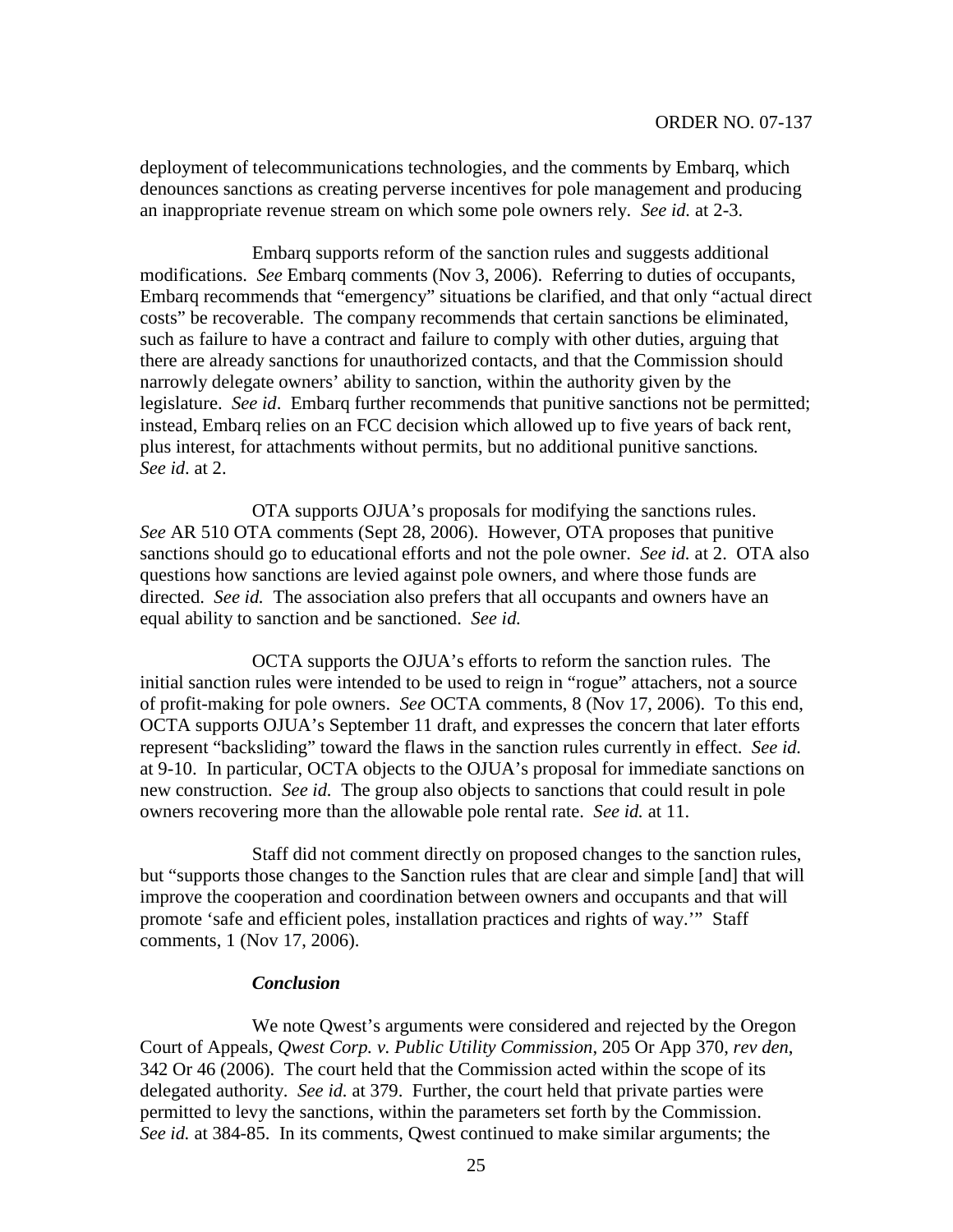Supreme Court denied review on November 21, 2006, after the close of the public comment period in this docket. For the reasons set forth by the Court of Appeals, we decline to revisit Qwest's arguments that the sanction rules are unlawful.

In addition, we decline to rely on federal decisions related to sanctions. We note that the sanctions provisions in Oregon stem from a law passed by the Oregon legislative assembly in 1999. *See* Or Laws 1999, ch 832. While the pole attachment statutes generally are based on the 1978 federal law, the sanctions law was passed separately and is not based on federal law. From this perspective, the FCC's decision on sanctions, *see Mile Hi Cable Partners, L.P. v. Public Service Company of Colorado*, 15 FCC Rcd 11450 (rel June 30, 2000), *pet for rev den*, *Public Serv. Co. v. FCC*, 328 F3d 675 (DC Cir 2003), provides interesting context, but we decline to follow FCC precedent on sanctions.

Pole owners have argued that sanctions are essential to prompting compliance with safety rules and contractual provisions on the part of pole occupants; pole occupants have asserted that sanctions rules have been abused as sources of revenue by pole owners. In modifying the sanctions rules, we attempt to navigate between these two extremes, allowing sanctions to provide an incentive for compliance without allowing for possible abuses.

For these reasons, we adopt the majority of the OJUA's proposal, which was the product of compromise and negotiation among members of varying industries. In so doing, we praise the proposal for balancing the concerns of pole owners and pole occupants through the use of grace periods and safe harbor provisions.

We modify the proposal as it relates to new construction, to provide a five day period to cure a violation before sanctions take effect. This brief grace period fits the basic framework of the OJUA proposal by providing a window to remedy inadvertent violations in new construction, while also requiring prompt compliance.

We commend the OJUA for coordinating comments from the various industries that have widely divergent views on sanctions and for proposing and revising their recommended rules throughout the process. Their advice, and willingness to broker a compromise, has been indispensable in this process, and we look forward to continued leadership by the OJUA in the future.

#### **ORDER**

## IT IS ORDERED that:

- 1. The rules attached as Appendix A are adopted for docket AR 506.
- 2. The rules attached as Appendix B are adopted for docket AR 510.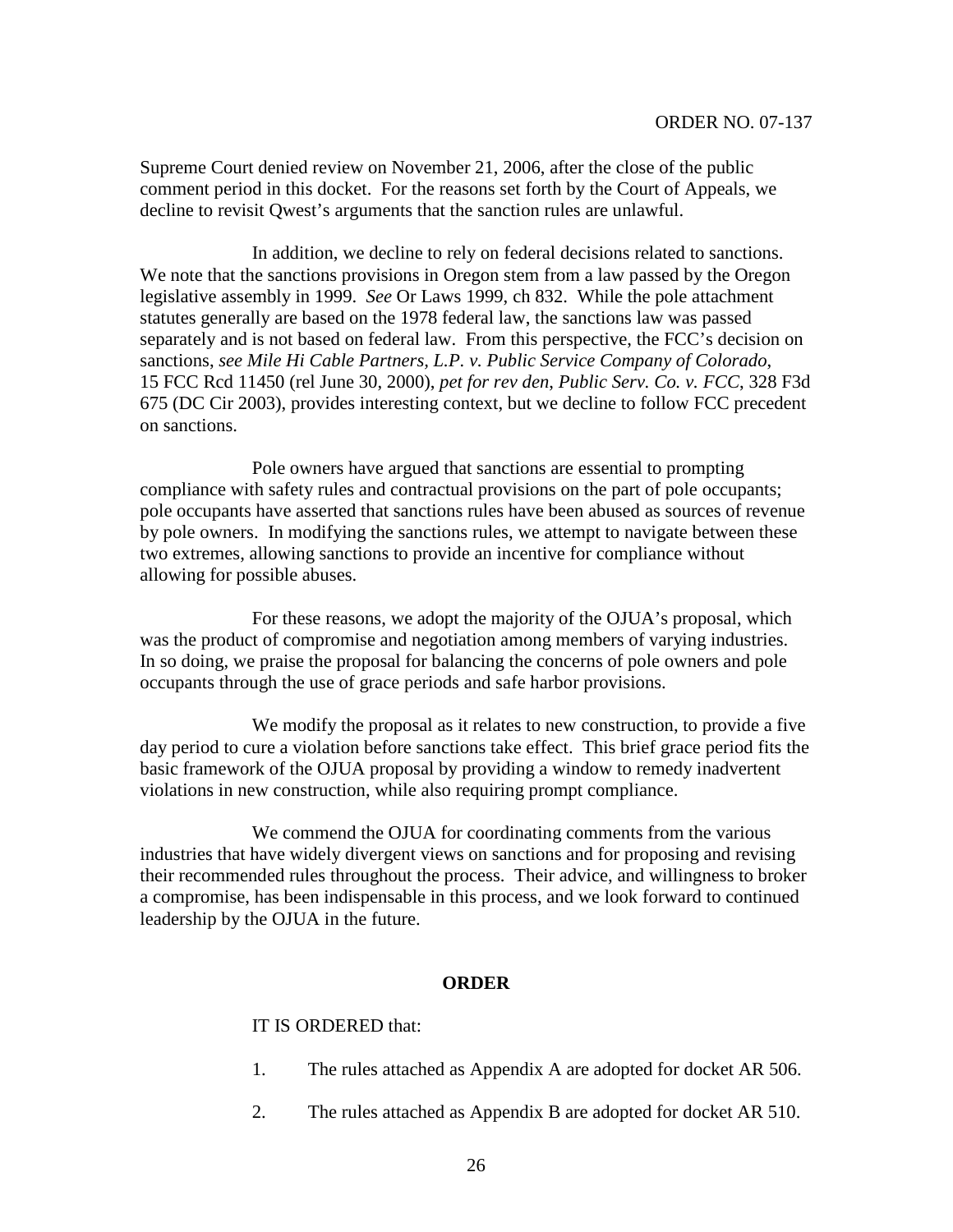- $3.$ The rules set forth in Appendix B shall apply to all violations discovered on or after the date of this order. The previous version of the rules amended by Appendix B shall apply to all violations discovered before the date of this order.
- $\overline{4}$ . The new rules and amended rules will become effective upon filing with the Secretary of State.
- 5. A new docket shall be opened to consider issues specific to wireless carriers.

APR 1 0 2007 Made, entered, and effective Lee Bever John Savage Chairman Commissioner Ray Baum Commissioner

A party may petition the Commission for the amendment or repeal of a rule pursuant to ORS 183.390. A person may petition the Court of Appeals to determine the validity of a rule pursuant to ORS 183.400.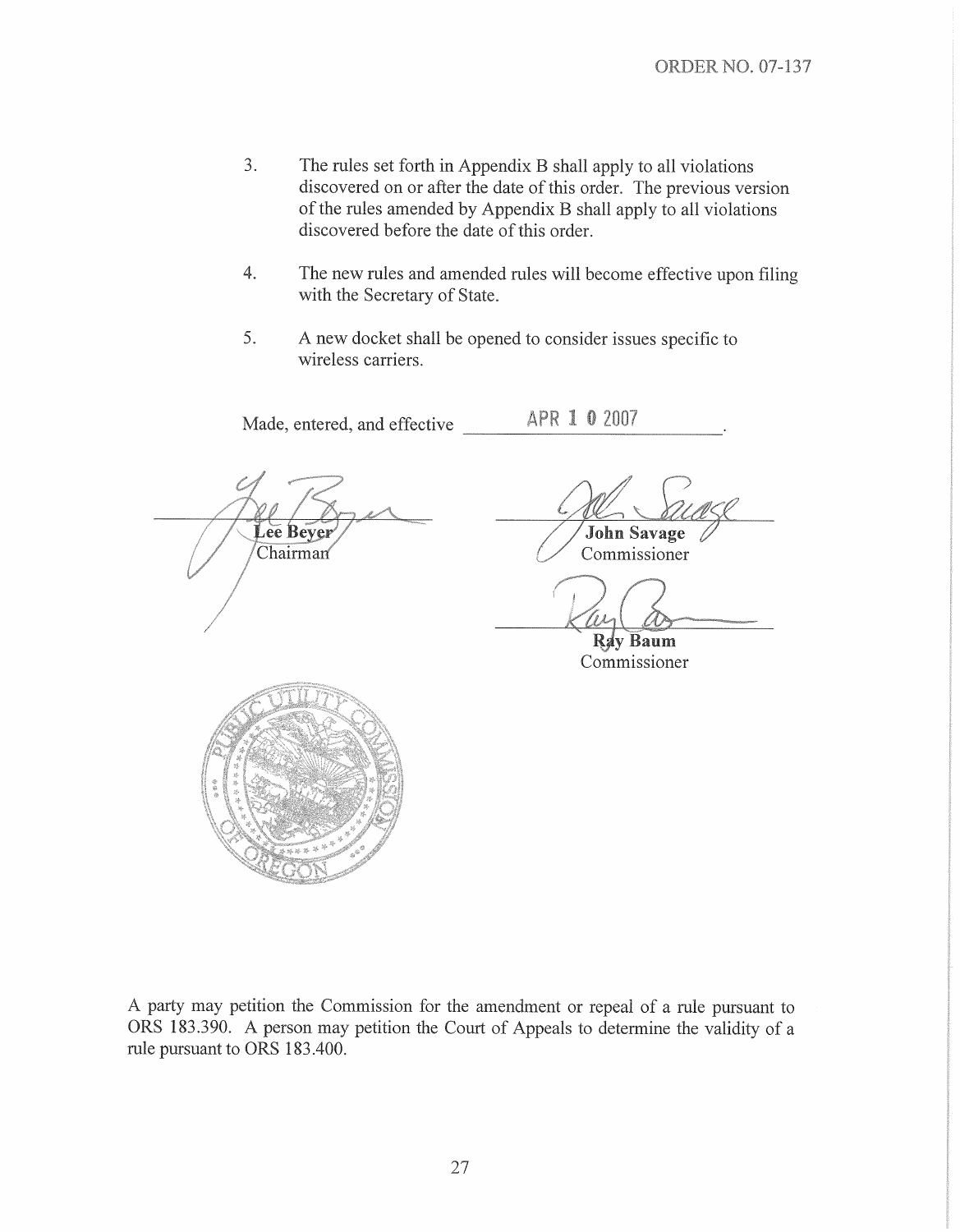## **Pole and Conduit Attachments**

### **860-028-0020**

## **Definitions for Pole and Conduit Attachment Rules**

For purposes of this Division:

(1) "Attachment" has the meaning given in ORS 757.270 and 759.650.

**(2) "Authorized attachment space" means the usable space occupied by one or more attachments on a pole by an occupant with the pole owner's permission.**

**(3) "Carrying charge" means the costs incurred by the owner in owning and**

**maintaining poles or conduits. The carrying charge is expressed as a percentage.**

**The carrying charge is the sum of the percentages calculated for the following**

**expense elements, using owner's data from the most recent calendar year and that are publicly available to the greatest extent possible:**

**(a) The administrative and general percentage is total general and administrative expense as a percent of net investment in total plant.**

**(b) The maintenance percentage is maintenance of overhead lines expense or conduit maintenance expense as a percent of net investment in overhead plant facilities or conduit plant facilities.**

**(c) The depreciation percentage is the depreciation rate for gross pole or conduit investment multiplied by the ratio of gross pole or conduit investment to net investment in poles or conduit.**

**(d) Taxes are total operating taxes, including, but not limited to, current, deferred, and "in lieu of" taxes, as a percent of net investment in total plant.**

**(e) The cost of money is calculated as follows:**

**(A) For a telecommunications utility, the cost of money is equal to the rate of return on investment authorized by the Commission in the pole or conduit owner's most recent rate or cost proceeding;**

**(B) For a public utility, the cost of money is equal to the rate of return on investment authorized by the Commission in the pole or conduit owner's most recent rate or cost proceeding; or**

**(C) For a consumer-owned utility, the cost of money is equal to the utility's embedded cost of long-term debt plus 100 basis points. Should a consumer-owned utility not have any long-term debt, then the cost of money will be equal to the 10 year treasury rate as of the last traded day for the relevant calendar year plus 200 basis points.**

(**24**) "Commission pole attachment rules" mean **OAR 860-028-0110 through 860-028- 0240 the rules provided in OAR Chapter 860, Division 028**.

(**35**) "Commission safety rules" **mean OAR 860-024-0010 has the meaning given in OAR 860-024-0001(1).**

(**46**) "Conduit" means any structure, or section thereof, containing one or more ducts, **conduits,** manholes, or handholes, **bolts, or other facilities** used for any **telegraph,** telephone, cable television, electrical, or communications conductors**,** or cable**s rights-of-**

> APPENDIX A PAGE 1 of 12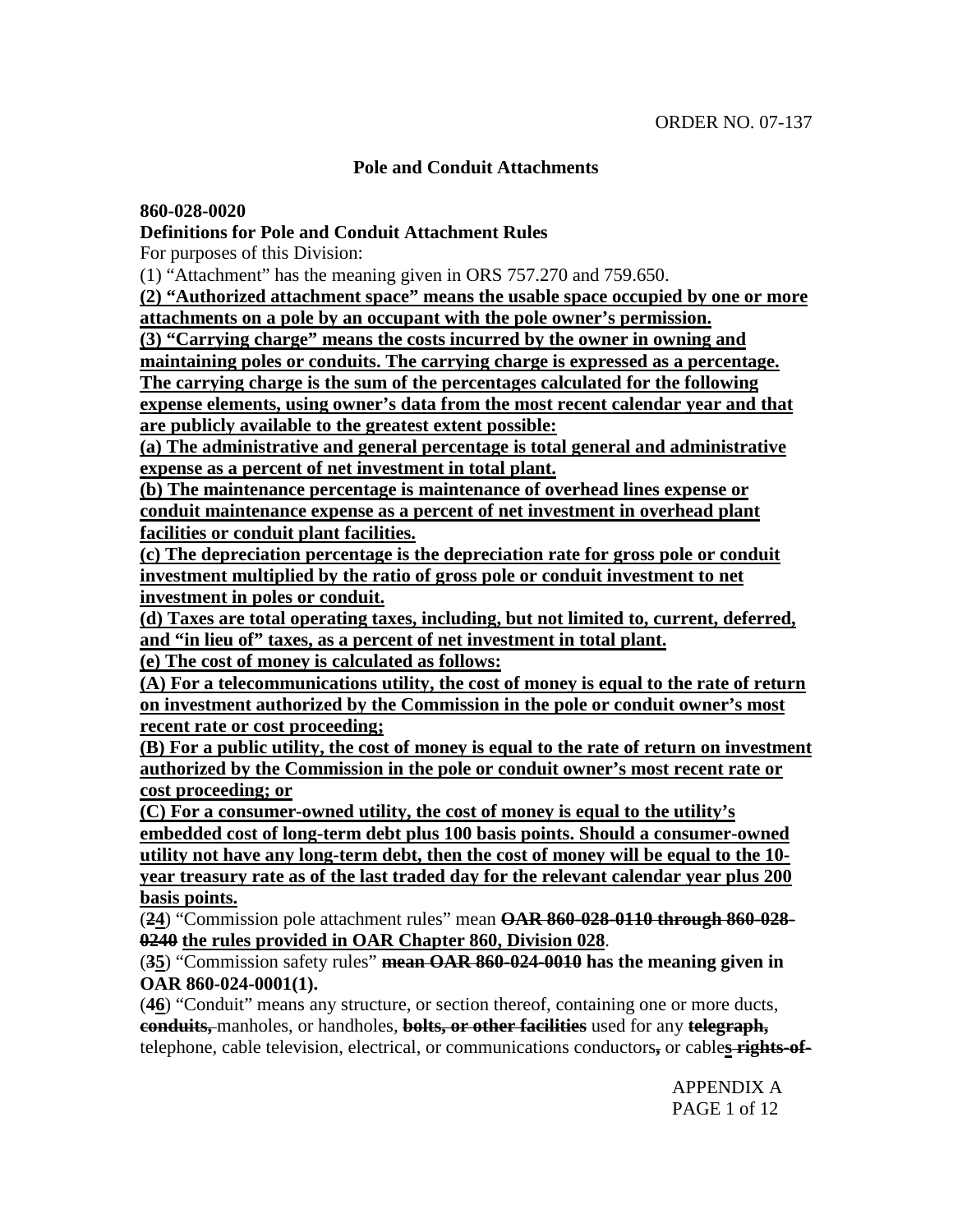**way**, owned or controlled, in whole or in part, by one or more public, telecommunications, or consumer-owned utilities.

(**57**) "Consumer-owned utility" has the meaning given in ORS 757.270.

**(8) "Duct" means a single enclosed raceway for conductors or cables.**

(**69**) "Government entity" means a city, a county, a municipality, the state, or other political subdivision within Oregon.

(**710**) "Licensee" has the meaning given in ORS 757.270 or ORS 759.650. **"Licensee" does not include a government entity.**

**(11) "Make ready work" means engineering or construction activities necessary to make a pole, conduit, or other support equipment available for a new attachment, attachment modifications, or additional facilities. Make ready work costs are nonrecurring costs and are not contained in carrying charges.**

**(12) "Net investment" means the gross investment, from which is first subtracted the accumulated depreciation, from which is next subtracted related accumulated deferred income taxes, if any.**

**(13) "Net linear cost of conduit" is equal to net investment in conduit divided by the total length of conduit in the system.**

(**814**) "Notice" means written notification sent by mail, electronic mail, **telephonic facsimile,** or **telefax other means previously agreed to by the sender and the recipient**.

(**915**) "Occupant" means any licensee, government entity, or other entity that constructs, operates, or maintains attachments on poles or within conduits.

(1**06**) "Owner" means a public **utility**, telecommunications **utility**, or consumer-owned utility that owns or controls poles, ducts, conduits, **or** rights-of-way, **manholes, handholes, or other similar facilities.**

(1**17**) "Pattern" means a **pattern course** of behavior that results in a material breach of a contract, or permits, or in frequent **or serious** violations of OAR 860-028-0120.

**(18) "Percentage of conduit capacity occupied" means:**

**(a) When inner ducts are used, the product of the quotient of the number "one," divided by the number of inner ducts, multiplied by the quotient of the number "one," divided by the number of ducts in the conduit [i.e., (1/Number of Inner Ducts (2)) x (1/Number of Ducts in Conduit)]; or**

**(b) When no inner ducts are used, the quotient of the number "one," divided by the number of ducts in the conduit [i.e., (1/Number of Ducts in Conduit)].**

**(19) "Periodic Inspection" means any inspection done at the option of the owner, including a required inspection pursuant to Division 024, the cost of which is recovered in the carrying charge. Periodic inspections do not include post construction inspections.**

**(20) "Permit" means the written or electronic record by which an owner authorizes an occupant to attach one or more attachments on a pole or poles, in a conduit, or on support equipment.**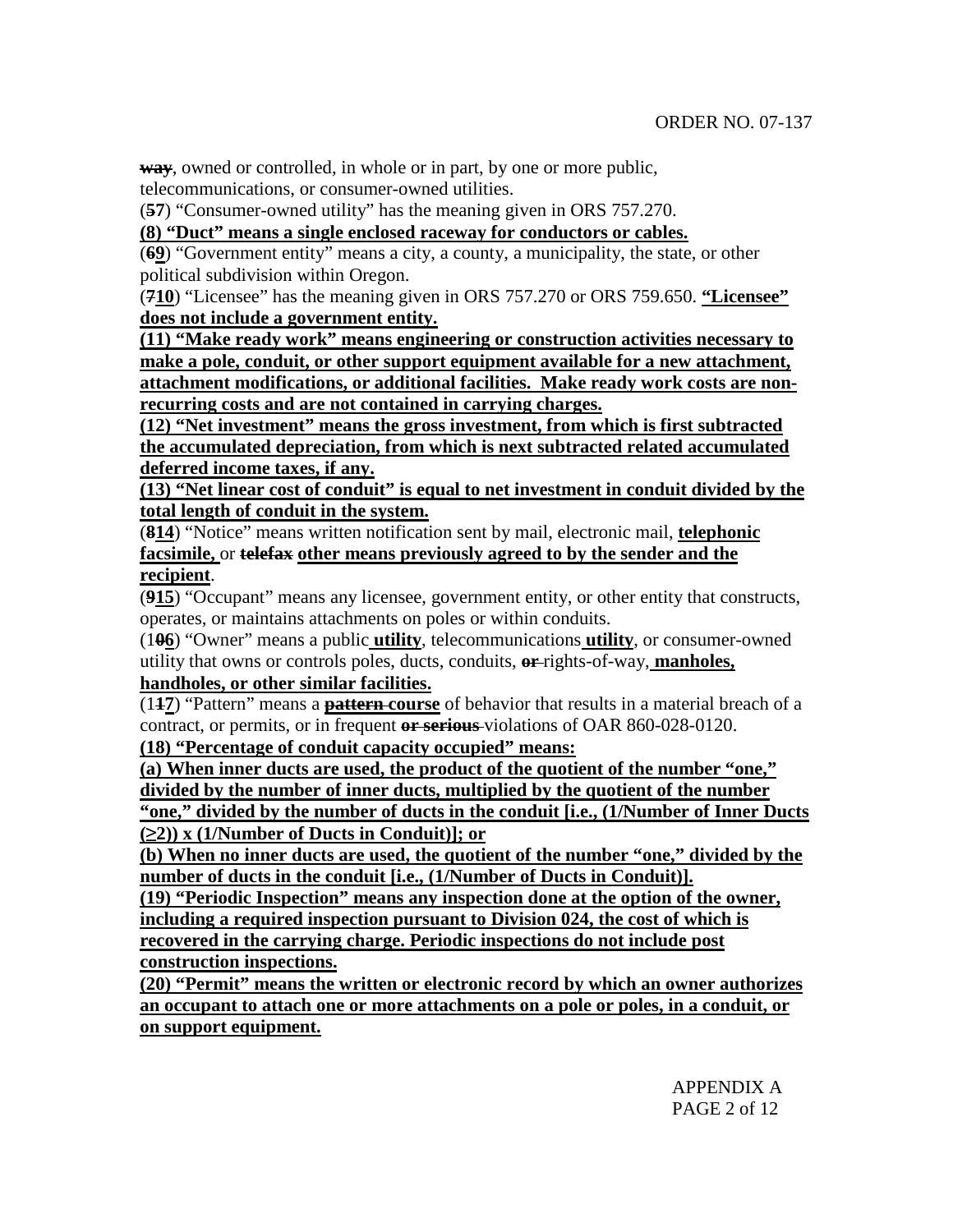**(21) "Pole" means any pole that carries distribution lines and that is owned or controlled by a public utility, telecommunications utility, or consumer-owned utility. (22) "Pole cost" means the depreciated original installed cost of an average bare pole to include support equipment of the pole owner, from which is subtracted related accumulated deferred taxes, if any. There is a rebuttable presumption that the average bare pole is 40 feet and the ratio of bare pole to total pole for a public utility or consumer-owned utility is 85 percent, and 95 percent for a telecommunications utility**.

**(23) "Post construction inspection" means work performed to verify and ensure the construction complies with the permit, governing agreement, and Commission safety rules.**

**(24) "Preconstruction activity" means engineering, survey and estimating work required to prepare cost estimates for an attachment application.**

(**1**2**5**) "Public utility" has the meaning given in ORS 757.005.

(**1326**) "Serious injury" means "serious injury to person" or "serious injury to property" as defined in OAR 860-024-0050.

**(1427)** "Service drop" means a connection from distribution facilities to **a single family, duplex, or triplex residence or similar small commercial facility the building or structure being served**.

**(28) "Special inspection" means an owner's field visit made at the request of the licensee for all nonperiodic inspections. A special inspection does not include preconstruction activity or post construction inspection.**

**(29) "Support equipment" means guy wires, anchors, anchor rods, and other accessories of the pole owner used to support the structural integrity of the pole to which the licensee is attached.**

**(30) "Surplus ducts" means ducts other than:**

**(a) those occupied by the conduit owner or a licensee;**

**(b) an unoccupied duct held for emergency use; or**

**(c) other unoccupied ducts that the owner reasonably expects to use within the next 60 months.**

(**1531**) "Telecommunications utility" has the meaning given in ORS 759.005.

**(32) "Threshold number of poles" means 50 poles, or one-tenth of one percent (0.10 percent) of the owner's poles, whichever is less, over any 30 day period.**

**(33) "Unauthorized attachment" means an attachment that does not have a valid permit and a governing agreement subject to OAR 860-028-0120.**

**(34) "Usable space" means all the space on a pole, except the portion below ground level, the 20 feet of safety clearance space above ground level, and the safety clearance space between the communications and power circuits. There is a rebuttable presumption that six feet of a pole is buried below ground.**

Stat. Auth.: ORS 183, ORS 756, ORS 757 & ORS 759 Stats. Implemented: ORS 756.040, ORS 757.035, ORS 757.270 - ORS 757.290, ORS 759.045 & ORS 759.650 - ORS 759.675

> APPENDIX A PAGE 3 of 12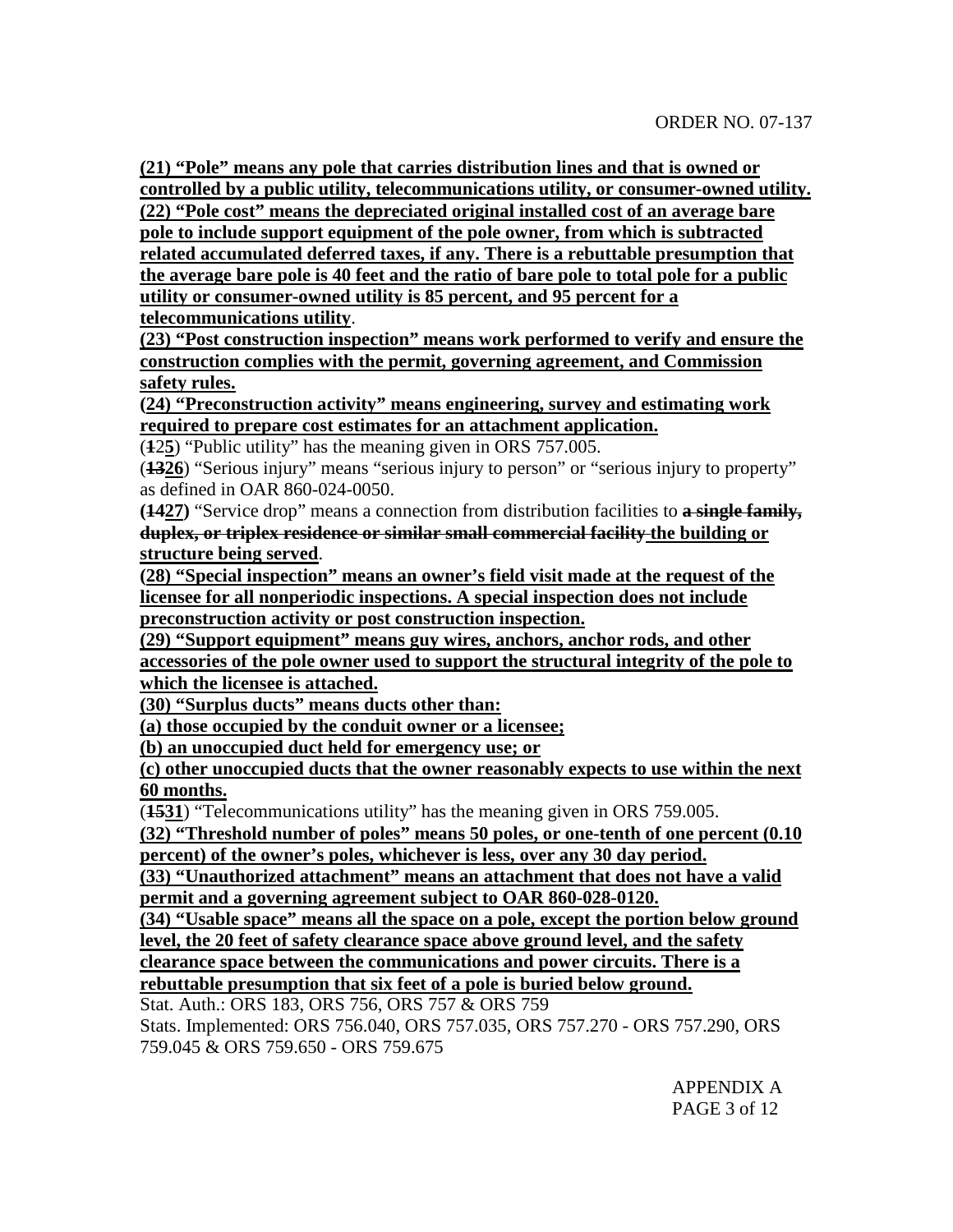Hist.: PUC 15-2000, f. 8-23-00, cert. ef. 1-1-01; PUC 4-2001, f. & cert. ef. 1-24-01; PUC 23-2001, f. & cert. ef. 10-11-01, Renumbered from 860-022-0110 & 860-034-0810

#### **860-028-0050**

**General**

**(1) OAR Chapter 860 Division 028 governs access to utility poles, conduits, and support equipment by occupants in Oregon.**

**(2) OAR Chapter 860, Division 028 is intended to provide just and reasonable provisions when the parties are unable to agree on certain terms.**

**(3) With the exceptions of OARs 860-028-0060 through 860-028-0080, 860-028-0115, and 860-028-0120, parties may mutually agree on terms that differ from those in this Division. In the event of disputes submitted for Commission resolution, the Commission will deem the terms and conditions specified in this Division as presumptively reasonable. If a dispute is submitted to the Commission for resolution, the burden of proof is on any party advocating a deviation from the rules in this Division to show the deviation is just, fair and reasonable.**

**Stat. Auth.: ORS Ch. 183, 756, 757 & 759**

**Stats. Implemented: ORS 756.040, 757.035, 757.270 - 757.290, 759.045 & ORS 759.650 - 759.675**

**Hist.: NEW**

**860-028-0060**

**Attachment Contracts**

**(1) Any entity requiring pole attachments to serve customers should be allowed to use utility poles, ducts, conduits, rights-of-way, manholes, handholes, or other similar facilities jointly, as much as practicable.**

**(2) To facilitate the joint use of poles, entities must execute contracts establishing the rates, terms, and conditions of pole use in accordance with OAR 860-028-0120.**

**Government entities are not required to execute contracts.**

**(3) Parties must negotiate pole attachment contracts in good faith.**

**(4) Unless expressly prohibited by contract, the last effective contract between the parties will continue in effect until a new contract between the parties goes into effect.**

**Stat. Auth.: ORS Ch. 183, 756, 757 & 759 Stats. Implemented: ORS 756.040, 757.035, 757.270 - 757.290, 759.045 & 759.650 - 759.675 Hist.: NEW**

**860-028-0070 Resolution of Disputes for Proposed New or Amended Contractual Provisions**

> APPENDIX A PAGE 4 of 12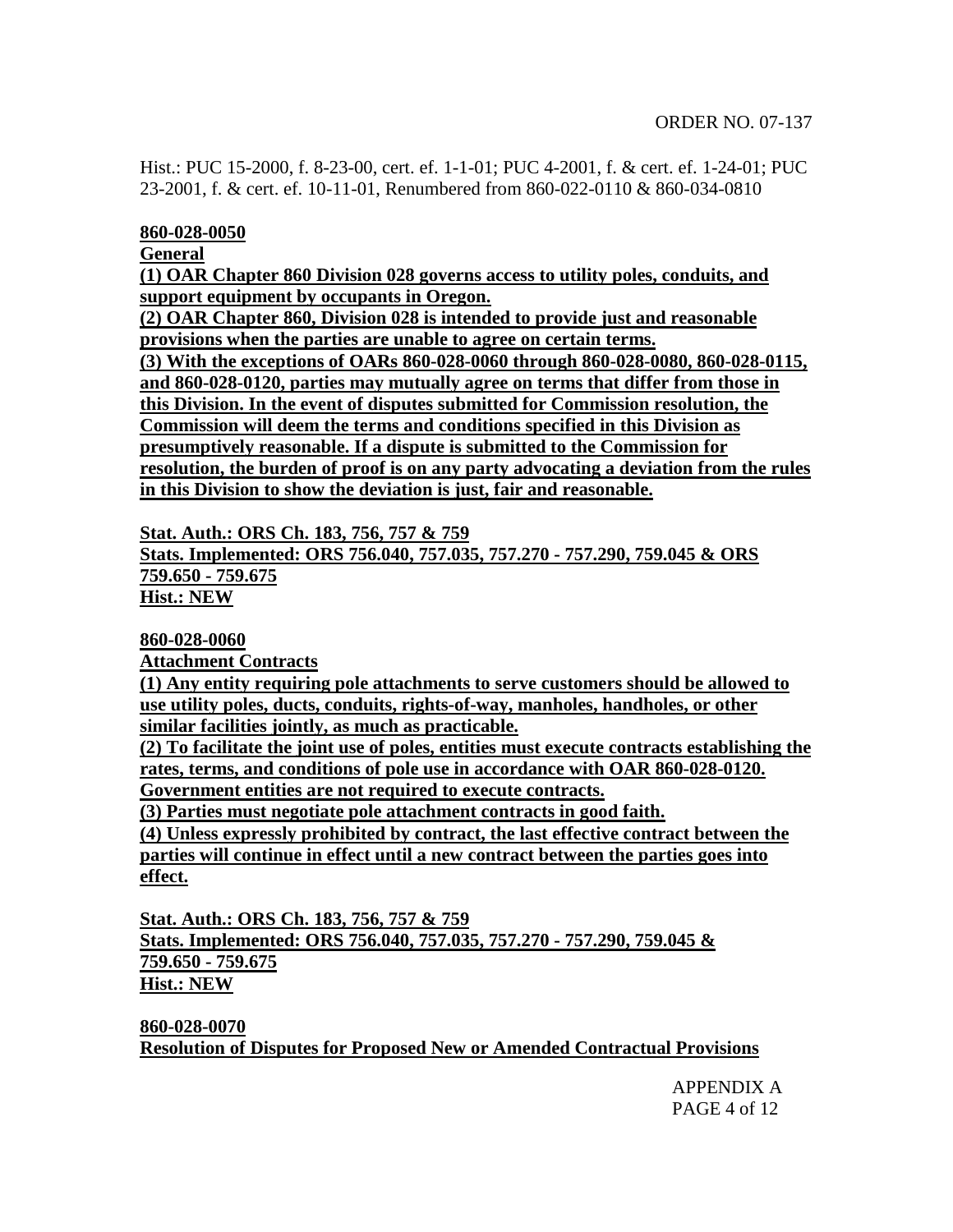**(1) This rule applies to a complaint alleging a violation of ORS 757.273, 757.276, 757.279, 757.282, 759.655, 759.660, or 759.665.**

**(2) In addition to the generally applicable hearing procedures contained in OAR Chapter 860, Divisions 011 through 014, the procedures set forth in this rule shall apply to a complaint that an existing or proposed contract is unjust and unreasonable.**

**(3) The party filing a complaint under this rule is the "complainant." The other party to the contract, against whom the complaint is filed, is the "respondent." (4) Before a complaint is filed with the Commission, one party must request, in**

**writing, negotiations for a new or amended attachment agreement from the other party.**

**(5) Ninety (90) calendar days after one party receives a request for negotiation from another party, either party may file with the Commission for a proceeding under ORS 757.279 or ORS 759.660.**

**(6) The complaint must contain each of the following:**

**(a) Proof that a request for negotiation was received at least 90 calendar days earlier. The complainant must specify the attempts at negotiation or other methods of dispute resolution undertaken since the date of receipt of the request and indicate that the parties have been unable to resolve the dispute.**

**(b) A statement of the specific attachment rates, terms and conditions that are claimed to be unjust or unreasonable.**

**(c) A description of the complainant's position on the unresolved provisions. (d) A proposed agreement addressing all issues, including those on which the parties have reached agreement and those that are in dispute.**

**(e) All information available as of the date the complaint is filed with the Commission that the complainant relied upon to support its claims:**

**(A) In cases in which the Commission's review of a rate is required, the complaint must provide all data and information in support of its allegations, in accordance with the administrative rules set forth to evaluate the disputed rental rate.**

**(B) If the licensee is the party submitting the complaint, the licensee must request the data and information required by this rule from the owner. The owner must supply the licensee the information required in this rule, as applicable, within 30 calendar days of the receipt of the request. The licensee must submit this information with its complaint.**

**(C) If the owner does not provide the data and information required by this rule after a request by the licensee, the licensee must include a statement indicating the steps taken to obtain the information from the owner, including the dates of all requests.**

**(D) No complaint by a licensee will be dismissed because the owner has failed to provide the applicable data and information required under paragraph (6)(e)(B) of this rule.**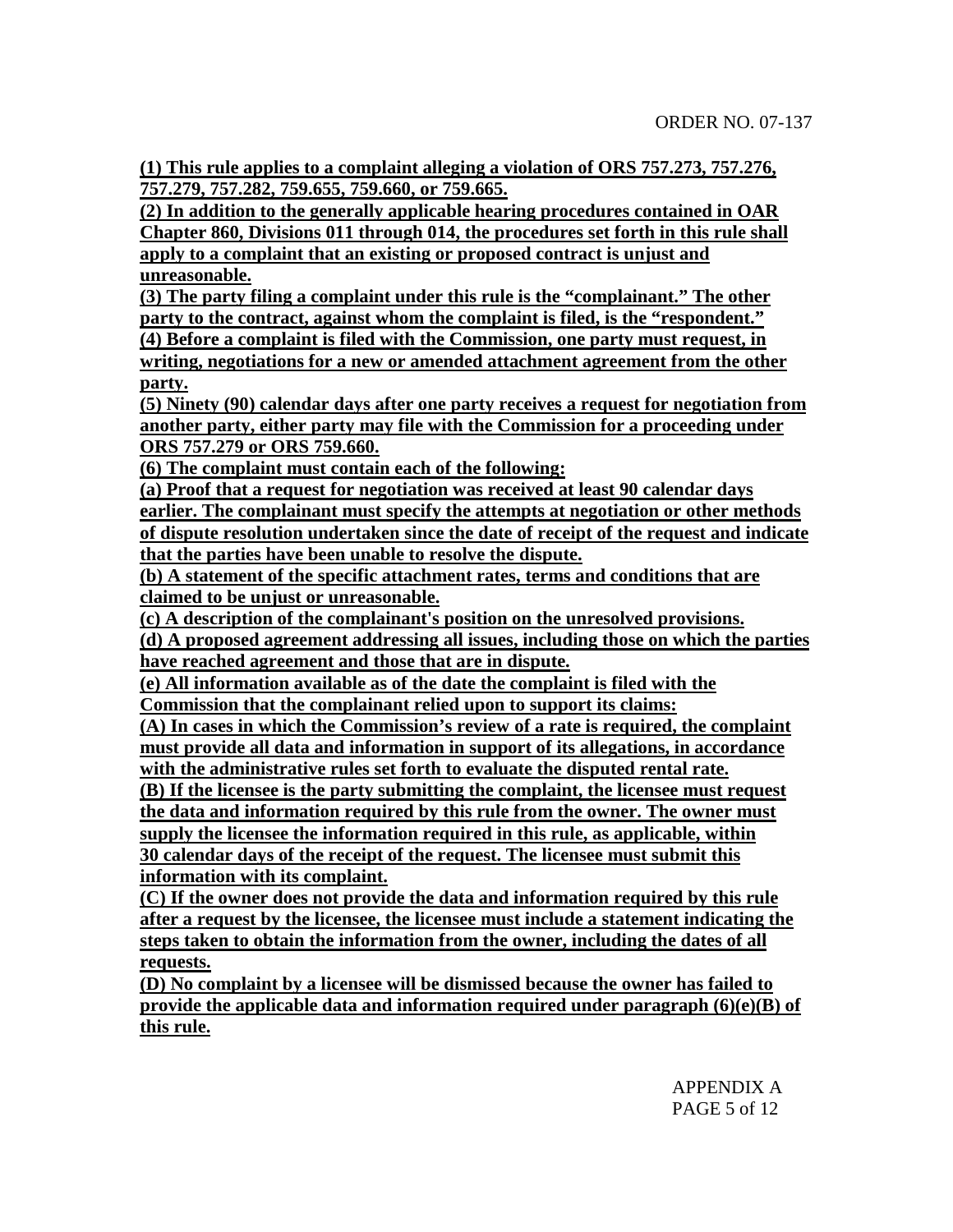**(7) Within 30 calendar days of receiving a copy of the complaint, the respondent must file its response with the Commission, addressing in detail each claim raised in the complaint and a description of the respondent's position on the unresolved provisions.**

**(8) If the Commission determines after a hearing that a rate, term or condition that is the subject of the complaint is not just, fair, and reasonable, it may reject the proposed rate, term or condition and may prescribe a just and reasonable rate, term or condition.**

**Stat. Auth.: ORS Ch. 183, 756, 757 & 759 Stats. Implemented: ORS 756.040, 757.035, 757.270 - 757.290, 759.045 & 759.650 - 759.675 Hist.: NEW**

**860-028-0080**

**Costs of Hearing in Attachment Contract Disputes**

**(1) When the Commission issues an order in an attachment contract dispute that applies to a consumer-owned utility, as defined by ORS 757.270, the order must also provide for payment by the parties of the cost of the hearing.**

**(2) The cost of the hearing includes, but is not limited to, the cost of Commission employee time, the use of facilities, and other costs incurred. The rates will be set at cost. Upon request of a party, and no more than once every 60 days, the Commission will provide to the parties the costs incurred to date in the proceeding.**

**(3) The Joint-Use Association is not considered a party for purposes of this rule when participating in a case as an advisor to the Commission.**

**(4) The Commission will allocate costs in a manner that it considers equitable. The following factors will be considered in allocating costs:**

**(a) Whether the party unreasonably burdened the record or delayed the proceeding;**

**(b) Merits of the party's positions throughout the course of the proceeding; and (c) Other factors that the Commission deems relevant.**

**Stat. Auth.: ORS Ch. 183, 756, 757 & 759 Stats. Implemented: ORS 756.040, 757.279 & 759.660 Hist.: NEW**

**860-028-0100**

**Application Process for New or Modified Attachments**

**(1) As used in this rule, "applicant" does not include a government entity.**

**(2) An applicant requesting a new or modified attachment must submit an**

**application providing the following information in writing or electronically to the owner:**

> APPENDIX A PAGE 6 of 12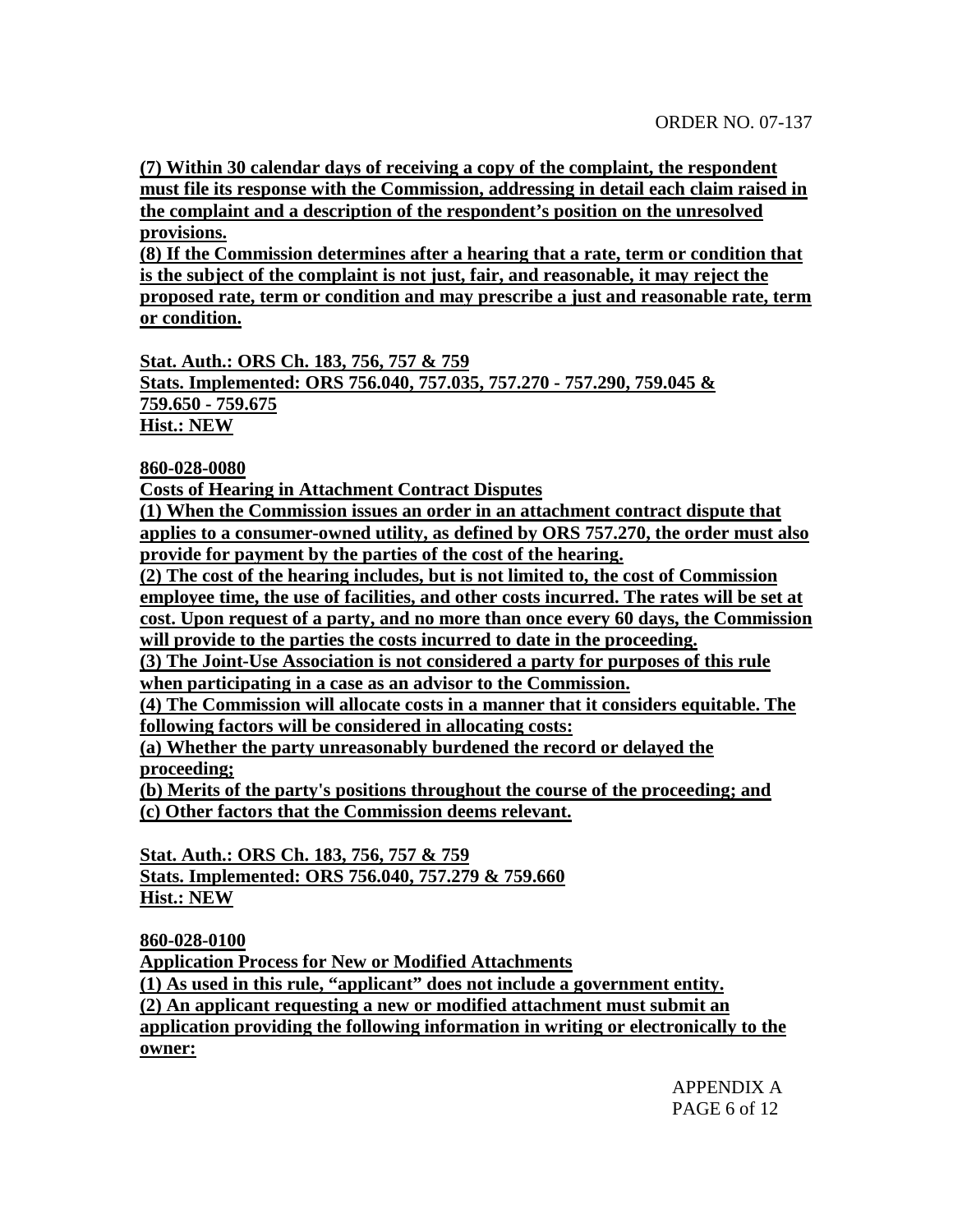**(a) Information for contacting the applicant.**

**(b) The pole owner may require the applicant to provide the following technical information:**

**(A) Location of identifying pole or conduit for which the attachment is requested;**

**(B) The amount of space requested;**

**(C) The number and type of attachment for each pole or conduit;**

**(D) Physical characteristics of attachments;**

**(E) Attachment location on pole;**

**(F) Description of installation;**

**(G) Proposed route; and**

**(H) Proposed schedule for construction.**

**(3) The owner must provide written or electronic notice to the applicant within 15 days of the application receipt date confirming receipt and listing any deficiencies with the application, including missing information. If required information is missing, the owner may suspend processing the application until the missing information is provided.**

**(4) Upon receipt of a completed application, an owner must reply in writing or electronically to the applicant as quickly as possible and no later than 45 days from the date the completed application is received. The owner's reply must state whether the application is approved, approved with modifications or conditions, or denied.**

**(a) An approval will be valid for 180 calendar days unless extended by the owner. (b) The owner may require the applicant to provide notice of completion within 45 calendar days of completion of construction.**

**(c) If the owner approves an application that requires make ready work, the owner must provide a detailed list of the make ready work needed to accommodate the applicant's facilities, an estimate for the time required for the make ready work, and the cost for such make ready work.**

**(d) If the owner denies the application, the owner must state in detail the reasons for its denial.**

**(e) If the owner does not provide the applicant with notice that the application is approved, denied, or conditioned within 45 days from its receipt, the applicant may begin installation. Applicant must provide notice prior to beginning installation. Commencement of installation by the occupant will not be construed as completion of the permitting process or as final permit approval. Unpermitted attachments made under this section are not subject to sanction under OAR 860-028-0140. (5) If the owner approves an application that requires make ready work, the owner will perform such work at the applicant's expense. This work must be completed in a timely manner and at a reasonable cost. Where this work requires more than 45 days to complete, the parties must negotiate a mutually satisfactory longer period to complete the make ready work.**

> APPENDIX A PAGE 7 of 12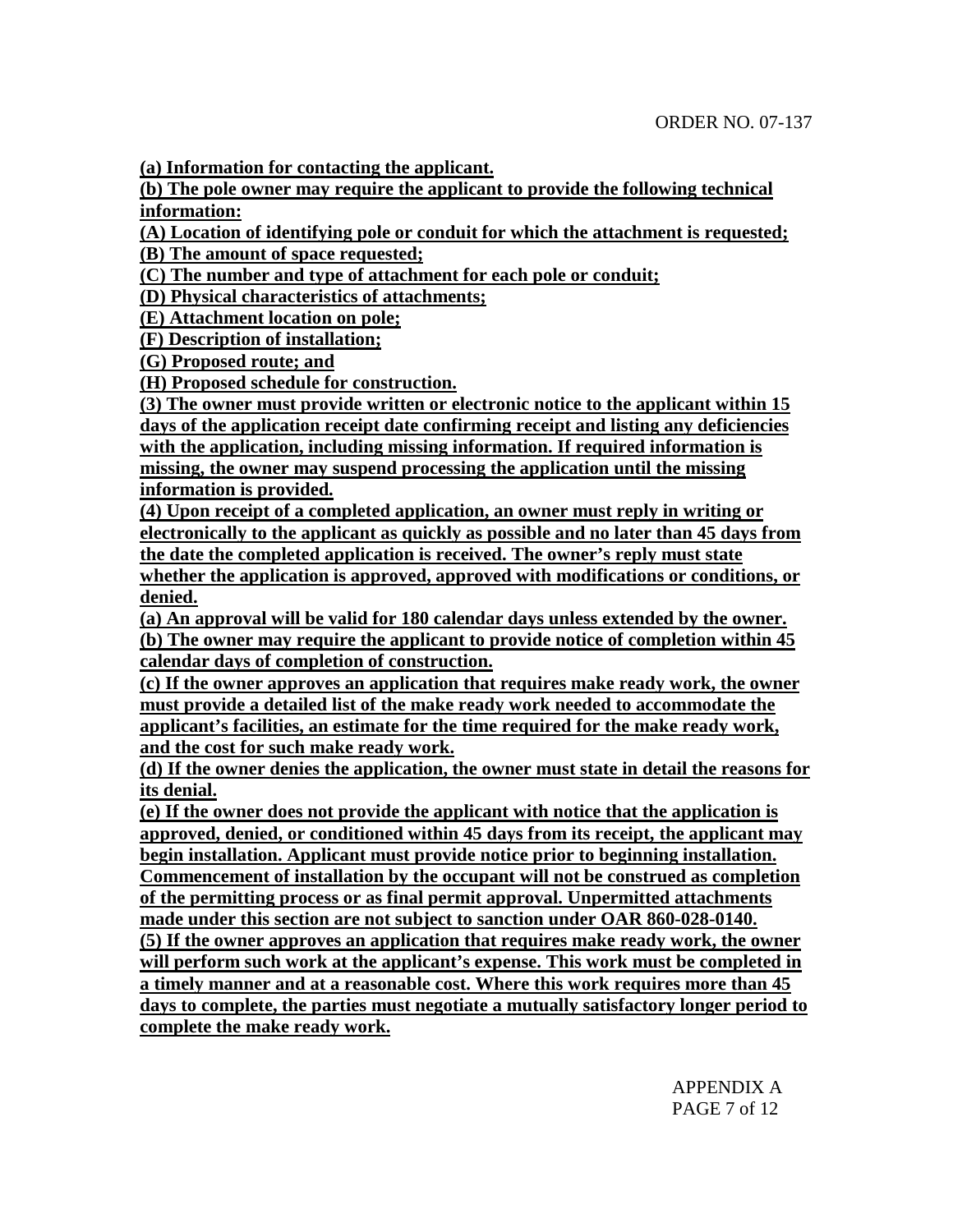**(6) If an owner cannot meet the time frame for attachment established by this rule, preconstruction activity and make ready work may be performed by a mutually acceptable third party.**

**(7) If an application involves more than the threshold number of poles, the parties must negotiate a mutually satisfactory longer time frame to complete the approval process.**

**Stat. Auth.: ORS Ch. 183, 756, 757 & 759**

**Stats. Implemented: ORS 756.040, 757.035, 757.270 - 757.290, 759.045 & 759.650 - 759.675 Hist.: NEW**

**860-028-0110**

**Rental Rates and Charges for Attachments by Licensees to Poles Owned by Public Utilities, Telecommunications Utilities, and Consumer-Owned Utilities**

(1) This rule applies whenever a party files a complaint with the Commission pursuant to ORS 757.270 through ORS 757.290 or ORS 759.650 through ORS 759.675.

**(2) In this rule:**

**(a) "Carrying Charge" means the percentage of operation, maintenance, administrative, general, and depreciation expenses, taxes, and money costs attributable to the facilities used by the licensee. The cost of money component shall be equal to the return on investment authorized by the Commission in the pole owner's most recent rate proceeding.**

**(b) "Pole Cost" means the depreciated original installed cost of an average bare pole of the pole owner.**

**(c) "Support Equipment" means guy wires, anchors, anchor rods, grounds, and other accessories of the pole owner used by the licensee to support or stabilize pole attachments.**

**(d) "Support Equipment Cost" means the average depreciated original installed cost of support equipment.**

**(e) "Usable Space" means all the space on a pole, except the portion below ground level, the 20 feet of safety clearance space above ground level, and the safety clearance space between communications and power circuits. There is a rebuttable presumption that six feet of a pole are buried below ground level.**

(**32**) **TheA disputed** pole attachment rental rate **per foot will be is** computed by **takingmultiplying** the pole cost **timesby** the carrying charge **and then dividing the product by the usable space per pole. The rental rate per pole is computed as the rental rate per foot times multiplied the portion of the usable space occupied** by the licensee's **authorized** attachment **space**.

**(4) A disputed support equipment rental rate will be computed by taking the support equipment cost times the carrying charge times the portion of the usable space occupied by the licensee's attachment.**

> APPENDIX A PAGE 8 of 12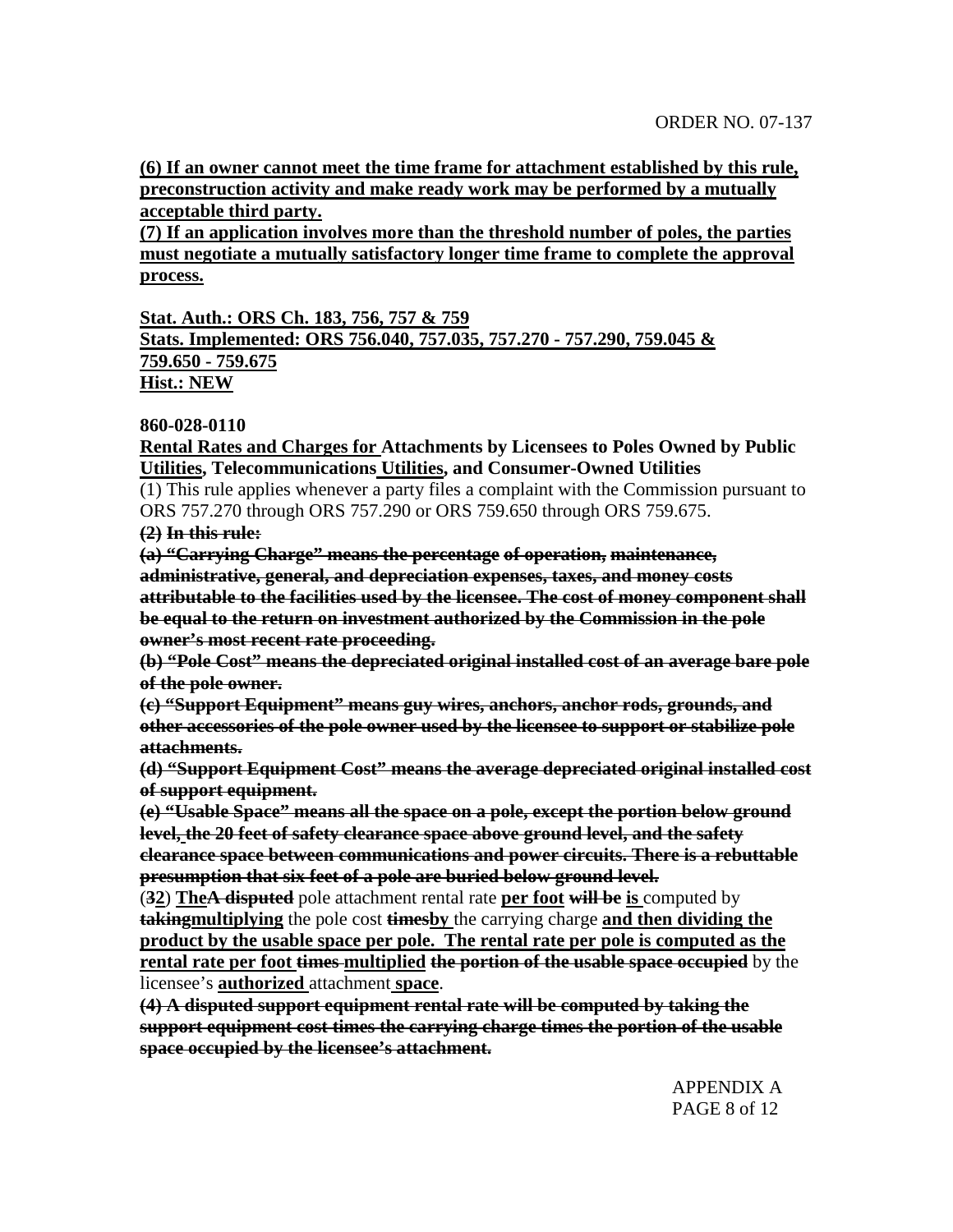**(5) The minimum usable space occupied by a licensee's attachment is one foot.** (**63)** The rental rates **referred toreferenced** in section**s** (**23 and 4**) of this rule do not **cover include** the costs of**special inspections or permit application processing,** preconstruction **activity, post construction inspection**, make ready**, change out, and rearrangement** work**, and the costs related to unauthorized attachments**. Charges for **those**activities **not included in the rental rates shallwill** be based on actual **costs, (**including administrative**)** costs**, and will be charged in addition to the rental rate. (4) Authorized attachment space for rental rate determination must comply with the following:**

**(a) The initial authorized attachment space on a pole must not be less than 12 inches. The owner may authorize additional attachment space in increments of less than 12 inches.**

**(b) For each attachment permit, the owner must specify the authorized attachment space on the pole that is to be used for one or more attachments. This authorized attachment space will be specified in the owner's attachment permit.**

**(5) The owner may require prepayment from a licensee of the owner's estimated costs for any of the work allowed by OAR 860-028-0100. Upon completion of the work, the owner will issue an invoice reflecting the actual costs, less any prepayment. Any overpayment will be promptly refunded, and any extra payment will be promptly remitted.**

**(6) A communication operator has primary responsibility for trimming vegetation around its communication lines in compliance with OAR 860-028-0115(7) and 860- 028-0120(7). If the communication operator so chooses, or if the communication operator is sanctioned or penalized for failure to trim vegetation in compliance with OAR 860-028-0115(7) or OAR 860-028-0120(7), the electric supply operator may trim the vegetation around communication lines that poses a foreseeable danger to the pole and electric supply operator's lines. If the electric supply operator trims the vegetation around communication lines, it shall do so contemporaneously with trimming around its own facilities. If the electric supply operator is the pole owner, it may bill the communication operators for the actual cost of trimming around the communication lines. If the electric supply operator is the pole occupant, it may offset its pole rent by the vegetation trimming cost.**

**(7) The owner must provide notice to the occupant of any change in rental rate or fee schedule a minimum of 60 days prior to the effective date of the change. This section will become effective on January 1, 2008.**

**(7) Licensees shall report all attachments to the pole owner. A pole owner may impose sanctions for violations of OAR 860-028-0120. A pole owner may also charge for any expenses it incurs as a result of an unauthorized attachment.**

**(8) All attachments shall meet state and federal clearance and other safety requirements, be adequately grounded, guyed, and anchored, and meet the provisions of contracts executed between the pole owner and the licensee. A pole owner may, at its option, correct any attachment deficiencies and charge the licensee**

> APPENDIX A PAGE 9 of 12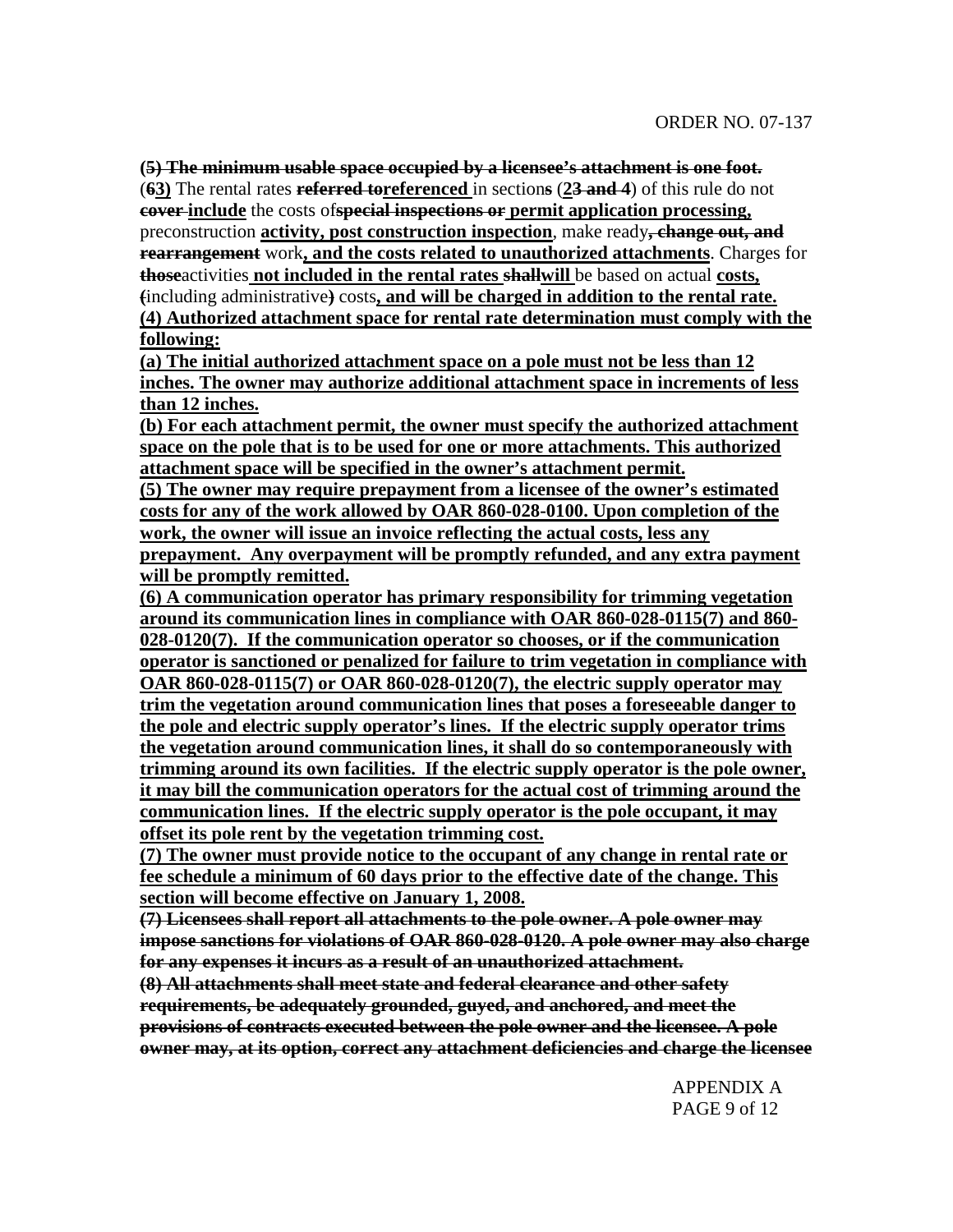**for its costs. Each licensee shall pay the pole owner for any fines, fees, damages, or other costs the licensee's attachments cause the pole owner to incur.**

Stat. Auth.: ORS 183, ORS 756, ORS 757 & ORS 759

Stats. Implemented: ORS 756.040, ORS 757.270 - ORS 757.290, ORS 759.045 & ORS 759.650 - ORS 759.675

Hist.: PUC 9-1984, f. & ef. 4-18-84 (Order No. 84-278); PUC 16-1984, f. & ef. 8-14-84 (Order No. 84-608); PUC 6-1993, f. & cert. ef. 2-19-93 (Order No. 93-185); PUC 9- 1998, f. & cert. ef. 4-28-98; PUC 15-2000, f. 8-23-00, cert. ef. 1-1-01; PUC 4-2001, f. & cert. ef. 1-24-01; PUC 23-2001, f. & cert. ef. 10-11-01, Renumbered from 860-022-0055 & 860-034-0360

## **860-028-0115**

**Duties of Structure Owners**

**(1) An owner must install, maintain, and operate its facilities in compliance with Commission Safety Rules.**

**(2) An owner must establish, maintain, and make available to occupants its joint use construction standards for attachments to its poles, towers, and for joint space in conduits. Standards for attachment must apply uniformly to attachments by all operators, including the owner.**

**(3) An owner must establish and maintain mutually agreeable protocols for communications between the owner and its occupants.**

**(4) An owner must immediately correct violations that pose imminent danger to life or property. In the event that a pole occupant performs the corrections, a pole owner must reimburse the pole occupant for the actual cost of corrections. Charges imposed under this section must not exceed the actual cost of corrections.**

**(5) An owner must respond to a pole occupant's request for assistance in making a correction within 45 days.**

**(6) An owner must ensure the accuracy of inspection data prior to transmitting information to the pole occupant.**

**(7) Vegetation around communications lines must not pose a foreseeable danger to the pole and electric supply operator's facilities.**

**Stat. Auth.: ORS Ch. 183, 756, 757 & 759**

**Stats. Implemented: ORS 756.040, 757.035, 757.270 - 757.290, 759.045 & 759.650 - 759.675**

**Hist.: NEW**

APPENDIX A PAGE 10 of 12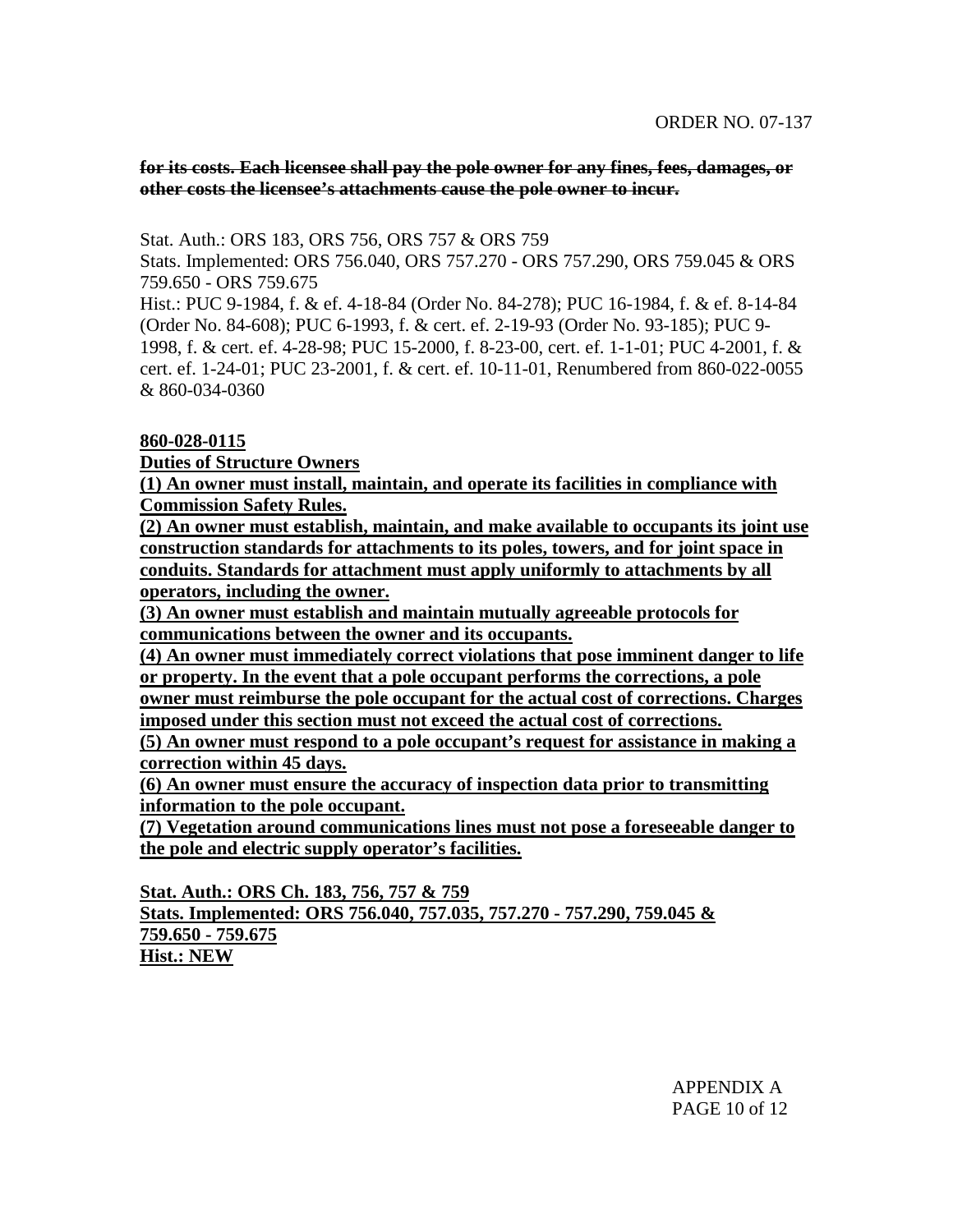## **Conduit Attachments**

**860-028-0310**

**Rental Rates and Charges for Attachments by Licensees to Conduits Owned by Public Utilities, Telecommunications Utilities, and Consumer-Owned Utilities** (1) This rule applies whenever a party files a complaint with the Commission pursuant to ORS 757.270 through ORS 757.290 or ORS 759.650 through ORS 759.675.

(2) **As used in this rule:**

(**a) "Annual Carrying Charge" shall be equal to the return on investment authorized by the Commission in the conduit owner's most recent rate proceeding times the conduit cost.**

**(b) "Annual Operating Expense" means annual operating maintenance, administrative, general, depreciation, income tax, property tax, and other tax expenses attributable, on a per-duct basis, to the section of conduit occupied by the licensee.**

**(c) "Conduit Cost" means the depreciated original installed cost, on a per-duct basis, of the section of conduit occupied by the licensee.**

**(d) "Duct" means a single enclosed raceway for conductors or cable.**

**(e) "Surplus Ducts" means ducts other than those occupied by the conduit owner or a prior licensee, one unoccupied duct held as an emergency use spare, and other unoccupied ducts that the owner reasonably expects to use within the next 18 months.**

(**3**) **TheA disputed** conduit rental rate **per linear foot will beis** computed by **adding the annual operating expense to the annual carrying charge and then** multiplying **by** the **number of ducts occupied by the licensee percentage of conduit capacity occupied by the net linear cost of conduit and then multiplying that product by the carrying charge.**

(**43**) A licensee occupying part of a duct **shall beis** deemed to occupy the entire duct. (**54**) Licensees s**hallmust** report all attachments to the conduit owner. A conduit owner may impose a penalty charge for failure to report or pay for all attachments. If a conduit owner and licensee do not agree on the penalty and submit the dispute to the Commission, the penalty amount will be five times the normal rental rate from the date the attachment was made until the penalty is paid. If the date the attachment was made cannot be clearly established, the penalty rate **shallwill** apply from the date the conduit owner last inspected the conduit in dispute. The last inspection **date shall beis** deemed to be no more than **threefive** years before the unauthorized attachment is discovered. The conduit owner also **shallmay** charge for any expenses it incurs as a result of the unauthorized attachment.

(**65**) The conduit owner **shallmust** give a licensee 18 months' notice of its need to occupy licensed conduit and **shallwill** propose that the licensee take the first feasible action listed:

> APPENDIX A PAGE 11 of 12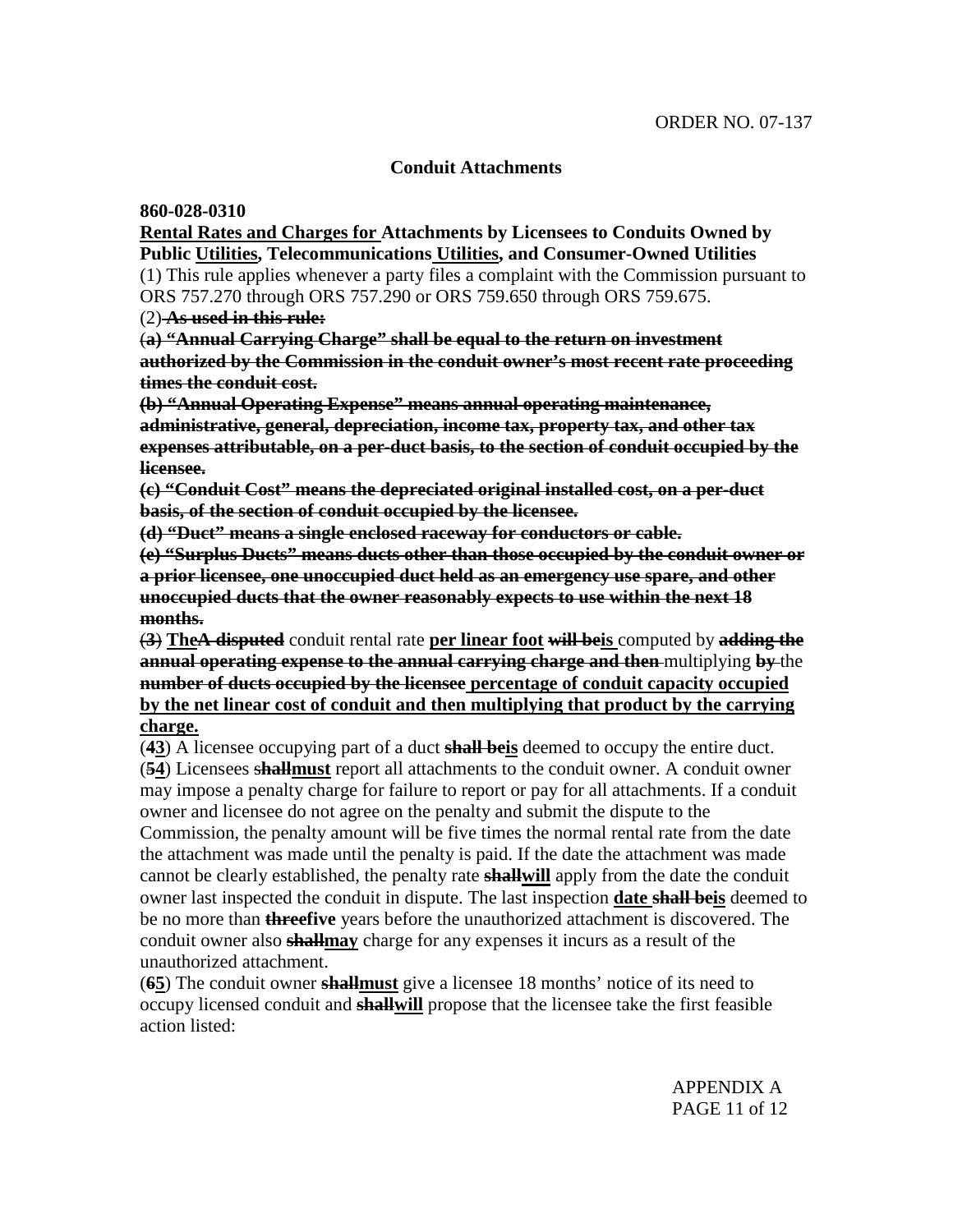(a) Pay revised conduit rent designed to recover the cost of retrofitting the conduit with multiplexing, optical fibers, or other space-saving technology sufficient to meet the conduit owner's space needs;

(b) Pay revised conduit rent based on the cost of new conduit constructed to meet the conduit owner's space needs;

(c) Vacate ducts that are no longer surplus;

(d) Construct and maintain sufficient new conduit to meet the conduit owner's space needs.

**(6) The rental rates referenced in section (2) of this rule do not include the costs of permit application processing, preconstruction activity, post construction inspection, make ready work, and the costs related to unauthorized attachments. Charges for activities not included in the rental rates must be based on actual costs, including administrative costs, and will be charged in addition to the rental rate. (7) The owner may require prepayment from a licensee of the owner's estimated costs for any of the work allowed by OAR 860-028-0100. Upon completion of the work, the owner will issue an invoice reflecting the actual costs, less any prepayment. Any overpayment will be promptly refunded, and any extra payment**

**will be promptly remitted.**

**(8) The owner must be able to demonstrate that charges under sections (6) and (7) of this rule have been excluded from the rental rate calculation.**

**(7) When two or more licensees occupy a section of conduit, the last licensee to occupy the conduit shall be the first to vacate or construct new conduit. When conduit rent is revised because of retrofitting of space-saving technology or construction of new conduit, all licensees shall bear the increased cost. (8) All conduit attachments shall meet local, state, and federal clearance and other safety requirements, be adequately grounded and anchored, and meet the provisions of contracts executed between the conduit owner and the licensee. A conduit owner may, at its option, correct any attachment deficiencies and charge the licensee for its costs. Each licensee shall pay the conduit owner for any fines, fees, damages, or other costs the licensee's attachments cause the conduit owner to incur.**

Stat. Auth.: ORS 183, ORS 756, ORS 757 & ORS 759 Stats. Implemented: ORS 756.040, ORS 757.270 - ORS 757.290, ORS 759.045 & ORS 759.650 - ORS 759.675 Hist.: PUC 2-1986, f. & ef. 2-7-86 (Order No. 86-107); PUC 6-1993, f. & cert. ef. 2-19-93 (Order No. 93-185); PUC 9-1998, f. & cert. ef. 4-28-98; PUC 12-1998, f. & cert. ef. 5-7-98; PUC 4-2001, f. & cert. ef. 1-24-01; PUC 23-2001, f. & cert. ef. 10-11-01.

Renumbered from 860-022-0060 & 860-034-0370

APPENDIX A PAGE 12 of 12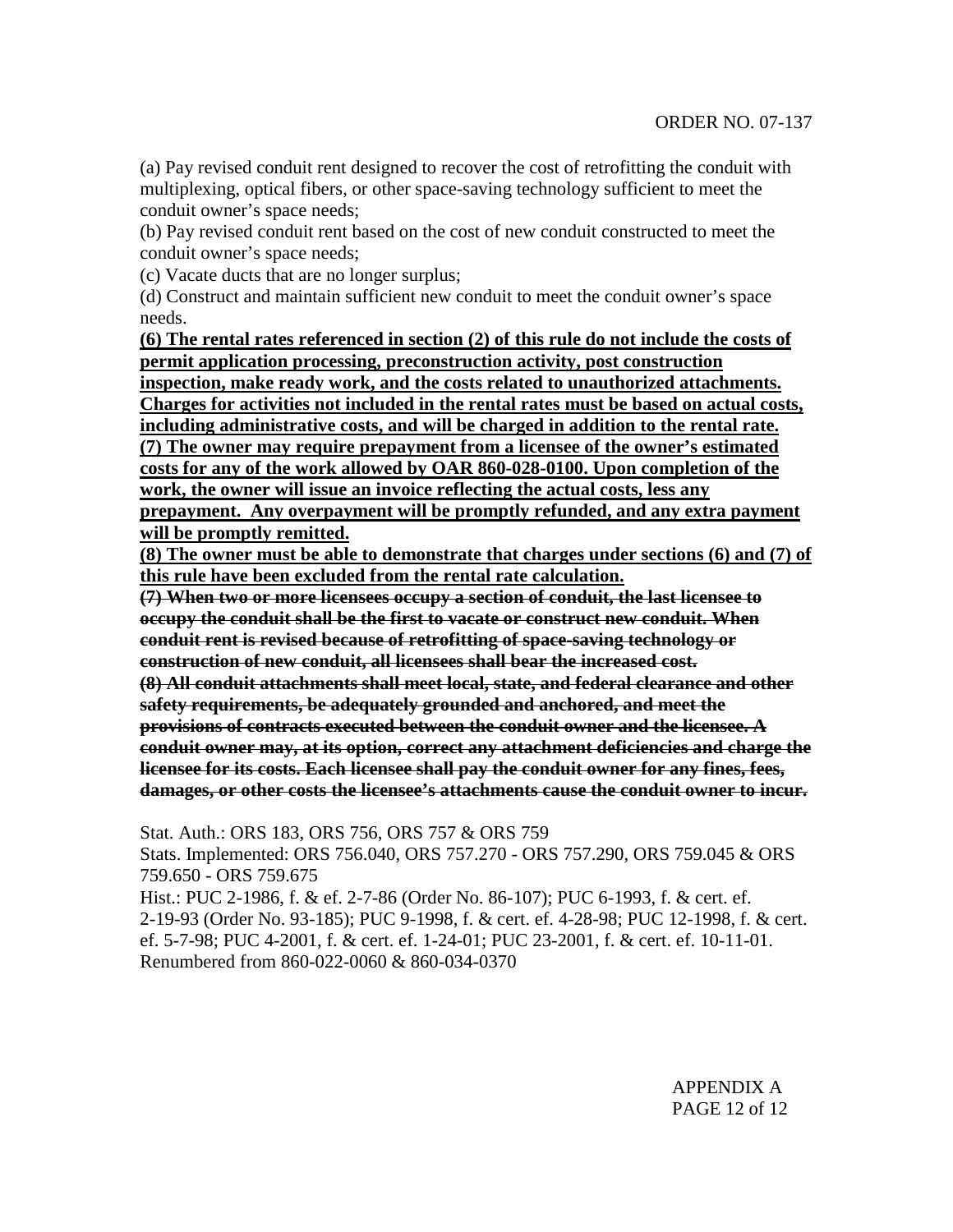# **860-028-0120**

# **Duties of Pole Occupants**

(1) Except as provided in sections (2) and (3) of this rule, a pole occupant attaching to one or more poles of a pole owner **shallmust**:

(a) Have a written contract with the pole owner that specifies general conditions for attachments on the poles of the pole owner;

(b) Have a permit issued by the pole owner for each pole on which the pole occupant has attachments;

(c) Install and maintain the attachments in compliance with the written contracts required under subsection  $(1)(a)$  of this rule and with the permits required under subsection  $(1)(b)$ of this rule; and

(d) Install and maintain the attachments in compliance with Commission safety rules. (2) A pole occupant that is a government entity is not required to enter into a written contract required by subsection (1)(a) of this rule, but when obtaining a permit from a pole owner under subsection (1)(b) of this rule, the government entity **shallmust** agree to comply with Commission safety rules.

(3) A pole occupant may install a service drop without the permit required under subsection (1)(b) of this rule, but the pole occupant must:

(a) Apply for a permit within seven days of installation;

(b) Except for a pole occupant that is a government entity, install the attachment in compliance with the written contract required under subsection  $(1)(a)$  of this rule; and (c) Install the service drop in compliance with Commission safety rules.

**(4) A pole occupant must repair, disconnect, isolate, or otherwise correct any violation that poses an imminent danger to life or property immediately after discovery. If the pole owner performs the corrections, a pole occupant must reimburse the pole owner for the actual cost of correction. Reimbursement charges imposed under this section must not exceed the actual cost of correction.**

**(5) Upon receipt of a pole owner's notification of violation, a pole occupant must respond either with submission of a plan of correction within 60 calendar days or with a correction of the violation within 180 calendar days.**

**(a) If a pole occupant fails to respond within these deadlines, the pole occupant is subject to sanction under OAR 860-028-0150(2).**

**(b) If a pole occupant fails to respond within these deadlines and if the pole owner performs the correction, the pole occupant must reimburse the pole owner for the actual cost of correction attributed to violations caused by the occupant's noncompliant attachments. Reimbursement charges imposed under this section must not exceed the actual cost of correction attributed to the occupant's attachments. (6) A pole occupant must correct a violation in less than 180 days if the pole owner notifies an occupant that the violation must be corrected within that time to alleviate a significant safety risk to any operator's employees or a potential risk to the general public. A pole occupant must reimburse the pole owner for the actual cost of correction caused by the occupant's non-compliant attachments made under this section if:**

**(a) The owner provides reasonable notice of the violation; and**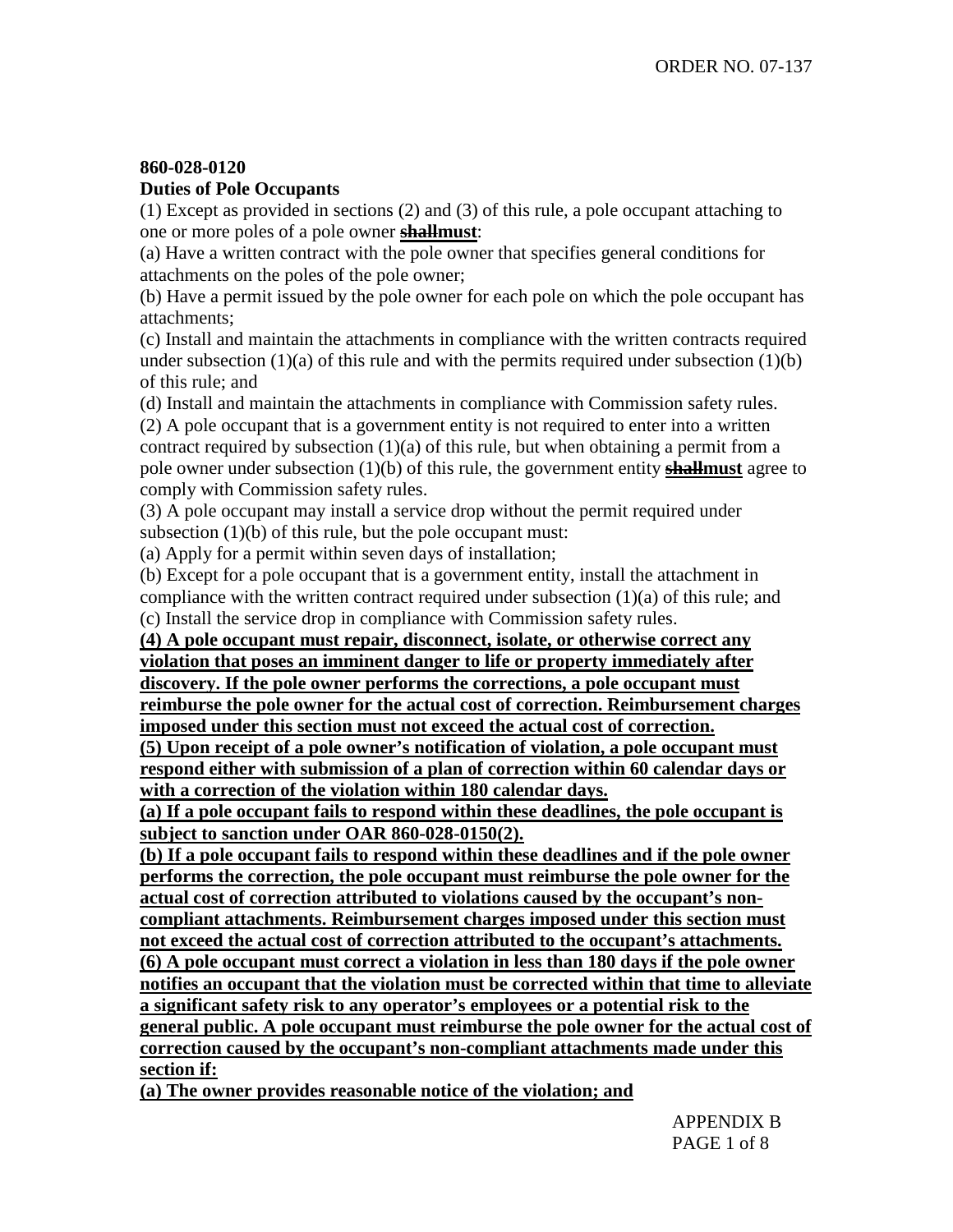# **(b) The occupant fails to respond within timelines set forth in the notice. (7) Vegetation around communications lines must not pose a foreseeable danger to the pole and electric supply operator's facilities.**

Stat. Auth.: ORS 183, ORS 757 & ORS 759

Stats. Implemented: ORS 756.040, ORS 757.035, ORS 757.270 - 757.290, ORS 759.045 & ORS 759.650 - ORS 759.675

Hist.: PUC 15-2000, f. 8-23-00, cert. ef. 1-1-01; PUC 4-2001, f. & cert. ef. 1-24-01; PUC 23-2001, f. & cert. ef. 10-11-01, Renumbered from 860-022-0120 & 860-034-0820

# **860-028-0130**

# **Sanctions for Having No Contract**

(1) Except as provided in sections (2) **and (3)** of this rule, a pole owner may impose a sanction on a pole occupant that is in violation of OAR 860-028-**0120(1)(a)0060(2)**. The sanction may **be the higher of: not exceed \$500 per pole.**

# **(a) \$500 per pole; or**

**(b) 60 times the owner's annual rental fee per pole.**

(2) **A pole owner shall reduce the sanction provided in section (1) of this rule by 60 percent if the pole occupant complies with OAR 860-028-0120 within the time allowed by OAR 860-028-0170.**

**(3)** This rule does not apply to**:**

**(a) aA** pole occupant that is a government entity**.; or**

**(b) A pole occupant operating under an expired or terminated contract and participating in good faith efforts to negotiate a contract or engaged in formal dispute resolution, arbitration, or mediation regarding the contract; or (c) A pole occupant operating under a contract that is expired if both pole owner and occupant are unaware that the contract expired and both carry on business relations as if the contract terms are mutually-agreeable and still applicable. (3) Sanctions imposed pursuant to this rule will be imposed no more than once in a 365 day period.**

Stat. Auth.: ORS 183, ORS 756, ORS 757 & ORS 759

Stats. Implemented: ORS 756.040, ORS 757.035, ORS 757.270 - ORS 757.290, ORS 759.045 & ORS 759.650 - ORS 759.675

Hist.: PUC 15-2000, f. 8-23-00, cert. ef. 1-1-01; PUC 23-2001, f. & cert. ef. 10-11-01, Renumbered from 860-022-0130 & 860-034-0830

# **860-028-0140**

# **Sanctions for Having No Permit**

(1) Except as provided in section**s (2) and** (3) of this rule, a pole owner may impose a sanction on a pole occupant that is in violation of OAR 860-028-0120(1)(b), except as provided in OAR 860-028-0120(3). **The sanction may be the higher of:**

**(a) \$250 per pole; or**

**(b) 30 times the owner's annual rental fee per pole.**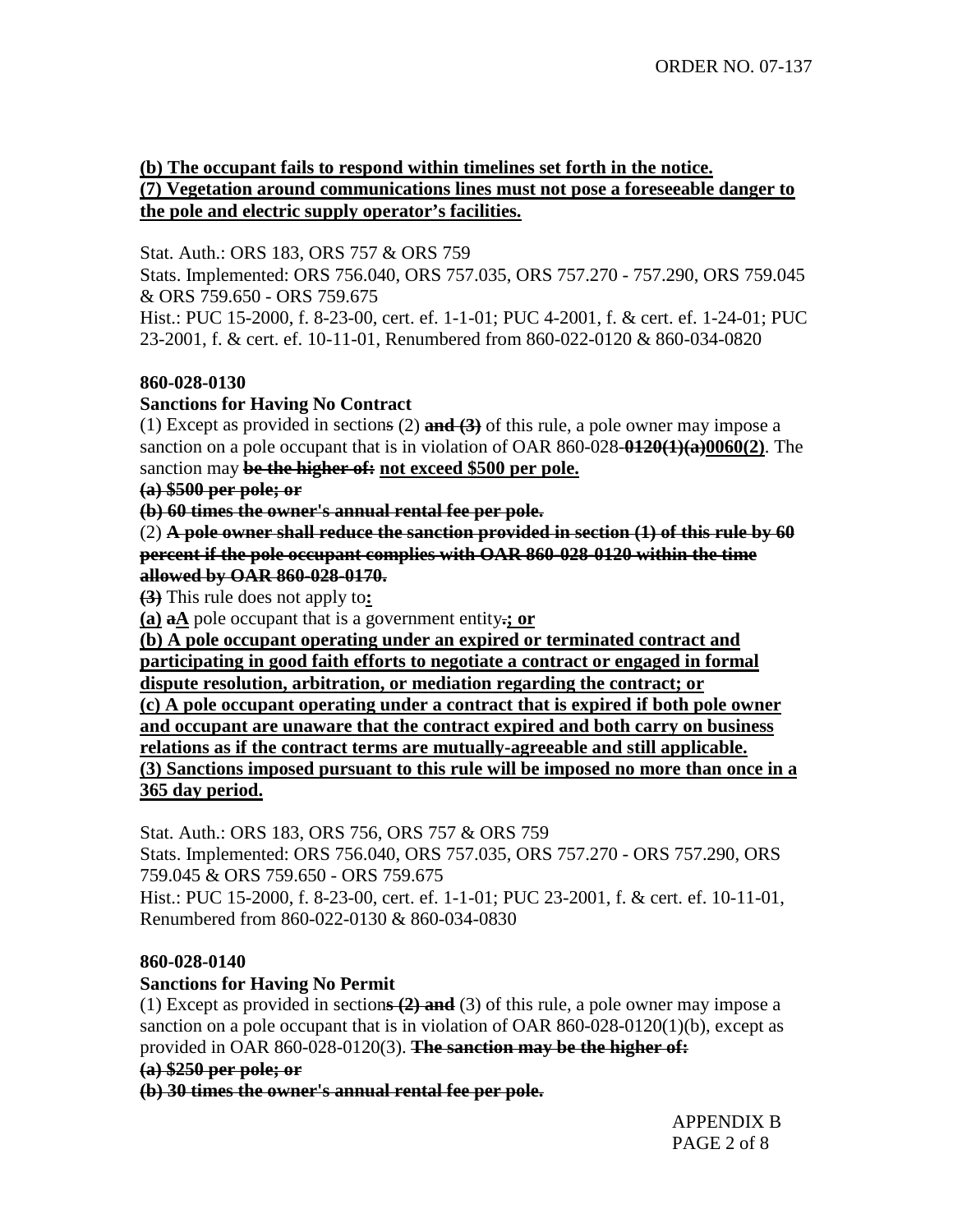**(2) A pole owner shall reduce the sanction provided in section (1) of this rule by 60 percent if the pole occupant complies with OAR 860-028-0120 within the time allowed by OAR 860-028-0170.**

**(2) Sanctions imposed under this rule may not exceed:**

**(a) Five times the current annual rental fee per pole if the violation is reported by the occupant to the owner and is accompanied by a permit application or is discovered through a joint inspection between the owner and occupant and accompanied by a permit application; or**

**(b) \$100 per pole plus five times the current annual rental fee per pole if the violation is reported by the owner in an inspection in which the occupant has declined to participate.**

**(3) Sanctions imposed under pursuant to this rule may be imposed no more than once in a 60 day period.**

**(4) A pole owner may not impose new sanctions for ongoing violations after the initial 60 day period if:**

**(a) The occupant filed a permit application in response to a notice of violation; or (b) The notice of violation involves more than the threshold number of poles, as defined in OAR 860-028-0020(32), and the parties agree to a longer time frame to complete the permitting process.**

**(35)** This rule does not apply to a pole occupant that is a government entity.

Stat. Auth.: ORS 183, ORS 756, ORS 757 & ORS 759

Stats. Implemented: ORS 756.040, ORS 757.035, ORS 757.270 - ORS 757.290, ORS 759.045 & ORS 759.650 - ORS 759.675

Hist.: PUC 15-2000, f. 8-23-00, cert. ef. 1-1-01; PUC 23-2001, f. & cert. ef. 10-11-01, Renumbered from 860-022-0140 & 860-034-0840

## **860-028-0150**

**Sanctions for Violation of Other Duties**

(1) **Except as provided in sections (2) and (3) of this rule, a A** pole owner may impose a sanction on a pole occupant that is in violation of OAR  $860-028-0120(1)(c)$ ,  $(1)(d)$ , or (3). **The sanction may be the higher of:Sanctions imposed for these violations may not exceed (a)** \$200 per pole**; or.**

**(b) Twenty times the pole owner's annual rental fee per pole.**

**(2) A pole owner shall reduce the sanction provided in section (1) of this rule by 70 percent if the pole occupant complies with OAR 860-028-0120 within the time allowed by OAR 860-028-0170.**

**(2) A pole owner may impose a sanction on a pole occupant that is in violation of OAR 860-028-0120(5). Sanctions imposed under this section must not exceed 15 percent of the actual cost of corrections incurred under OAR 860-028-0120(5).**

**(3) Sanctions and charges imposed under sections (1) and (2) of this rule do not apply if:**

**(a) The occupant submits a plan of correction in compliance with OAR 860-028- 0170 within 60 calendar days of receipt of notification of a violation; or**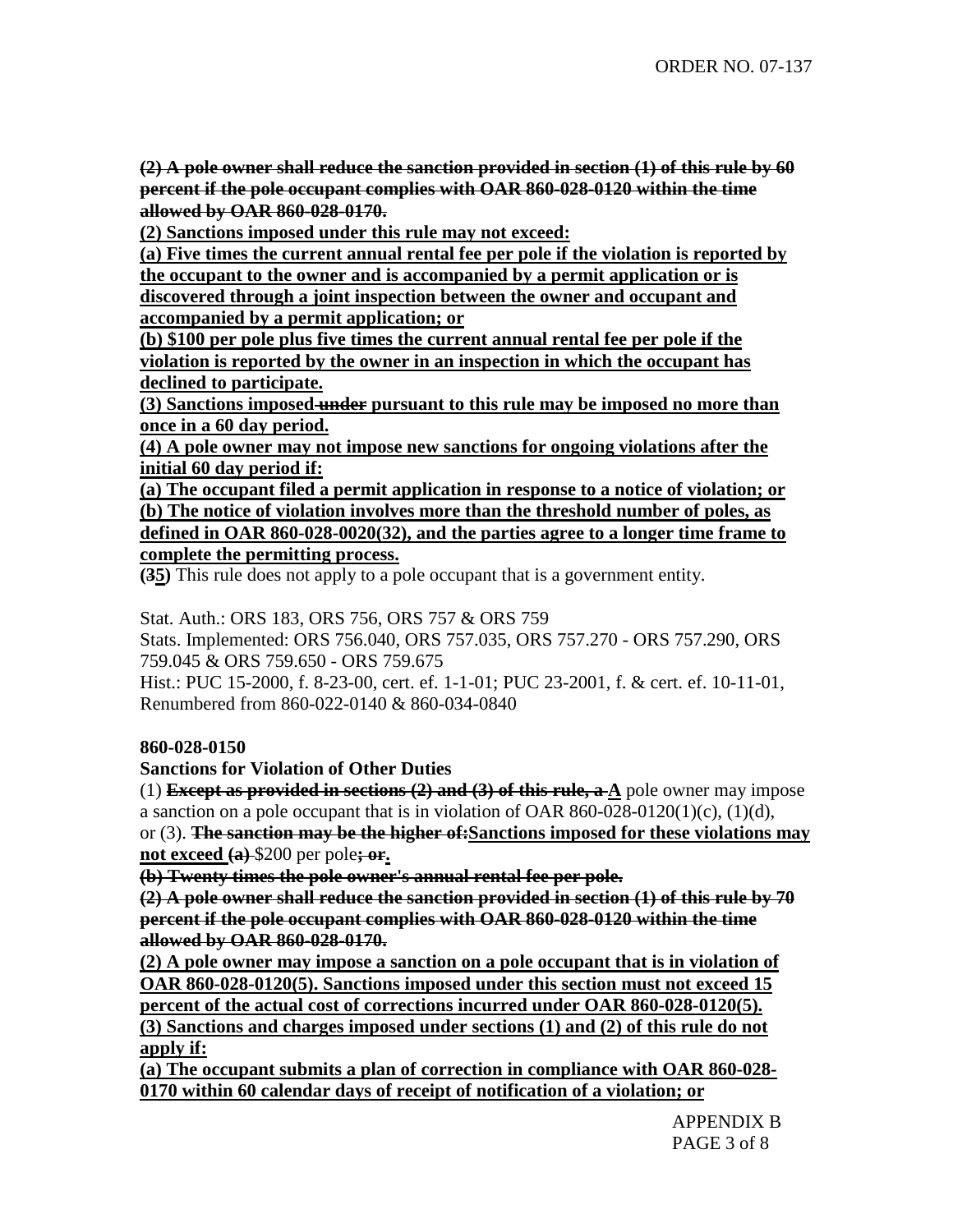**(b) The occupant corrects the violation and provides notification of the correction to the owner within 180 calendar days of receipt of notification of the violation.**

**(4) If a pole occupant submits a plan of correction in compliance with OAR 860-028- 0170 and fails to adhere to all of the provisions and deadlines set forth in that plan, the pole owner may impose sanctions for the uncorrected violations documented within the plan.**

**(5) Notwithstanding the timelines provided for in section (3) of this rule, a pole owner must notify the occupant immediately of any violations occurring on attachments that are newly-constructed and newly-permitted by the occupant or are caused by the occupant's transfer of currently-permitted facilities to new poles. The occupant must immediately correct the noticed violation. If the violation is not corrected within five days of the notice, the pole owner may immediately impose sanctions.**

**(a) Sanctions may be imposed under this section only within 90 calendar days of the pole occupant providing the pole owner with a notice of completion.**

**(b) Sanctions under this section will not be charged to the pole occupant if the violation is discovered in a joint post-construction inspection between the pole owner and pole occupant, or their respective representatives, and is corrected by the pole occupant within 60 calendar days of the joint post-construction inspection or within a mutually-agreed upon time.**

**(c) If the pole occupant performs an inspection and requests a joint post construction inspection, the pole owner's consent to such inspection must not be unreasonably withheld.**

(**36**) This rule does not apply to a pole occupant that is a government entity.

Stat. Auth.: ORS 183, ORS 756, ORS 757 & ORS 759

Stats. Implemented: ORS 756.040, ORS 757.035, ORS 757.270 - ORS 757.290, ORS 759.045 & ORS 759.650 - ORS 759.675

Hist.: PUC 15-2000, f. 8-23-00, cert. ef. 1-1-01; PUC 4-2001, f. & cert. ef. 1-24-01; PUC 23-2001, f. & cert. ef. 10-11-01, Renumbered from 860-022-0150 & 860-034-0850

## **860-028-0170**

**Time Frame for Securing Reduction in Sanctions Plans of Correction**

(1) **Except as provided in section (2) of this rule, a pole owner shall reduce the sanctions provided in these rules, if the pole occupant:**

**(a) On or before the 60th day of its receipt of notice, complies with OAR 860-028- 0120 and provides the pole owner notice of its compliance; or**

**(b) On or before the 30th day of its receipt of notice, submits to the pole owner a reasonable plan of correction, and thereafter, complies with that plan, if the pole owner accepts it, or with another plan approved by the pole owner.**

**(2) Notwithstanding section (1) of this rule, a pole owner may, if there is a critical need, or if there is no field correction necessary to comply with OAR 860-028-0120, shorten the times set forth in section (1). A pole occupant that disagrees with the reduction must request relief under OAR 860-028-0220 prior to the expiration of the**

> APPENDIX B PAGE 4 of 8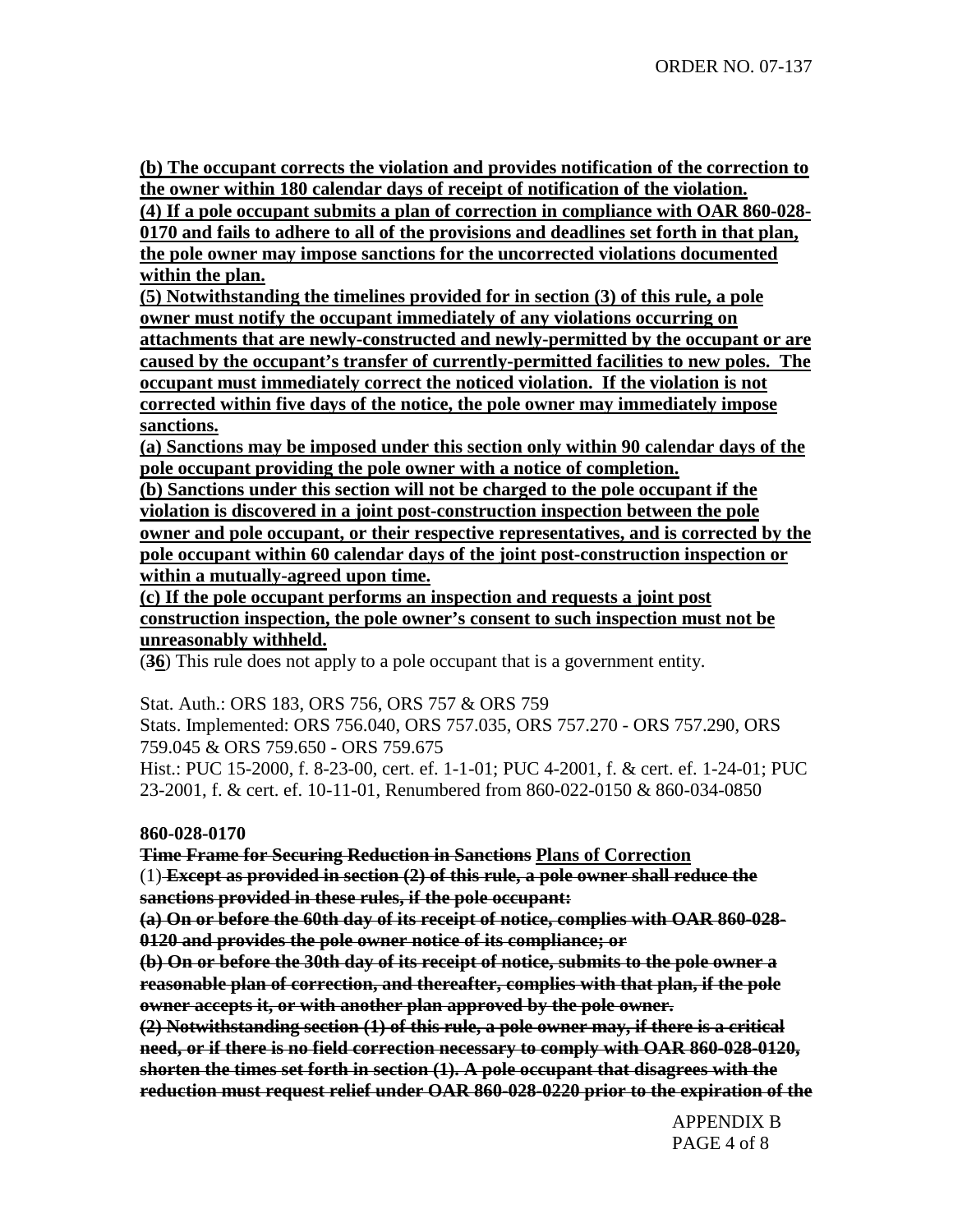## **shortened time period, or within seven days of its receipt of notice of the reduction, whichever is later.**

**(3)** A plan of correction **shallmust**, at a minimum, set out:

(a) Any disagreement, as well as the facts on which it is based, that the pole occupant has with respect to the violations alleged by the pole owner in the notice;

(b) The pole occupant's suggested compliance date, as well as reasons to support the date, for each pole that the pole occupant agrees is not in compliance with OAR 860-028-0120. **(4)(2)** If a pole occupant suggests a compliance date of more than **60**180 days following receipt of **a** notice **of violation**, then the pole occupant must show good cause.

**(5)(3)** Upon its receipt of a plan of correction that a pole occupant **has submittedsubmits** under **subsection (1)(b) of this ruleOAR 860-028-0150(3)(a)**, a pole owner **shallmust** give notice of its acceptance or rejection of the plan .

(a) **If the pole owner accepts the plan, then the pole owner shall reduce the sanctions to the extent that the pole occupant complies with OAR 860-028-0120 and provides the pole owner notice of its compliance, on or before the dates set out in the plan; (b)** If the pole owner rejects the plan, then it **shallmust** set out all of its reasons for

rejection and, for each reason, **shallmust** state an alternative that is acceptable to it; **(c) Until the pole owner accepts or rejects a plan of correction, the pole occupant's time for compliance with OAR 860-028-0120 is tolled.**

**(b) The pole occupant's time for compliance set forth in the plan of correction begins when the plan of correction is mutually agreed upon by both the pole owner and the occupant.**

**(d) (c)** If a plan of correction is divisible and if the pole owner accepts part of it, then the pole occupant **shallmust** carry out that part of the plan.

**(d) If a pole occupant submits a plan, the pole occupant must carry out all provisions of that plan unless the pole owner consents to a submitted plan amendment.**

**(4) Pole occupants submitting a plan of correction must report to the pole owner all corrections completed within the timelines provided for within the plan.**

Stat. Auth.: ORS 183, ORS 756, ORS 757 & ORS 759 Stats. Implemented: ORS 756.040, ORS 757.035, ORS 757.270 - 757.290, ORS 759.045 & 759.650 - 759.675

Hist.: PUC 15-2000, f. 8-23-00, cert. ef. 1-1-01; PUC 4-2001, f. & cert. ef. 1-24-01; PUC 23-2001, f. & cert. ef. 10-11-01, Renumbered from 860-022-0170 & 860-034-0870

## **860-028-0180**

**Progressive Increases in SanctionsRemoval of Occupant Pole Attachments** (1) **Except as provided in sections (2) and (3) of this rule, if the pole occupant fails to comply with OAR 860-028-0120 within the time allowed under OAR 860-028-0170, then the pole owner may sanction the pole occupant 1.5 times the amount otherwise due under these rules.**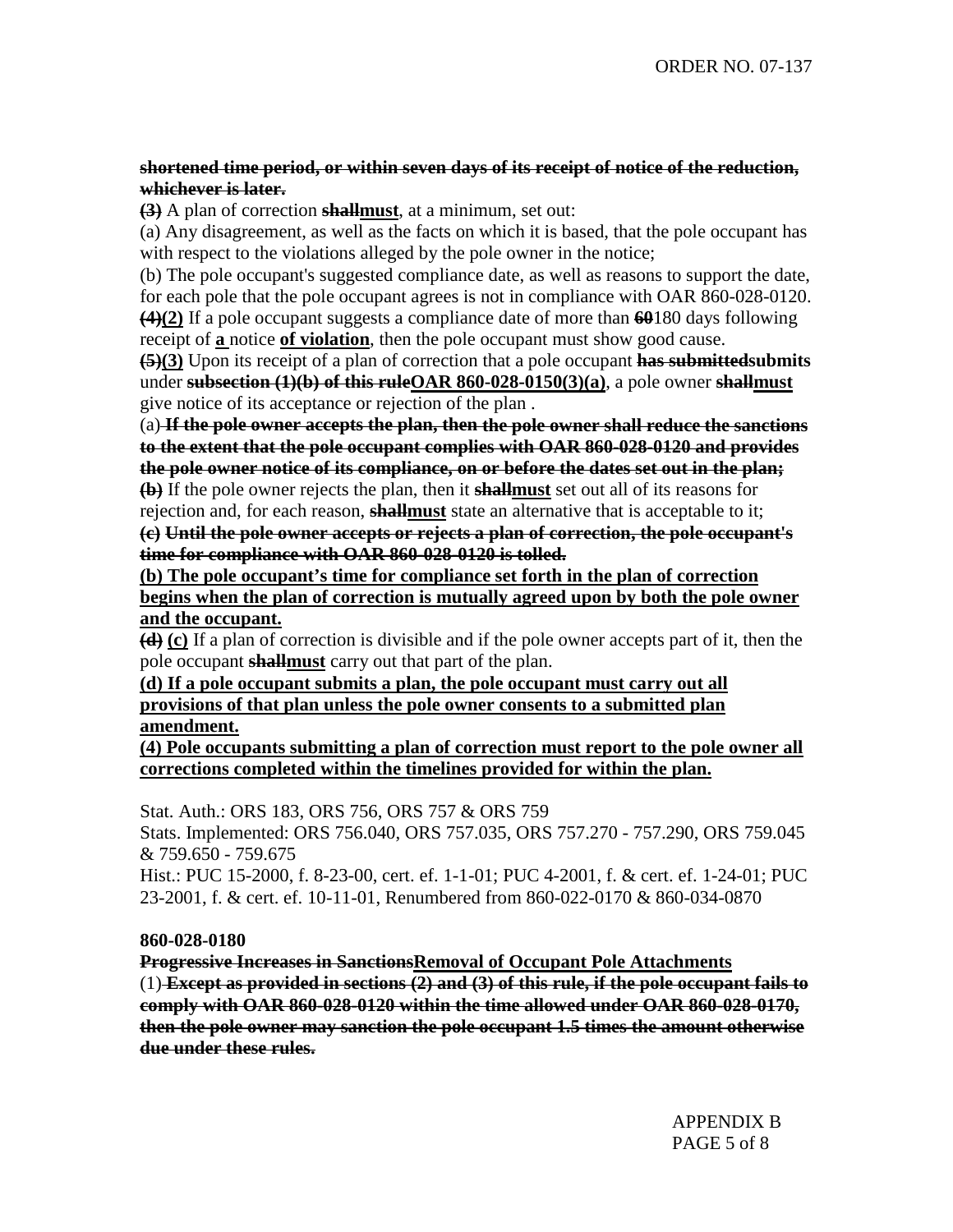**(2) If the pole occupant has failed to meet the time limitations set out in OAR 860- 028-0170 by 30 or more days, then the pole owner may sanction the pole occupant 2.0 times the amount otherwise due under these rules.**

**(3)** If the pole occupant **has failed fails** to meet the time limitations set out in OAR**s** 860- 028-**0710 0120, 860-028-0130, 860-028-0140, or 860-028-0150** by **60 180** or more days, then the pole owner may request an order from the Commission authorizing removal of the pole occupant's attachments. **Nothing in this section precludes a party from**

# **pursuing other legal remedies.**

**(4) (2)** This rule does not apply to a pole occupant that is a government entity.

Stat. Auth.: ORS 183, ORS 756, ORS 757 & ORS 759 Stats. Implemented: ORS 756.040, ORS 757.035, ORS 757.270 - ORS 757.290, ORS 759.045 & ORS 759.650 - ORS 759.675 Hist.: PUC 15-2000, f. 8-23-00, cert. ef. 1-1-01; PUC 23-2001, f. & cert. ef. 10-11-01, Renumbered from 860-022-0180 & 860-034-0880

## **860-028-0190**

## **Notice of Violation**

A pole owner that seeks, under these rules, any type of relief against a pole occupant for violation of OAR 860-028-0120 **shallmust** provide the pole occupant notice of each attachment allegedly in violation of the rule, including the provision of the rule each attachment allegedly violates**.; an explanation of how the attachment violates the rule; and the pole number and location, including pole owner maps and GPS coordinates, if available.**

Stat. Auth.: ORS 183, ORS 756, ORS 757 & ORS 759

Stats. Implemented: ORS 756.040, ORS 757.035, ORS 757.270 - ORS 757.290, ORS 759.045 & ORS 759.650 - ORS 759.675

Hist.: PUC 15-2000, f. 8-23-00, cert. ef. 1-1-01; PUC 4-2001, f. & cert. ef. 1-24-01; PUC 23-2001, f. & cert. ef. 10-11-01, Renumbered from 860-022-0190 & 860-034-0890

## **860-028-0230**

## **Pole Attachment Rental Reductions**

(1) Except as provided in section (3), a licensee **shallmust** receive a rental reduction.

(2) The rental reduction **shallmust** be based on ORS 757.282(3) and **OAR 860-028-0110 applicable administrative rules**.

(3) A pole owner or the Commission may deny the rental reduction to a licensee, if either the pole owner or the Commission can show that:

(a) The licensee **has** caused serious injury to the pole owner, another pole joint-use entity, or the public resulting from non-compliance with Commission safety rules and

Commission pole attachment rules or its contract or permits with the pole owner;

(b) The licensee does not have a written contract with the pole owner that specifies general conditions for attachments on the poles of the pole owner;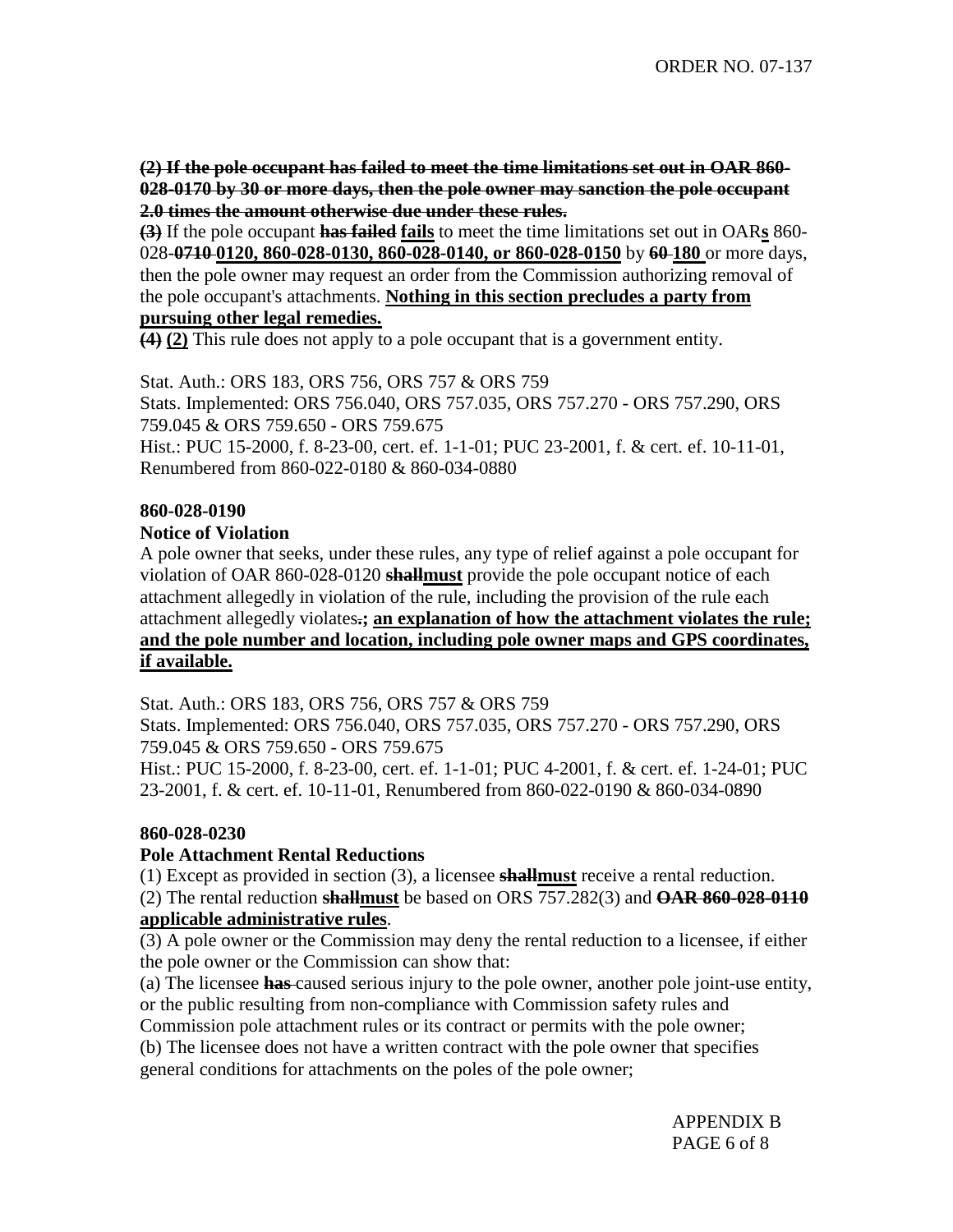(c) The licensee **has** engaged in a pattern of failing to obtain permits issued by the pole owner for each pole on which the pole occupant has attachments;

(d) The licensee **has** engaged in a pattern of non-compliance with its contract or permits with the pole owner, Commission safety rules, or Commission pole attachment rules; (e) The licensee **has** engaged in a pattern of failing to respond promptly to the pole owner, **PUC Commission** Staff, or civil authorities in regard to emergencies, safety

violations, or pole modification requests; or

(f) The licensee **has** engaged in a pattern of delays, **each delay greater than 45 days from the date of billing**, in payment of fees and charges **that were not disputed in good faith, that were filed in a timely manner, and are** due the pole owner.

(4) A pole owner that contends that a licensee is not entitled to the rental reduction provided in section (1) of this rule **shallmust** notify the licensee of the loss of reduction in writing. The written notice **shallmust**:

(a) State how and when the licensee **has** violated either the Commission's rules or the terms of the contract;

(b) Specify the amount of the loss of rental reduction **whichthat** the pole owner contends the licensee should incur; and

(c) Specify the amount of any losses that the conduct of the licensee caused the pole owner to incur.

(5) If the licensee wishes to discuss the allegations of the written notice before the Joint-Use Association (JUA), the licensee may request a settlement conference. The licensee **shallmust** provide notice of its request to the pole owner and to the JUA. The licensee may also seek resolution under section (6) of this rule.

(6) If the licensee wishes to contest the allegations of the written notice before the Commission, the licensee **shallmust** send its response to the pole owner, with a copy to the Commission. The licensee **shallmust** also attach a true copy of the written notice that it received from the pole owner.

(a) Upon receipt of a request, the Commission Staff **shallmust**, within 30 days, provide to the parties a recommended order for the Commission;

(b) Either party may, within 30 days of receipt of the recommended order, submit written comments to the Commission regarding the recommended order;

(c) Upon receipt of written comments, the Commission **shallmust**, within 30 days, issue an order.

(7) Except for the rental reduction amount in dispute, the licensee **shallmust** not delay payment of the pole attachment rental fees due to the pole owner.

Stat. Auth.: ORS 183, ORS 756, ORS 757 & ORS 759

Stats. Implemented: ORS 756.040, ORS 757.035, ORS 757.270 - ORS 757.290, ORS 759.045 & ORS 759.650 - ORS 759.675

Hist.: PUC 15-2000, f. 8-23-00, cert. ef. 1-1-01; PUC 4-2001, f. & cert. ef. 1-24-01; PUC 23-2001, f. & cert. ef. 10-11-01, Renumbered from 860-022-0230 & 860-034-0930